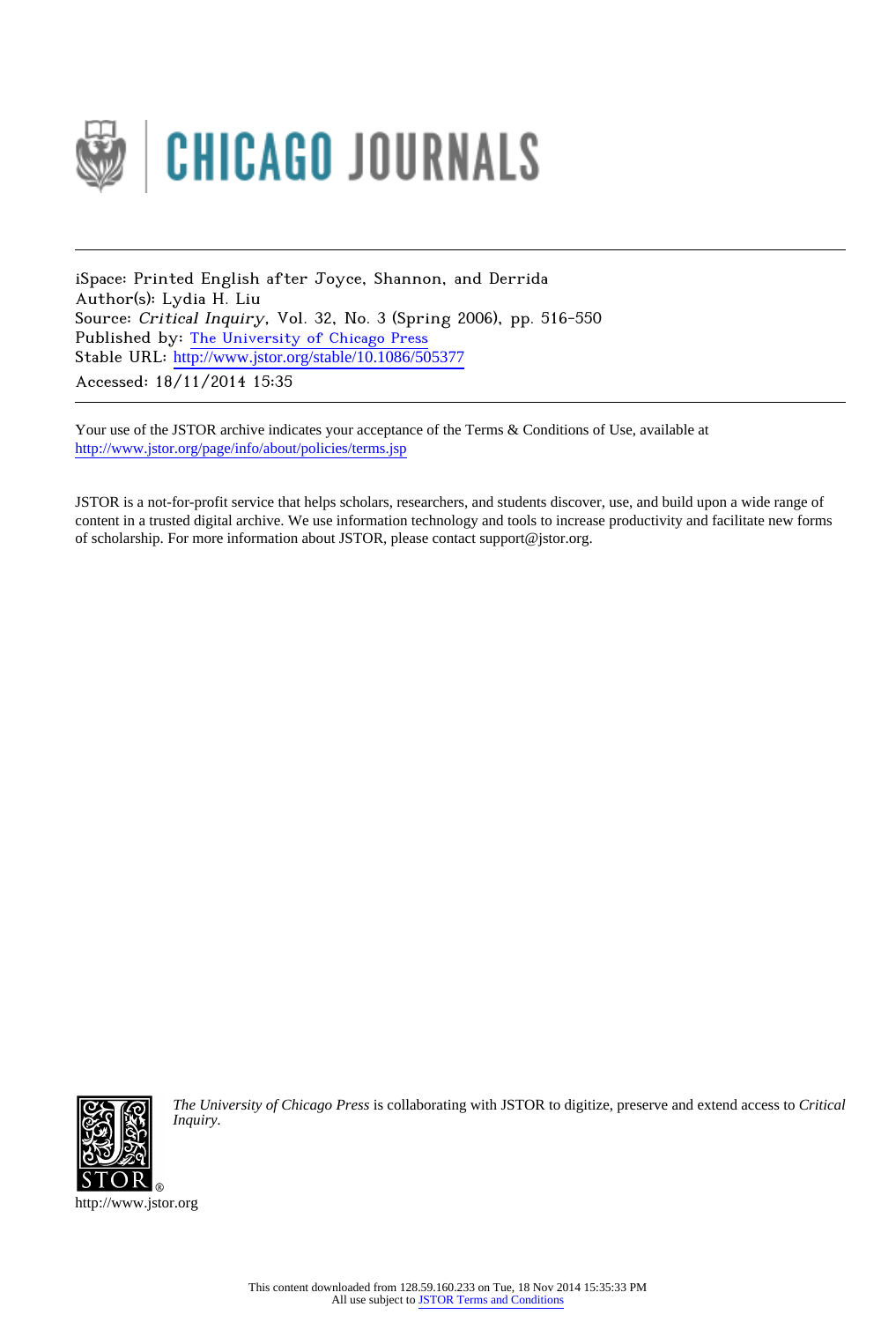# iSpace: Printed English after Joyce, Shannon, and Derrida

# Lydia H. Liu

To begin my essay with a nonword or borderline word is to relive the consequence of manifest entanglements between the literary imagination and technoscience. *iSpace* is one of many graphic aberrations introduced into English by James Joyce.<sup>1</sup> There are others, of course—printed signs on paper as well as electronic pulses on the computer screen—that can go anywhere from exuberant nonsense to promised logographical embodiment: "alaphbedic," "televisible," "verbivocovisual," and so on. Joyce scholars have rightly pointed out that literary theory is still catching up with the author of *Finnegans Wake*, that modernist engineer of a cyberspace *avant la lettre* of outrageous signs and letter sequences.<sup>2</sup> Joyce conjured up the printed sign *iSpace* long before the internet or the iPod. The novelty of his vision and *techne*<sup>of</sup> writing never ceases to surprise the generations of readers who have since grown up and experienced the dramatic unfolding of biocybernetic events in their own lives. Like it or not, the lowercase *i* in *iSpace*—to be more precise,  $i +$  Word—is evolving into a veritable new idiom and ideo-graphein (*iPhone, iVision, iTunes, iEnglish,* and so on) of our growing electracy that allows us to navigate cyberspace in unforeseen and exciting ways, much like the way that that other ubiquitous prefixworks  $\text{in } e + \text{Word.}^3$ 

1. James Joyce, *Finnegans Wake*(1939; London, 1975), p. 124; hereafter abbreviated *FW.*

2. Donald F. Theall, for instance, discusses in great detail how Joyce anticipated the age of the microcomputer and its relationship with telecommunication in *Beyond the Word: Reconstructing Sense in the Joyce Era of Technology, Culture, and Communication* (Toronto, 1995). See also Louis Armand, *Technē: James Joyce, Hypertext, and Technology* (Prague, 2003); Darren Tofts and Murray McKeich, *Memory Trade: A Prehistory of Cyberculture*(North Ryde, NSW, 1998); and Thomas Jackson Rice, *Joyce, Chaos, and Complexity* (Urbana, Ill., 1997).

3. As in the case of acronyms, anagrams, prefixes, and other ideographic functions of the alphabet, the sign *e-* corresponds to the *idea* embodied in the word *electronic* or*electro-*rather

*Critical Inquiry* 32 (Spring 2006)

2006 by The University of Chicago. 0093-1896/06/3203-0004\$10.00. All rights reserved.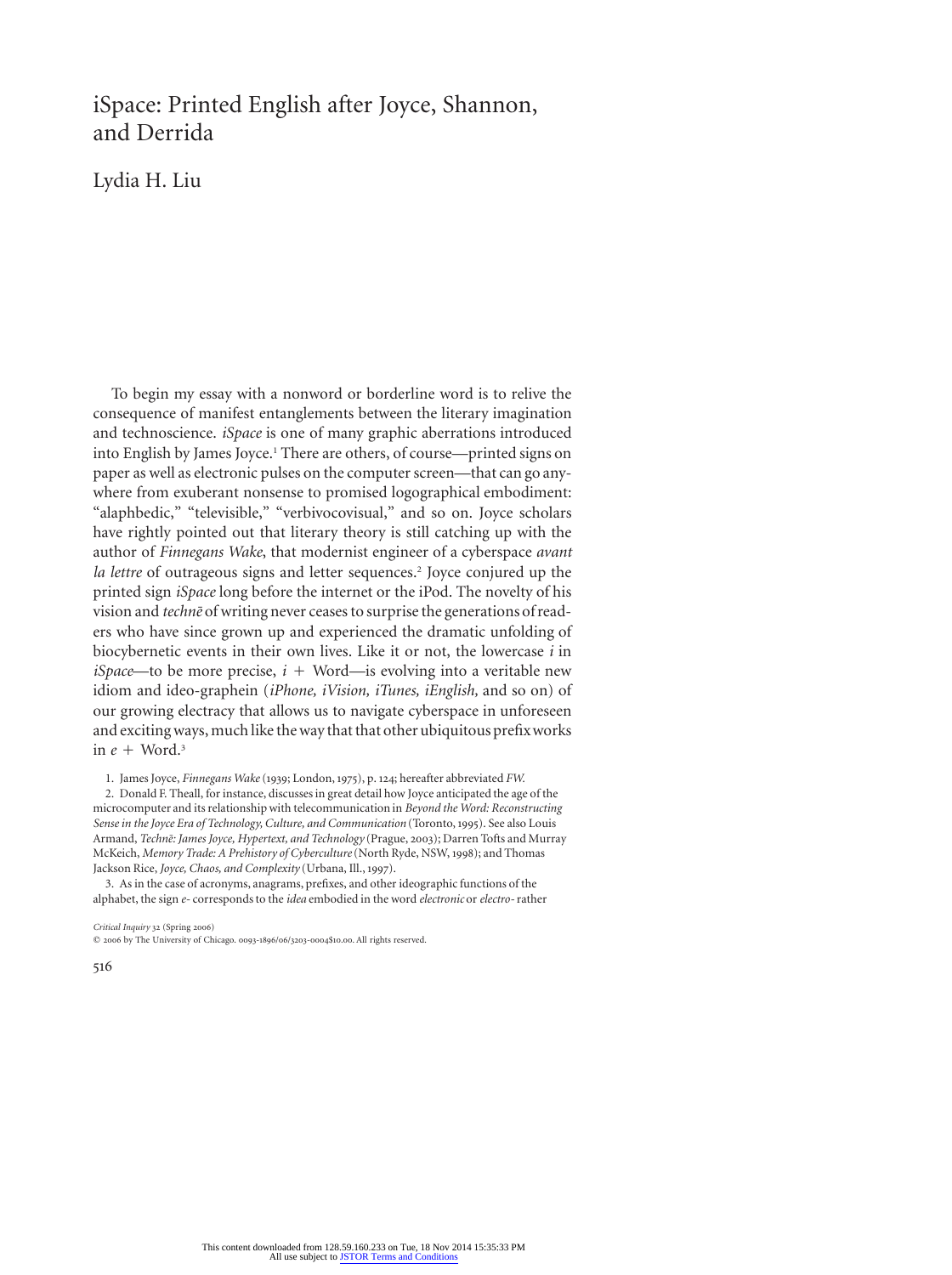#### *Critical Inquiry / Spring 2006 517*

The purpose of this essay, however, is not to resurrect the ghost of Marshal McLuhan or reiterate the familiar argument about the transformative powers of cybernetic technology and multimedia in modern society that Joyce had intuited and predicted decades ago. I am interested in exploring whether the perceived entanglements between literature and technoscience can promise a new understanding of the nature and function of the phonetic alphabet and alphabetical writing. What insights or implications, if any, can we glean from contemporary biocybernetic developments that may help us rethink literary theory and make it truly relevant to the task of interpreting social life, text, and machine from the ground up, which is to say, from the basic building blocks of literacy? When Roman Jakobson applied Claude Elwood Shannon's information theory to the structural study of language and poetics, for example, he introduced a curious slippage between the syllable and the signal and an isomorphism between meter and frequency. In contrast, Shannon himself had chosen to work on the letters of Printed English while preparing his pathbreaking mathematical theory of communication. His work involved a calculation and comparison of redundancy and entropy rates of English letters and words, including samples from Basic English, *Finnegans Wake*, and other works, using statistical rather than phonemic parameters. Did Shannon and Jakobson conceive of the phonetic alphabet and its relationship to language differently? How did the slippages occur?

To account for the conceptual gaps between the disciplines and understand what has happened to alphabetical writing since information theory, we may have to begin by reexamining our own preconceived ideas of phonetic inscription and printed English in light of the modernist confluences between literature and biocybernetics. This approach necessarilyimplicates a reevaluation of the position of poststructuralism with respect to modernism, especially of where Jacques Derrida stands in relation to those confluences and how his work has helped illuminate or obscure certain issueswith respect to the printed word in the biocybernetic revolution. The fascinating confluences of ideas among Joyce, Shannon, and Derrida that I am going to explore in my essay are substantial and genuine enough to warrant my

than to the phonemic sequence of the multisyllabic word or prefix it is taken to represent. This applies to *email, emuseum, etrade, eBay, eBook, emusic, emedicine,* and so on regardless of how one pronounces the letter*e* in English or some other language.

LYDIA H. LIU is professor of comparative literature and Helmut F. Stern Professor of Chinese Studies at the University of Michigan. She is the author of *The Clash of Empires* (2004) and *Translingual Practice* (1995). She is currently finishing a book on literary theory and the biocybernetic imagination.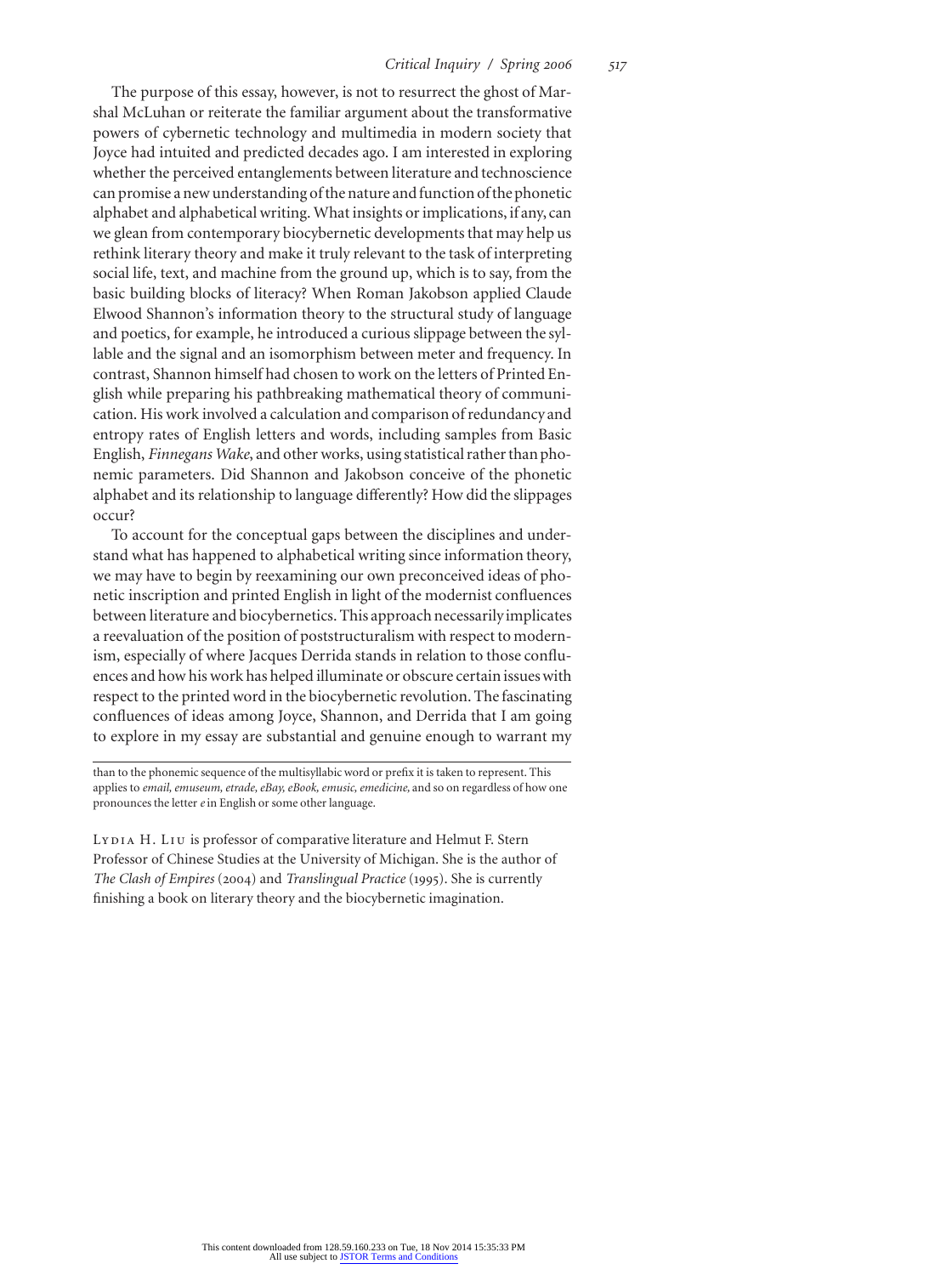argument that Derrida's work is a modernist event in the larger narrative of contemporary technoscience. A belated modernist, to be sure, Derrida found himself coping with the pressures of biocybernetics in the second half of the twentieth century the way that his predecessors had lived their world of telecommunication in the first half as they watched the technological developments with fascination, confusion, attachment, iconoclasm, parody, and, above all, a sense of fetishism for the printed word and typographical design. Like other major contemporary thinkers, Derrida authored books and articles on technology and electronicmedia, such as*Echographies of Television* (with Bernard Stiegler), but that alone does not make him a modernist. His belated modernism consists in, among other things, what he has done with typographical inscriptions and spaces as thought experiments (arche-writing, spacing, trace, différance, and so on) and in how he articulated a poetic relationship among those experiments, typographical designs of his works like *Glas*, and the media of spectrality like film and television. Which is to say, Derrida writes in the wake of Mallarmé, Pound, and Joyce.<sup>4</sup>

But how far will the Derridean project take us in our effort to understand the technology of the universal (English) alphabet as it evolves through the biocybernetic revolution? What does this peculiar alphabet entail for literature, technoscience, cybernetic warfare, and civilization? In *Joyce Effects*, Derek Attridge questions the familiar reading strategy in literary criticism that grants the theorist privileged access to truth by default. What would happen, asks Attridge, if we were to read Fredric Jameson in the light of Joyce, and not the other way around? Taking this brilliant cue, I think it worthwhile to renegotiate the hermeneutic space between theorist and writer and, if possible, to read Derrida in the light of Joyce and vice versa.

For instance, does *iSpace* anticipate arche-writing (*arche-écriture*)? If so, how? In what ways does Derrida's project impinge upon the technology of biocybernetics, which presumes a distinction not so much between writing and speech as between the printed sign and nonprinted sign (under which may be subsumed all forms of handwriting, spoken words, tokens, paintings, traffic lights, and so on)? When the engineers of the universal Turing machine and information theory in the postwar Anglo-American scientific establishment set out to design the universal discrete machine that could "think" and perform intelligent tasks, they uniformly took the printedword or printed letters as their point of departure. That choice was significant, which can make a great deal of difference in how we reassess the technology

4. For his reading of Mallarmé, see Jacques Derrida, "Mallarmé," Acts of Literature, trans. Geoffrey Bennington et al., ed. Derek Attridge (New York, 1992), pp. 110–26.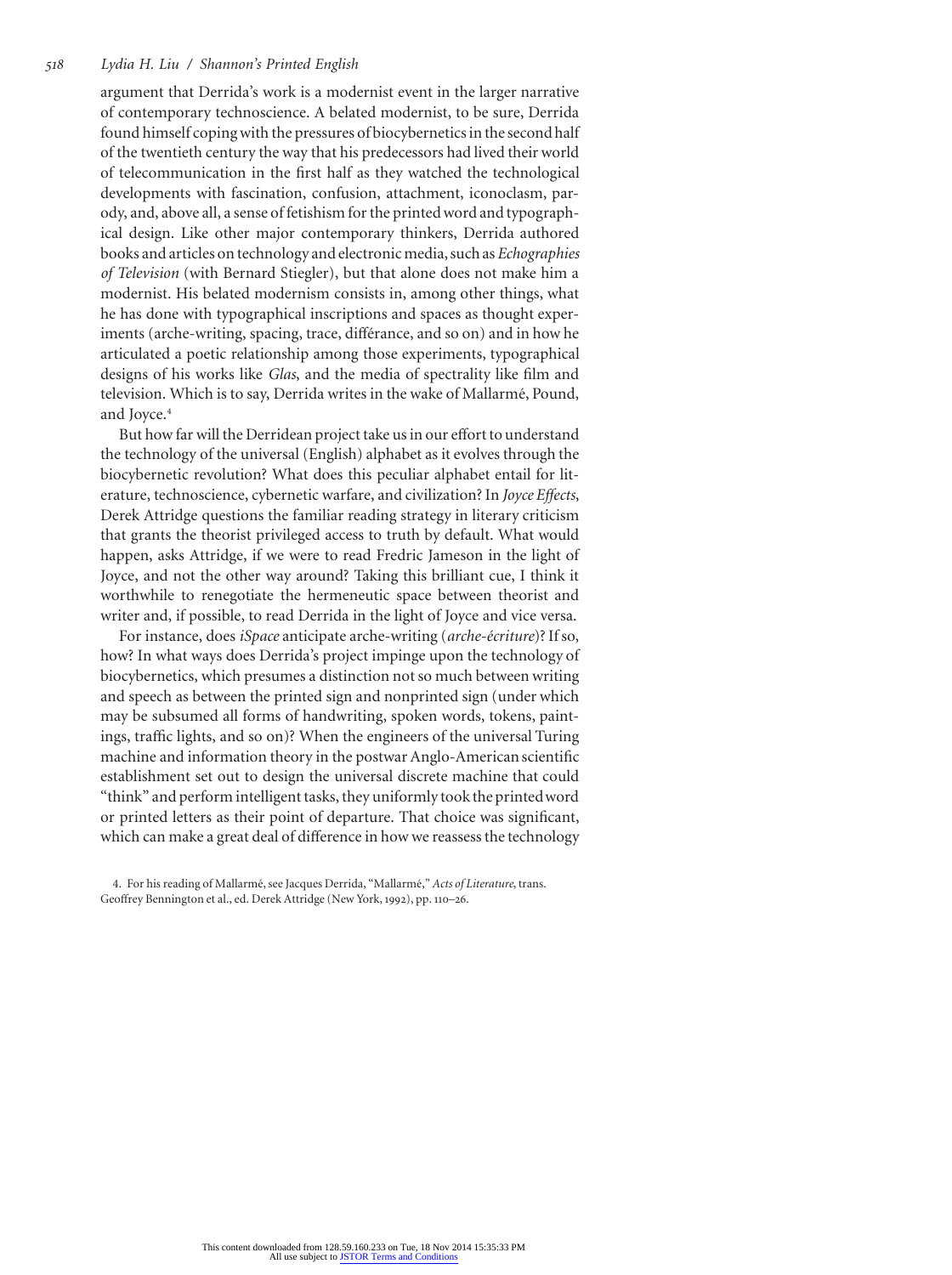of the phonetic alphabet in biocybernetics or its implications for grammatology. When Friedrich A. Kittler states that "the last historical act of writing may well have been the moment when, in the early seventies, Intel engineers laid out some dozen square meters of blueprint paper (64 square meters, in the case of the later 8086) in order to design the hardware architecture of their first integrated microprocessor," he may be exaggerating a little, but it is helpful to keep this perspective in mind as we reflect on the materiality and technology of writing with which arche-writing must also come to terms.<sup>5</sup>

### **What Would Joyce Have Said to Derrida?**

Being haunted by Joyce is what happens when one is condemned to late arrival on the scene of writing. Insofar as Derrida was writing in the wake of Mallarmé, Pound, and Joyce, the "wake" cannot but introduce a measure of indebtedness and that which is to come in the post-Joycean modernist lineage. It is as if writing were a manner of coping with the ghost of Joyce, settling a score, and discharging an old debt. Derrida was keenly aware of his debt and stated that "Plato's Pharmacy" was a reading of *Finnegans Wake*. He pointed out that this essay was, in fact, anticipated and "read in advance by *Finnegans Wake*, in its wake, or its lineage, at the very moment that *La Pharmacie de Platon* was itself presenting itself as a reading-head or principle of decipherment (in short another software) for a possible understanding of *Finnegans Wake*."<sup>6</sup> Also the book *Glas*, according to the author, is "a sort of wake" ("TWJ," p. 150).<sup>7</sup> *The Post Card* is likewise "haunted by Joyce, whose funerary statue stands at the centre of the *Envois* (the visit to the cemetery in Zurich). This haunting invades the book, a shadow on every page, whence the resentment, sincere and acted, always mimed, of the

5. See Friedrich Kittler, "There Is No Software," *Stanford Literature Review* 9 (Spring 1992): 81. 6. Derrida, "Two Words for Joyce," in *Post-structuralist Joyce: Essays from the French*, ed. Attridge and Daniel Ferrer (Cambridge, 1984), p. 150; hereafter abbreviated "TWJ." In a footnote to "Plato's Pharmacy," Derrida already points to this connection with *Finnegans Wake*. See Derrida, *Dissemination*, trans. Barbara Johnson (Chicago, 1981), p. 88 n. 20.

7. The opening of *Glas* imitates that of *Finnegans Wake* by ruminating on the "fall," though with a typical Derridean twist or obsession with etymologies. See Derrida,*Glas,* trans. John P. Leavey, Jr. and Richard Rand (Lincoln, Nebr., 1986). In *The Post Card*, Derrida clearly reveals his fascination with what Joyce has written about the "fall." Here is an excerpt from his long commentary:

for that seminar on translation I followed all the Babelian indications in *Finnegans Wake* and yesterday I wanted to take the plane to Zurich and read out loud sitting on his knees, starting with the beginning (Babel, the fall, and the Finno-Phoenician motif, *"the fall (bababadalgh) [ . . .]. The great fall of the offwall entailed at such short notice the pftjschute of Finnegan [ . . .]*.

And the italicized Joycean quote goes on and takes up another half page (Derrida, *The Post Card: From Socrates to Freud and Beyond*, trans. Alan Bass [Chicago, 1987], p. 240).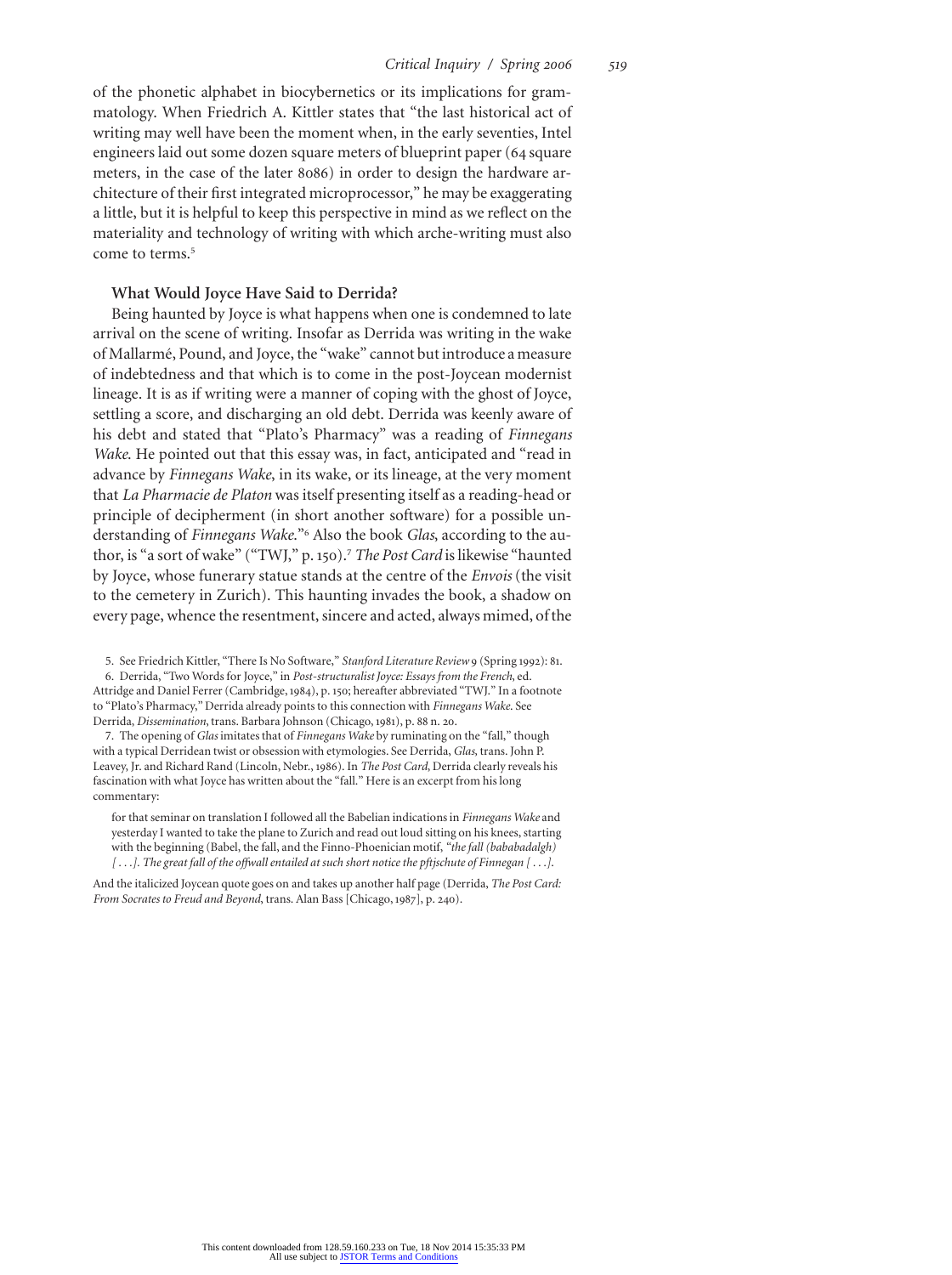signatory" ("TWJ," p. 150).<sup>8</sup> Derrida confessed that he had been reading Joyce for twenty-five to thirty years by the time he wrote the above in 1982. The curious allusion to the "reading-head" and "software" translates the textual indebtedness into a definitive technological procedure. It encourages us to reflect on the act of reading as decoding a form of technologized inscription on the magnetic tape of Joyce's "hypermnesicmachine"("TWJ," p. 147). The machine then becomes the *material condition* of arche-writing and its modernist ethos. Following this trajectory of indebtedness, can we perhaps read *iSpace* and other typographic experiments in *Finnegans Wake* as a prefiguring or a prior recording of the Derridean project?

The thought of a "hypermnesic machine" designed to anticipate all one can possibly say in a language and exhaust every conceivable combination of verbal elements is a terrifying one. Derrida's admiring resentment toward Joyce is rooted in his modernist ambivalences about the increasing dominance of prosthetic machines in human affairs. In "Two Words for Joyce," he offers an interesting speculation upon the implications of *Finnegans Wake* in anticipation of computer technology. He writes:

He [Joyce] talks about it often enough for there to be no simple confusion between him and a sadistic demiurge, setting up a hypermnesic machine, there in advance, decades in advance, to compute you, control you, forbid you the slightest inaugural syllable because you can say nothing that is not programmed on this 1000th generation computer— *Ulysses*, *Finnegans Wake*—beside which the current technology of our computers and our micro-computerified archives and our translating machines remains a *bricolage* of a prehistoric child's toys. And above all its mechanisms are of a slowness incommensurable with the quasi-infinite speed of the movements on Joyce's cables. How could you calculate the speed with which a mark, a marked piece of information, is placed in contact with another in the same word or from one end of the book to the other? For example, at what speed is the Babelian theme or the word "Babel," in each of their components (but how could you count them?), co-ordinated with *all* the phonemes, semes, mythemes, etc. of *Finnegans Wake*? Counting these connections, calculating the speed of these communications, would be impossible, at least *de facto*, so long as we have not constructed the machine capable of integrating all the variables, all the quantitative or qualitative factors. This won't happen tomorrow, and in any case this machine would only be the double or the simulation of the event "Joyce," the name of Joyce, the signed work, the Joyce software today, joyceware. ["TWJ," pp. 147–48]

8. He refers here to a visit to Joyce's tomb on 20 June 1978. See Derrida, *The Post Card*, p. 148.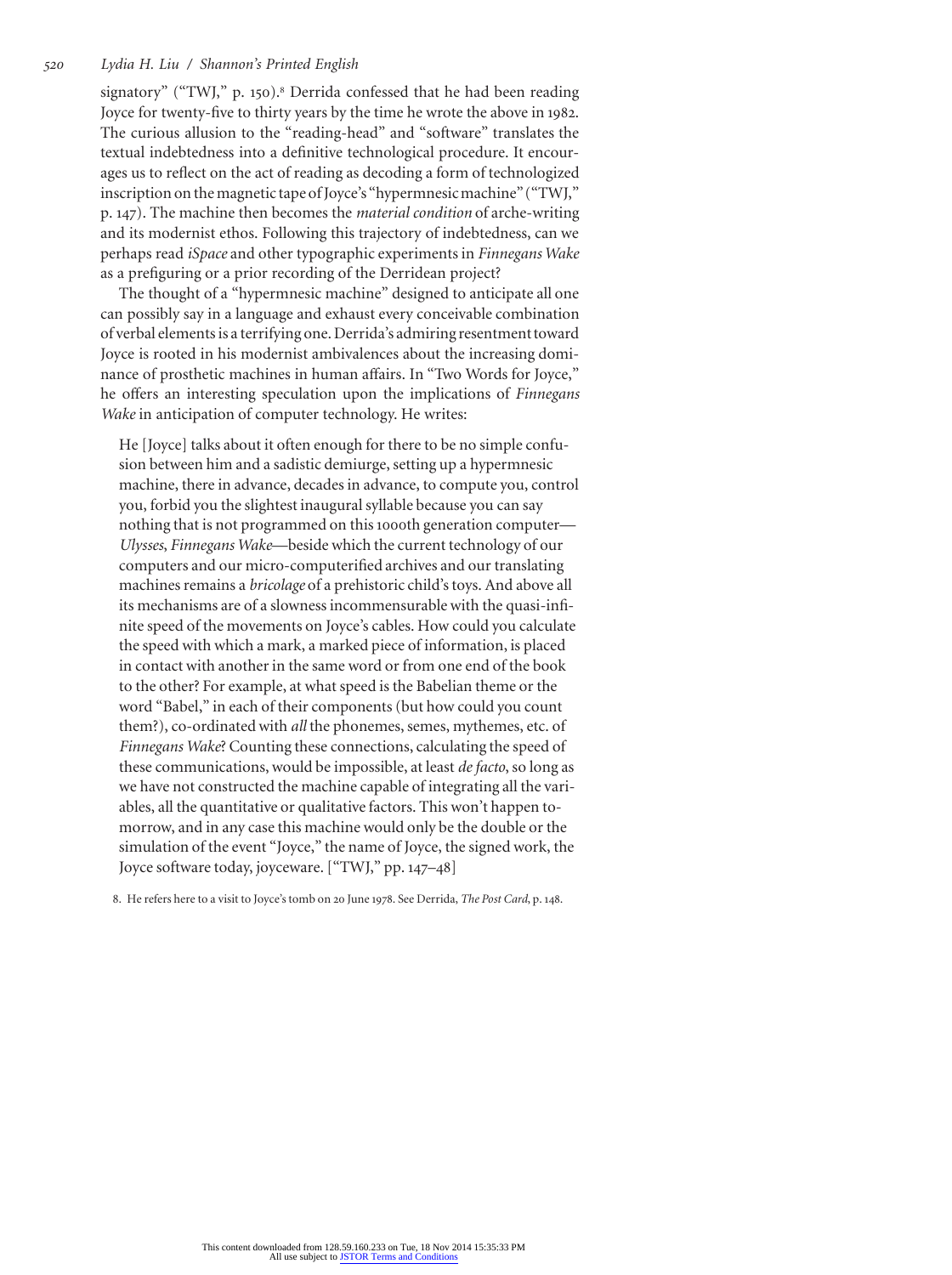A sense of absolute belatedness and inadequacy is the defining tone of the ambivalent sentiments being expressed here. What is "joyceware" if it is not the ultimate homage Derrida or anyone could pay to Joyce? And what would Joyce have said to the author in response? For one thing, he would certainly have concurred with the idea that *Finnegans Wake* was a feat of engineering that was intended to surpass the most advanced computer that has ever existed or will ever exist. Donald F. Theall argues, for instance, that Joyce approached language (writing) as a mathematical structure and an engineering problem. In the course of writing *Finnegans Wake*, then known as the *Work in Progress*, the ambitious novelist wrote to his patron Harriet Shaw Weaver that this book would prove him to be "the greatest engineer," an interesting claim put forth by someone who was prepared to devote seventeen years of his life (1922–1939) to this single work.<sup>9</sup> Theall outlines three aspects of Joyce's claim that go beyond mere metaphor. First, Joyce conceived of his work as a kind of a machine. Second, "the *Wake* encompasses many aspects of engineering: chemistry, mechanics, mathematics, geography, and strategic planning." Third, Joyce came to realize the extent to which the activities of arts and communication in his period "involved new modes of social organization and of technological production, reproduction, and distribution" ("HEE," p. 134). Here, I would like to add a fourth dimension to Theall's perceptive reading, namely, Joyce's anticipatory contribution to communication engineering itself. This consists in his effort to bring the statistical properties of letter sequences and spaces among words and nonwords to light. His act of engineering involved subjecting the statistical mechanism of alphabetical writing to an elaborate literary experiment two decades in advance of Shannon's experiment with the statistical models of Printed English. In fact, the founder of information theory himself has mentioned using the statistical properties of *Finnegans Wake*in the course of conceptualizing his mathematical theory of communication. Moreover, it was precisely during the time interval between Joyce and Shannon that communication engineering became a statistical science and a branch of statistical mechanics.<sup>10</sup> This aspect of cybernetic developments is discussed in a later section.

9. Quoted in Theall, "The Hieroglyphs of Engined Egypsians: Machines, Media, and Modes of Communication in *Finnegans Wake*," *Joyce Studies Annual*(1991): 132; hereafter abbreviated "HEE." Theall excerpts the following from Joyce's correspondence: "In the meantime, I am preparing for it . . . by pulling down more earthwork. The gangs are now hammering on all sides. It is a bewildering business. I want to do as much as I can before the execution. Complications to right of me, complications to left of me, complex on the page before me, perplex in the pen beside me, duplex in the meandering eyes of me. And from time to time I lie back and listen to my hair growing white" ("HEE," pp. 134–35).

10. See Norbert Wiener, *Cybernetics, or Control and Communication in the Animal and the Machine*, 2d ed. (1948; New York, 1961), pp. 8–10.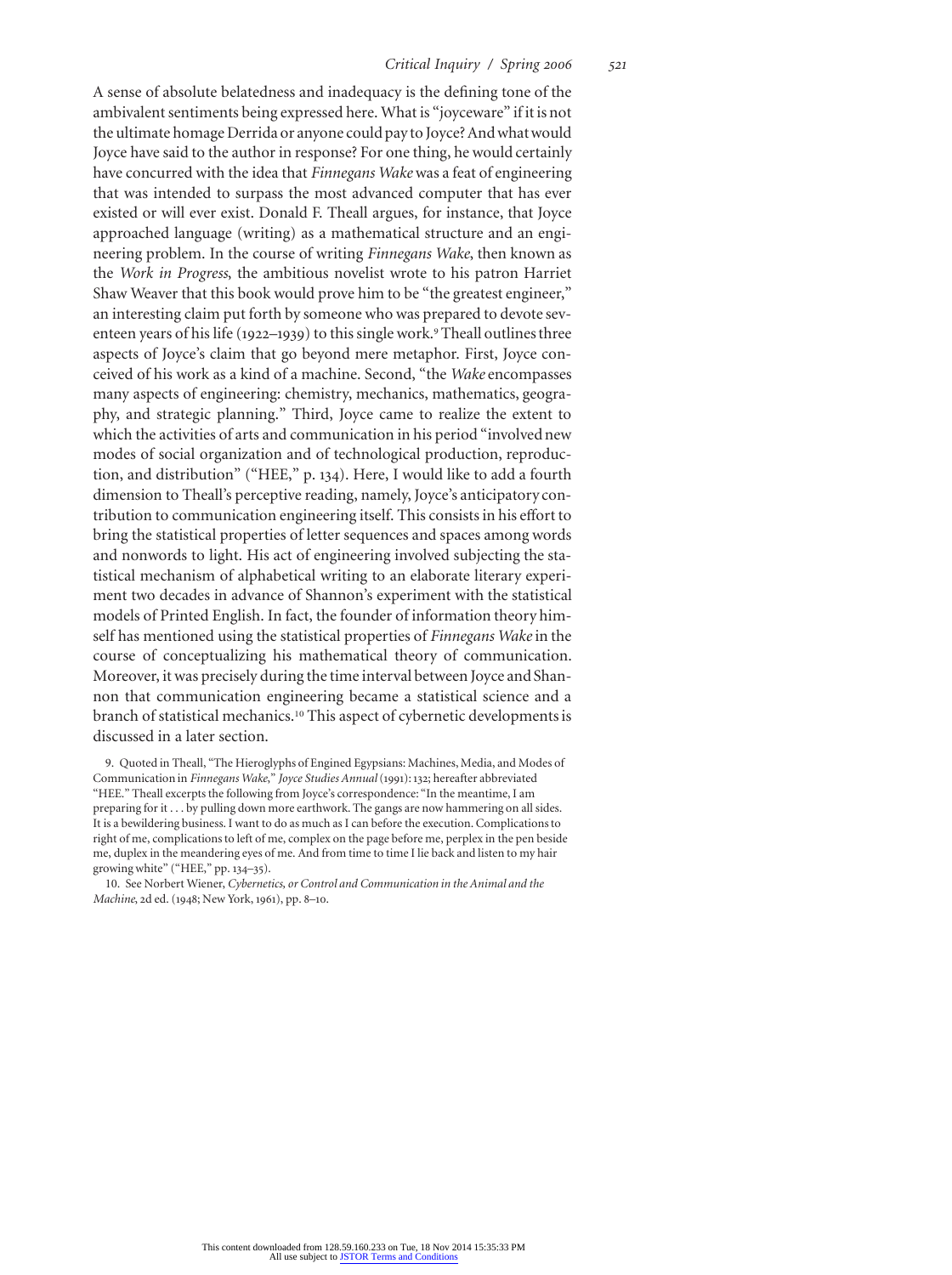No doubt, the idea of a "hypermnesic machine" is a brilliant one and works extremely well with *Finnegans Wake*. <sup>11</sup> But where Joyce would disagree with Derrida is that his machine is programmed with a coding system that is "nat language at any sinse of the world" (*FW,* p. 83). To expect a computer to think in terms of syllables or recognize things like phonemes, semes, mythemes, and so on is not so much to make a demand on its speed and hardware as it is to ask the machine to be a linguist like Roman Jakobson. Derrida's slip of the tongue is intriguing. Could it have been an unconscious reaffirmation of the structural theory of language that he had deconstructed elsewhere? Whatever assumptions he may have held about telecommunication when proposing the trope of "joyceware," therewill not be phonemes and verbal utterances in either the hardware or software of a computer. The computer obeys symbolic logic alone and works with numbers and letters that do not stand for syllables or phonemes in natural languages. I strongly doubt, therefore, that "joyceware"—Derrida's smart parody in the spirit of the "wake"—can ever be made to operate in linguistic terms, pace Jakobson. By the same token, if a reader claims that he or she can identify phonemes, semes, and mythemes in *Finnegans Wake*, it could only mean that he or she has construed these "linguistic facts" on the basis of the printed text in the reading process.

Garrett Stewart brings this cognitive process of reception to our attention in his reading of the pressures of "pronunciation upon script" in Joyce's text.<sup>12</sup> Stewart's reading, however, forgets to take the figure of the "hypermnesic machine" into account as he ponders the unexpected eruption of the phoneme in Derrida's interpretation of *Finnegans Wake*. For he takes this slip of the tongue to be the philosopher's unguarded reaffirmation of the priority of the phonic in *Finnegans Wake* when it could have been understood as a misguided phonocentric figuring of the computer. Stewart argues that "though no one, even to oneself, can of course say two sounds at once, even though prompted by a single letter, any of us*is* able to register, by phonic rather than graphic deferral, what amounts to an aural rather than scriptive palimpsest, an overlapping of phonemes."<sup>13</sup> It seems to me that the point is not whether the reader can register polyphony in his or her mind's ear but how the written letter is able to sustain the illusion of human voice or polyphony in silent reading at all, much less orchestrate the play of meanings across different semiotic systems.

With respect to the figure of the machine in *Finnegans Wake*, Theall has

13. Ibid., p. 246.

<sup>11.</sup> Elsewhere, Derrida gives an analysis of the figure of the machine in *Ulysses*. See Derrida,

<sup>&</sup>quot;Ulysses Gramophone: Hear Say Yes in Joyce," *Acts of Literature*, pp. 253–309.

<sup>12.</sup> Garrett Stewart, *Reading Voices: Literature and the Phonotext*(Berkeley, 1990), p. 245.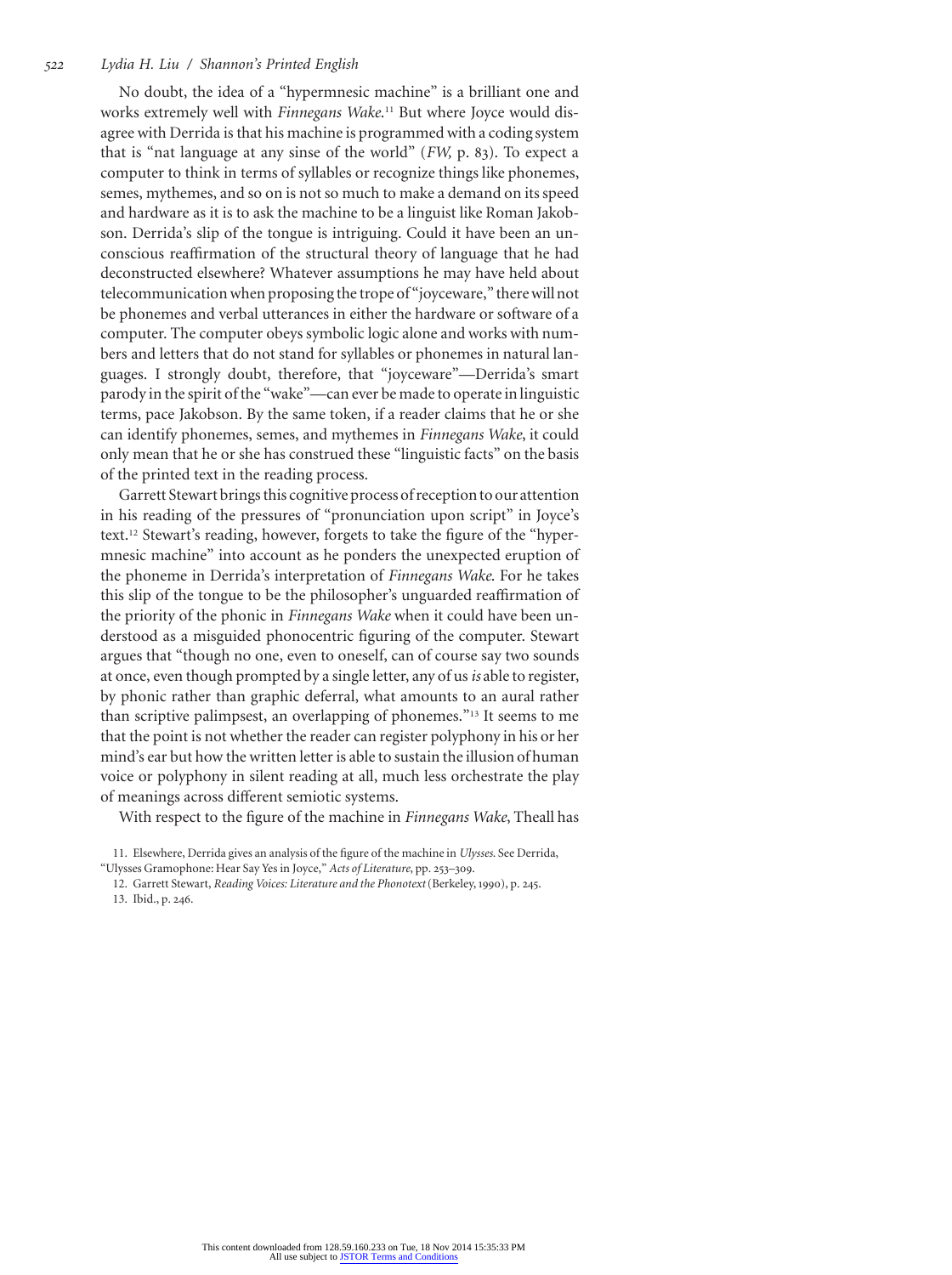suggested three kinds of communicating systems that occupied a role of particular relevance for Joyce. These are "traditional sign systems (hieroglyphs, alphabets, icons, drawings); technologically mediated modes of reproduction (print, telephone, film, television); and crafted modes of popular expression dependent either on the traditional or the technologically mediated (riddles, comics)." These systems coexist in one "integrated semiotic" machine that is grounded not so much in the logos as in gesture ("HEE," p. 151). "The grounding of communication in gesture is underlined" by a quote that Joyce lifted and modified "from [Marcel] Jousse on the opening of the Gospel of St. John: 'In the beginning was the Word . . .'": "In the beginning was the gest he jousstly says" (*FW,* p. 468). Theall explains that "gesture (gest,  $F$ , *geste* = gesture) is linked with the mechanics of humor (i.e., jest) and to telling a tale (gest as a feat and a tale or romance)" ("HEE," p. 137). Samuel Beckett's early comments on Joyce's *Work in Progress* demonstrate a superior sense of the peculiar movement of alphabetical gestures when he remarks:

This writing that you find so obscure is a quintessential extraction of language and painting and gesture, with all the inevitable clarity of the old inarticulation. Here is the savage economy of hieroglyphics. Here words are not the polite contortions of 20th century printer's ink. They are alive. They elbow their way on to the page, and glow and blaze and fade and disappear.<sup>14</sup>

Not unlike elementary mechanical systemsfor communications such as signals and flashing lights, the dancing of printed *"words of silent power"* on the page of the *Wake* embodies what I term the ideographic movement of the phonetic alphabet (*FW,* p. 345).

For instance, Derrida indulges in the *etymological* and *semantic* contortions of the word *chute* (the "fall"), which begins *Finnegans Wake,* a reading that Joyce seems to deliberately frustrate by inserting a nonsense 100-character string in the opening chapter of *Finnegans Wake*: "The fall (bababadalgharaghtakamminarronnkonnbronntonnerronntuonnthunntro varrhounawnskawntoohoohoordenenthurnuk!) of a once wallstrait oldparr is retaled early in bed and later on life down through all christian minstrelsy" (*FW, p. 3*).<sup>15</sup> "Joyceware," the language game, is the effect of

14. Samuel Beckett, "Dante . . . Bruno. Vico.. Joyce," in Beckett et al., *Our Exagmination Round His Factification for Incamination of Work in Progress*(1929; New York, 1979), pp. 16–17.

15. As I suggested in footnote 7, Derrida's language in the opening of *Glas* is an imitation of *Finnegans Wake*. He writes: "Of the remain(s), after all, there are, always, overlapping each other, two functions. The first assures, guards, assimilates, interiorizes, idealizes, relieves the fall [*chute*] into the monument. There the fall maintains, embalms, and mummifies itself, monumemorizes and names itself—falls (to the tomb(stone)) [*tomb*]. Therefore, but as a fall, it erects itself there,"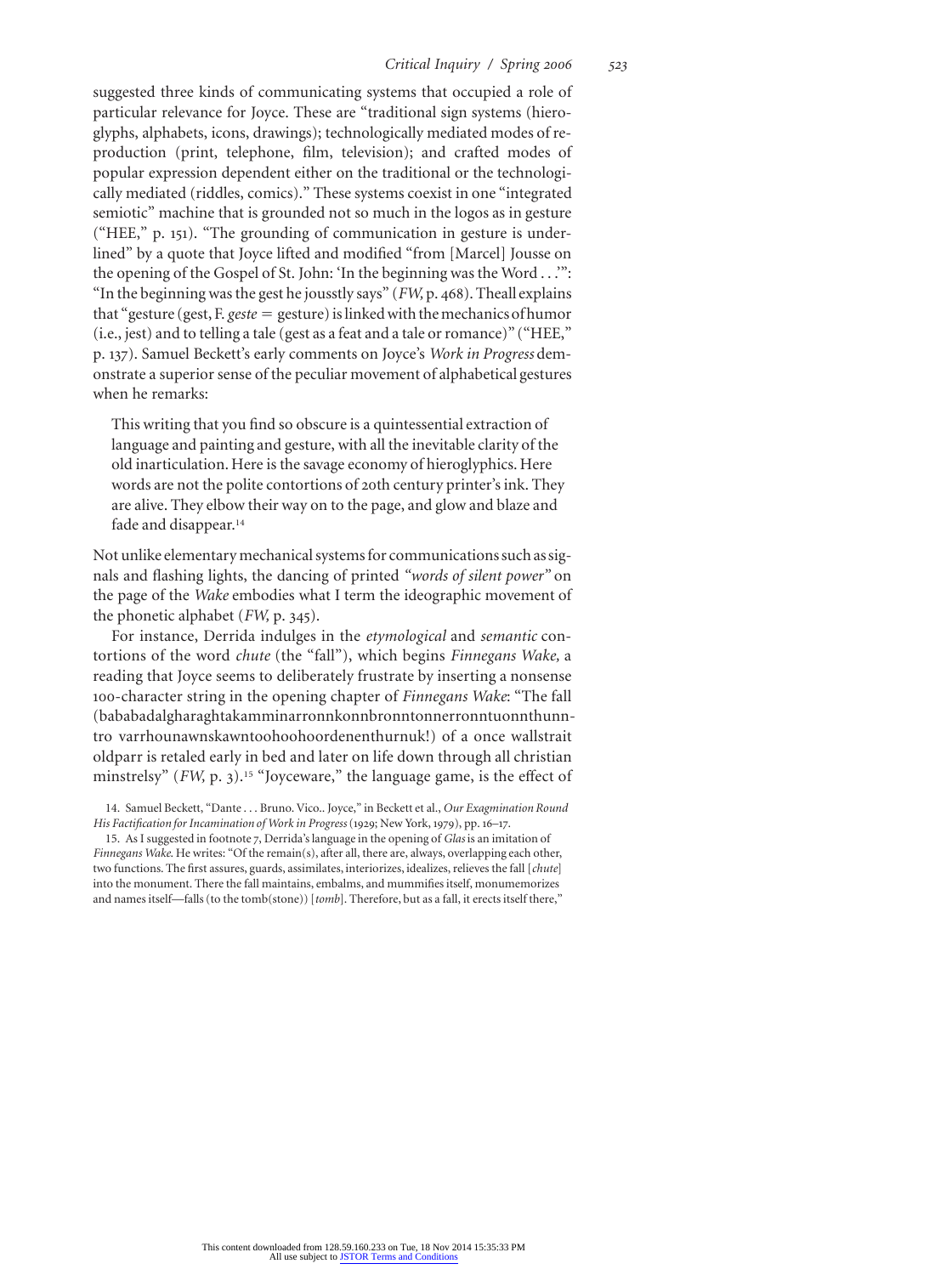an elaborate graphic choreography that mobilizes printed words on a twodimensional stage or what Joyce terms "paperspace" (*FW,* p. 115). The nonsense letter sequence within the parentheses precipitates a horizontal tumbling of the letters to simulate the fiction of an action. Even if the reader is tempted to pronounce the impossible syllable sequence, there will be phonic elements but no phonemes to mark in the text. Marking the phoneme means closing off the boundaries of a single linguistic system (English, German, French, or other) relative to which a phoneme is taken to function, and this is precisely the kind of linguistic sanctuary Joyce refuses to grant the reader. Throughout Joyce's text, we discover cross-linguistic alphabetical letters, units of letters, and graphic symbols with spaces around them, as well as two-dimensional surfaces, typographical positions, and so on. Below is how *Finnegans Wake* allegorizes the history of inscription for its own benefit:

A bone, a pebble, a ramskin; chip them, chap them, cut them up allways; leave them to terracook in the muttheringpot: and Gutenmorg with his cromagnom charter, tintingfast and great primer must once for omniboss step rubrickredd out of the wordpress else is there no virtue more in alcohoran. For that (the rapt one warns) is what papyr is meed of, made of, hides and hints and misses in prints. Till ye finally (though not yet endlike) meet with the acquaintance of Mister Typus, Mistress Tope and all the little typtopies. Fillstup. So you need hardly spell me how every word will be bound over to carry three score and ten toptypsical readings throughout the book of Doublends Jined (may his forehead be darkened with mud who would sunder!) till Daleth, mahomahouma, who oped it closeth thereof the. Dor. [*FW,* p. 20]

This mini mock history of literacy, print, and civilization appears to give the illusion of a voice discoursing in puns and nonsensewordswhereaswhat is really happening in what Shannon would call a time series is the movement of a reading-head *avant la lettre* or our eyes doing the visual scanning of "Typus," "Tope," "typtopies," "toptypsical," "wordpress," "prints," ".", and so on in rapid typographical procession. The Latin word *typus*, which derives from the Greek *typos*, suggests a "mark," "impression," or "impressed form" on a prepared surface like ramskin or papyrus. This manner of creating surface "words" or "verbivocovisual" prints cannot but make a new demand on the movement of arche-writing, submitting it to the test of the Joycean wordpress and the materiality of its "archetypt" (*FW,* p. 263).

and so on (Derrida,*Glas*, p. 1). He goes on in this vein through the next page. In *The Post Card*, Derrida speaks frankly about his desire to imitate Joyce: "Never have I imitated anyone so irresistibly" (p. 142).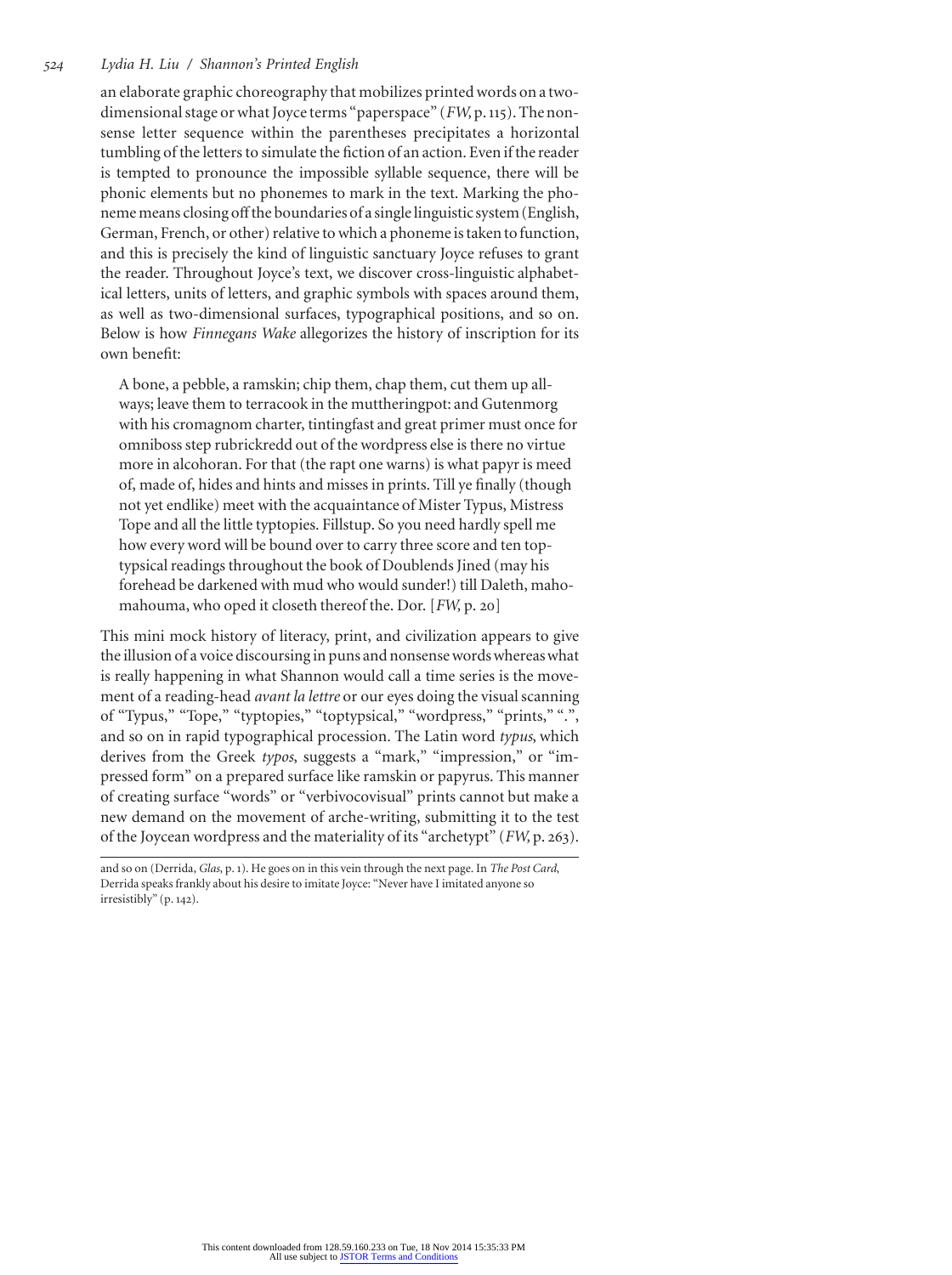One of the things we may learn from a Joycean sign like *iSpace* is to acknowledge the phonetic alphabet as a system of actual or potential ideograms. The notion of ideogram (ideo+gram or N-gram) is to be understood in the sense of *Gedankenschrift* or "thought writing," including numerals, punctuation marks, unutterable signs, and other graphic marks, not to be confused with pictographs or pictures. And such is how the sign *iSpace* makes its appearance in *Finnegans Wake*:

These paper wounds, four in type, were gradually and correctly understood to mean stop, please stop, do please stop, and O do please stop respectively, and following up their one true clue, the circumflexuous wall of a singleminded men's asylum, accentuated by bi tso fb rok engl a ssan dspl itch ina, ——Yard inquiries pointed out —— $>$  that they ad bîn "provoked" ay  $\Lambda$  fork, of à grave Brofèsor; àth é's Brèak–fast–table; ; acùtely profeššionally *piquéd*, to = introdùce a notion of time [ù pon à plane (?) sù ' ' façe'e'] by pu`nct! ingh oles (sic) in iSpace?! [*FW, p. 124*]

The double entendre of writing and wounding in the quote is carried out through the movement of graphic marks that visualize the "bits of broken glass and split china" by mangling the word spaces as "bi tso fb rok engl a ssan dspl itch ina." The idea of making holes in iSpace literalizes the act of punctuation and writing as a source of paper wounds. This passage throws the reader into the *mise en abîme* of graphic spacing, punctuation marks, irregular types, and letter sequences.

Eugene Jolas, who was the founder of the avant-garde journal*Transition* and who was responsible for publishing fragments of Joyce's *Work in Progress*, immediately grasped the significance of this iconoclastic act when he declared in 1929 that "the real metaphysical problem today is the word."<sup>16</sup> Graphic spacing is taken as an assault on logocentrism as it dissolves the familiar word and becomes itself the originary act of writing in iSpace. The latter certainly anticipates the Derridean notion of spacing and *différance* for grammatology; but, more appropriately, *iSpace*is about the ideographic prolepsis of modern technology, ranging from cybernetics (the punning on "plane" in the quote puts us in mind of Norbert Wiener's anti-aircraft feedback loop) to the internet, bearing the news of the iPhone, iVision, iTunes, iLove, and iPolitics of the future. Most symptomatic of all is the appearance of iEnglish itself on the internet. The crux of the matter is notwhether the letter *i* means "intelligent," "information," "internet," or "imaginary" or simply represents an inverted exclamation mark that has no corresponding phonetic equivalent in the spoken language but rather that the

16. Eugene Jolas, "The Revolution of Language and James Joyce," in Beckett et al., *Our Exagmination Round His Factification for Incamination of Work in Progress*, p. 79.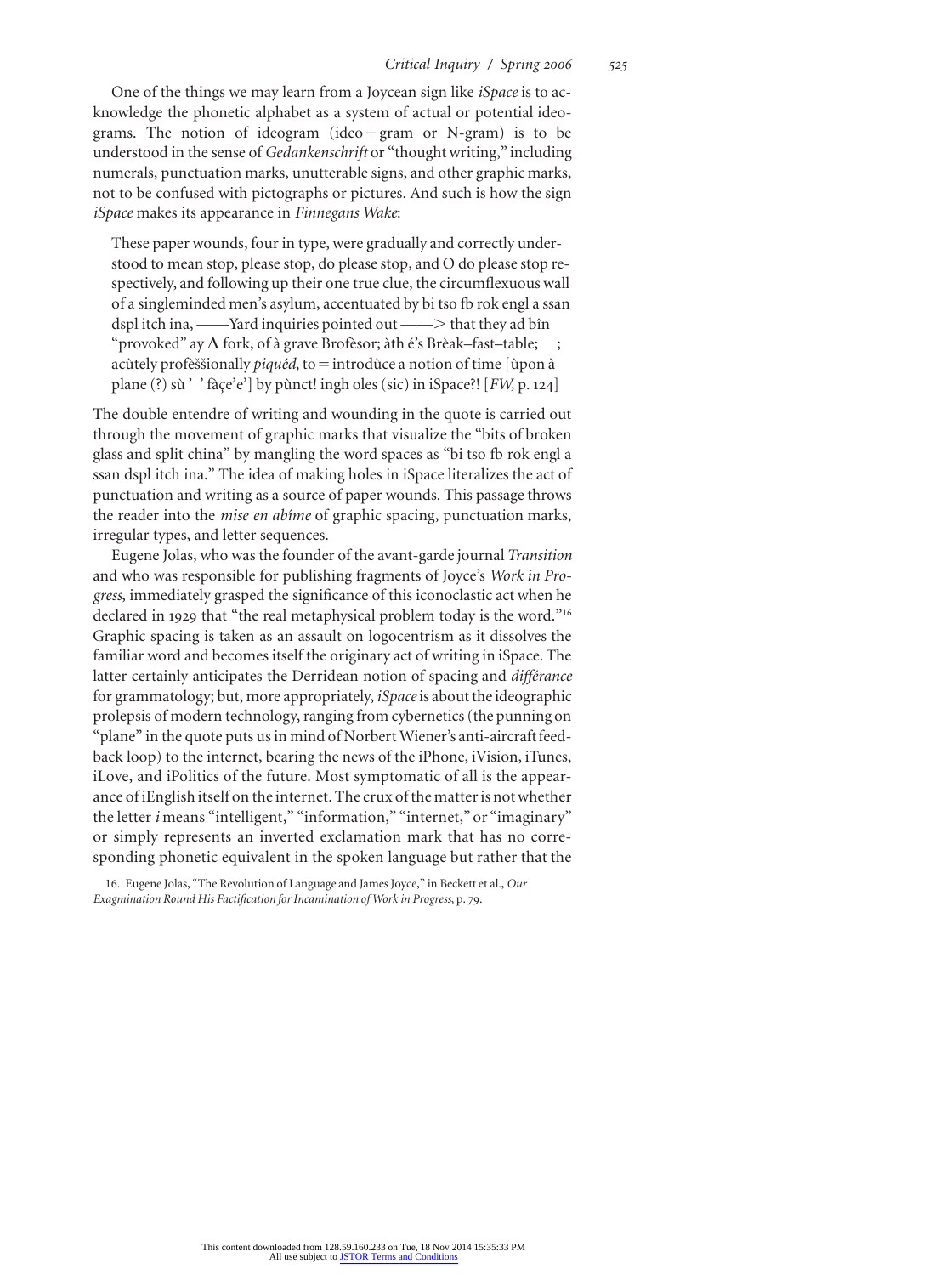ideographic structure of i + Word (or even i + word) provides the sole semantic guarantor for any or all of the meanings one can possibly attribute to the letter *i.*

This semantic indeterminancy is bound to raise the cognitive question of how the eyes and brains of a reader pick up alphabetical letters and words visually in the act of reading. It is a subject for the specialist in neuropsychology and related sciences but should be of some interest to literary scholars as well. When Jakobson provided his analysis of a linguistic disorder known as atactic, which is a form of aphasia, he identified the following cognitive trait in word recognition as pathology. A patient who suffers from atactic, according to him, has "only an integral, indissolvable image of any familiar word, and all other sound-sequences are either alien and inscrutable to him, or he merges them into familiar words by disregarding their phonetic deviations."<sup>17</sup> Although the "indissolvable image of any familiar word" here applies to speech events in the context of Jakobson's discussion, the pathological type he singles out has interesting implications for visual word recognition as well. If the inability to distinguish phonemes as the minimal entities of speech events is pathological, what do we make of the ordinary reader's tendency to fix on the "indissolvable" image of a word as an integral, scriptic unity on the page? Is it normal or pathological? Recent studies in experimental psychology have provided compelling evidence to show that the "word shape"—or information in the shape of an entire word—plays an important role in reading or "visual word recognition."<sup>18</sup>

17. Roman Jakobson, "Two Aspects of Language and Two Types of Aphasic Disturbances," *Language in Literature*, trans. Stephen Rudy et al., ed. Krystyna Pomorska and Rudy (Cambridge, Mass., 1987), p. 108.

18. I thank David Lurie for calling my attention to the ongoing discussions on randomized letters in alphabetical writing. Investigation into the randomizing of letters in a nonword or what researchers call transposed-letter confusability casts an interesting light on the problem of visual word recognition. See Manuel Perea and Stephen J. Lupker, "Does *Jugde* activate COURT? Transposed-Letter Confusability Effects in Masked Associative Priming," *Memory and Cognition* 31, no. 6 (2003): 829–41 and "Transposed-Letter Confusability Effects in Masked Form Priming," in *Masked Priming: The State of the Art*, ed. Sachiko Kinoshita and Lupker (Hove, England, 2003), pp. 97–120. Although we are better at guessing a word than guessing individual letters in the word (Word Superiority Effect), the fact that word shape can be disrupted by the transpositions or randomizing of letters also raises the issue of where the individual letter stands in relation to word shapes. For a recent discussion of this problem, see Denis G. Pelli, Bart Farell, and Deborah C. Moore, "The Remarkable Inefficiency of Word Recognition," *Nature*, 12 June 2003, pp. 752–56. For related studies, see Kate Mayall, Glyn W. Humphreys, and Andrew Olson, "Disruption to Word or Letter Processing? The Origins of Case-Mixing Effects," *Journal of Experimental Psychology* 23, no. 5 (1997): 1275–86. See also Richard Shillcock, T. Mark Ellison, and Padraic Monaghan, "Eye-Fixation Behaviour, Lexical Storage, and Visual Word Recognition in a Split Processing Model," *Psychological Review* 107, no. 4 (2000): 824–51; Sally Andrews, "Lexical Retrieval and Selection Processes: Effects of Transposed-Letter Confusability," *Journal of Memory and Language*, 35, no. 6 (1996): 775–800; Leo X. McCusker, Philip B. Gough, and Randolph G. Bias, "Word Recognition Inside Out and Outside In," *Journal of Experimental Psychology* 7, no. 3 (1981): 538–51; Alice F. Healy,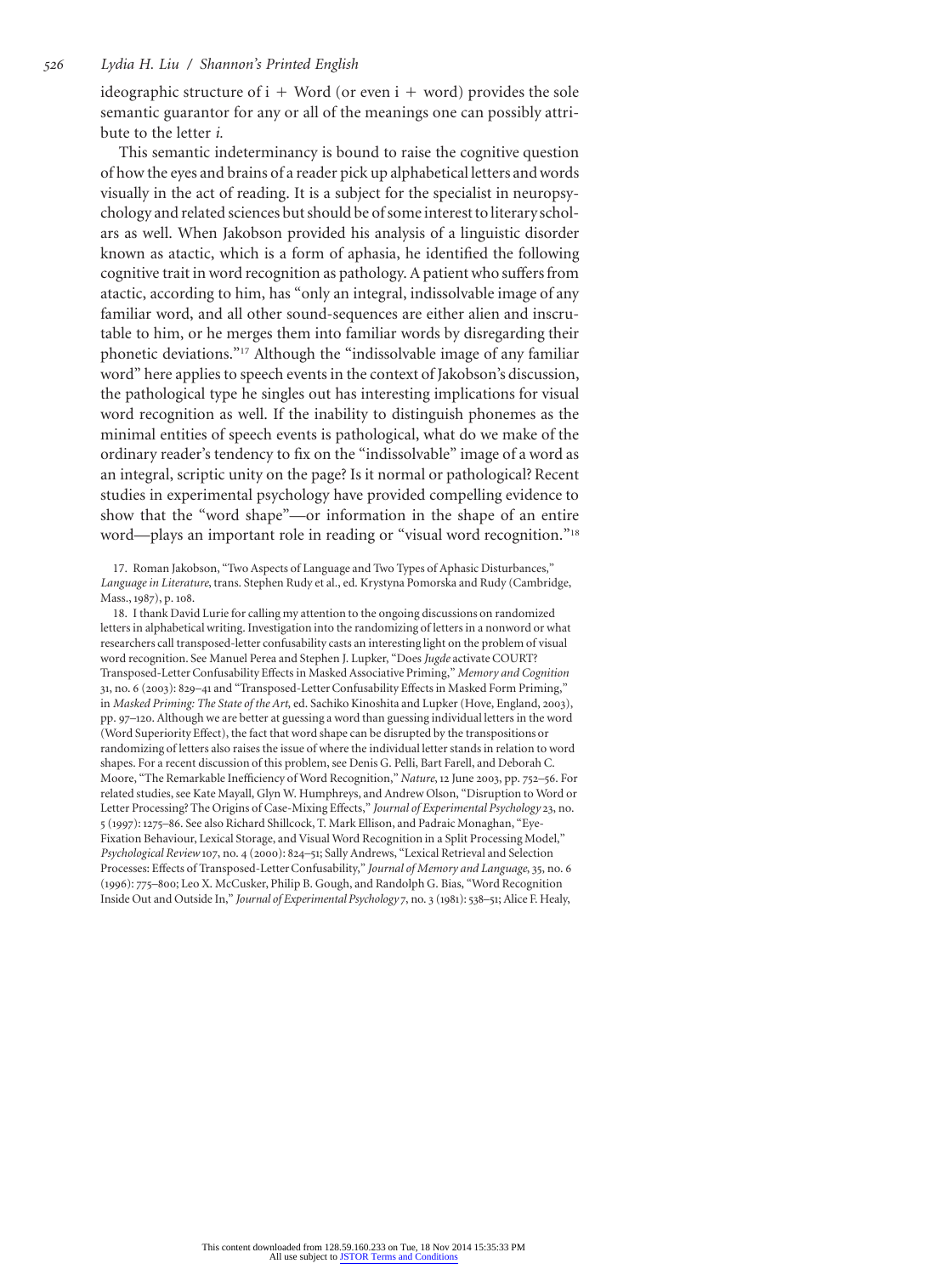As it happens, people do not read each letter in a word individually except in a relatively rare condition following brain injury known as word-form dyslexia.<sup>19</sup>

For all his phonocentric biases, even Saussure took notice of the propensity of alphabetical writing to slide in the direction of ideographical aberrations. According to the notes of his student Émile Constantin, Saussure remarked in his 1910 lecture on orthography: "One must not forget that the written word eventually becomes, through force of habit, an ideographic sign [un signe idéographique]. *The word has a global value* <independently of the letters of which it is formed>. We read in two ways: spelling out unfamiliar words and reading familiar words at a glance."<sup>20</sup> Whether the truth of his observation can fully be corroborated by cognitive sciences or not, it is interesting to note that Saussure's discovery of the "global value of the word" tending toward ideography appears to contradict his well-established notion of writing as a visual representation of the spoken language just as sharply as it disputes Jakobson's famous diagnosis of atactic. To what extent this remarkable insight might also be connected with his unfavorable view of spelling pronunciations in speech where "visual images lead to wrong pronunciations" can, of course, be debated.<sup>21</sup> His mention of the force of habit seems to resonate with a degenerate view of alphabeticalwriting Derrida has analyzed in *Of Grammatology*. <sup>22</sup> Whether Derrida became aware of Saussure's insight about the global value of the phonetic word after the publication of Constantin's notebooks in 1993 is unclear; perhaps it would not have mattered to him since what he said about Hegel could have applied to Saussure just as well. Hegel, as we know, had an intuitive grasp of the hieroglyphic potential of alphabetical writing, which led Derrida to call him the last philosopher of the book and the first thinker of writing.<sup>23</sup> Reflecting on the acquisition of literacy, Hegel had written that "acquired habit later also suppresses the specificity of alphabetic writing, which consists in seeming to be, in the interest of sight, a detour [*Umweg*] through

<sup>&</sup>quot;Detection Errors on the Word *The*: Evidence for Reading Units Larger Than Letters," *Journal of Experimental Psychology* 2, no. 2 (1976): 235–42; and Gerald M. Reicher, "Perceptual Recognition as a Function of Meaningfulness of Stimulus Material," *Journal of Experimental Psychology* 81, no. 2 (1969): 275–80.

<sup>19.</sup> See Elizabeth K. Warrington and Tim Shallice, "Word-Form Dyslexia," *Brain* 103 (Mar. 1980): 99–112.

<sup>20.</sup> Ferdinand de Saussure, *Troisième Cours de linguistique générale* (1910–1911) d'après les *cahiers d'E´mile Constantin/Saussure's Third Course of Lectures on General Linguistics (1910–1911) from the Notebooks of E´mile Constantin*, trans. Roy Harris, ed. Eisuke Komatsu (Oxford, 1993), p. 64; my emphasis.

<sup>21.</sup> Saussure, *Course in General Linguistics,* trans. Wade Baskin (New York, 1966), p. 31.

<sup>22.</sup> See Derrida, *Of Grammatology*, trans. Gayatri Chakravorty Spivak (Baltimore, 1976), p. 31. 23. See ibid., p. 26.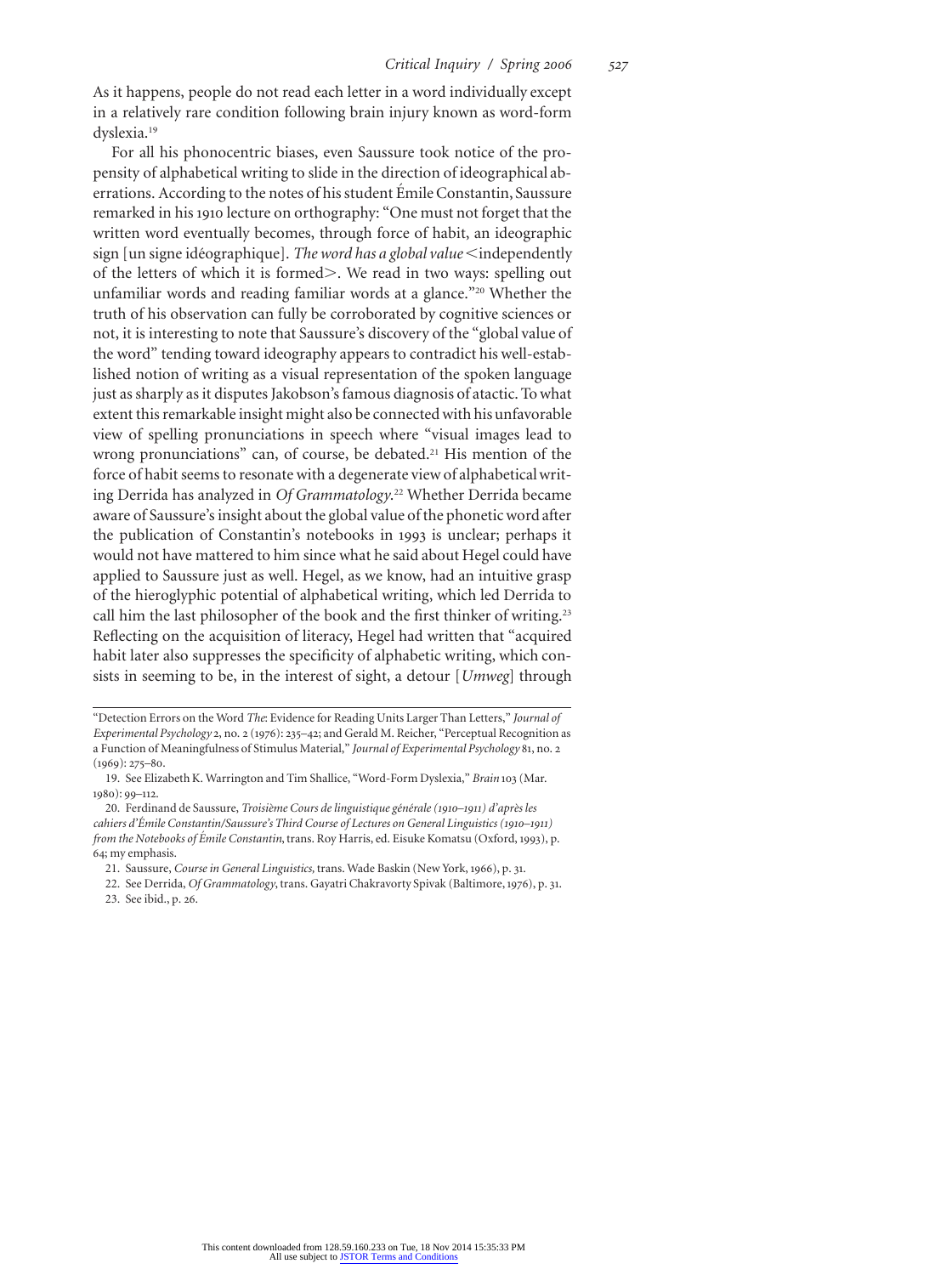hearing to arrive at representations, and *makes it into a hieroglyphic script for us*, such that in using it, we do not need to have present to our consciousness the mediation of sounds."<sup>24</sup> Hegel attributed the ideographical tendencies of the phonetic alphabet to the force of habit, a kind of degenerative aberration. But the fact that both Hegel and Saussure confronted the problem of visual word recognition should be taken seriously because there is much more to their insights about the ideographic potential of alphabetic writing than the metaphysical defense they shore up against writing in general.

The intractability of the ideographic within the system of alphabetical writing can further be interrogated by reexamining the important role the ideographic sign played between modernism and science in the early twentieth century. W. J. T. Mitchell has shown that "Wittgenstein's use of the hieroglyphic as a model for the picture theory of language and Ezra Pound's fascination with Chinese picture writing as a model for the poetic image might be taken as marking the boundaries of this role."<sup>25</sup> The idea of the ideogram, interpreted by Pound and others as picture-writing, is undoubtedly intended to help defamiliarize alphabetic writing for the purpose of vorticist poetry. But there is another function, with broader contemporary implications, suggesting that the ideogram also concretizes an interface between the prosthetic machine and the human mind, as Pound puts it: "Man is—the sensitive physical part of him—a mechanism, for the purpose of our further discussion a mechanism rather like an electric appliance, switches, wires, etc. . . . In the telegraph we have a charged surface . . . attracting to it, or registering movements in the invisible ether."<sup>26</sup> In the manuscript from which Pound constructed his revised version of Fenollosa's essay, the latter refers to "radiation" and "coronal" harmonies that

26. Ezra Pound, *The Spirit of Romance*(New York, 1968), pp. 92, 93. As early as 1886, Charles Howard Hinton had presented a theory of the invisible ether that anticipated this modernist view of machine. Conceiving the ether medium as a *cosmic phonograph*, Hinton wrote:

For suppose the æther, instead of being perfectly smooth, to be corrugated, and to have all manner of definite marks and furrows. Then the earth, coming in its course round the sun on this corrugated surface, would behave exactly like the phonograph behaves.

In the case of the phonograph the indented metal sheet is moved past the metal point attached to the membrane. In the case of the earth it is the indented æther which remains still while the material earth slips along it. Corresponding to each of the marks in the æther there would be a movement of matter, and the consistency and laws of the movements of matter would depend on the predetermined disposition of the furrows and indentations of the solid surface along which it slips.

(Charles Howard Hinton, *Scientific Romances*[London, 1886], pp. 196–97)

<sup>24.</sup> Quoted in ibid., p. 25; my emphasis.

<sup>25.</sup> W. J. T. Mitchell, *Iconology: Image, Text, and Ideology* (Chicago, 1986), p. 29.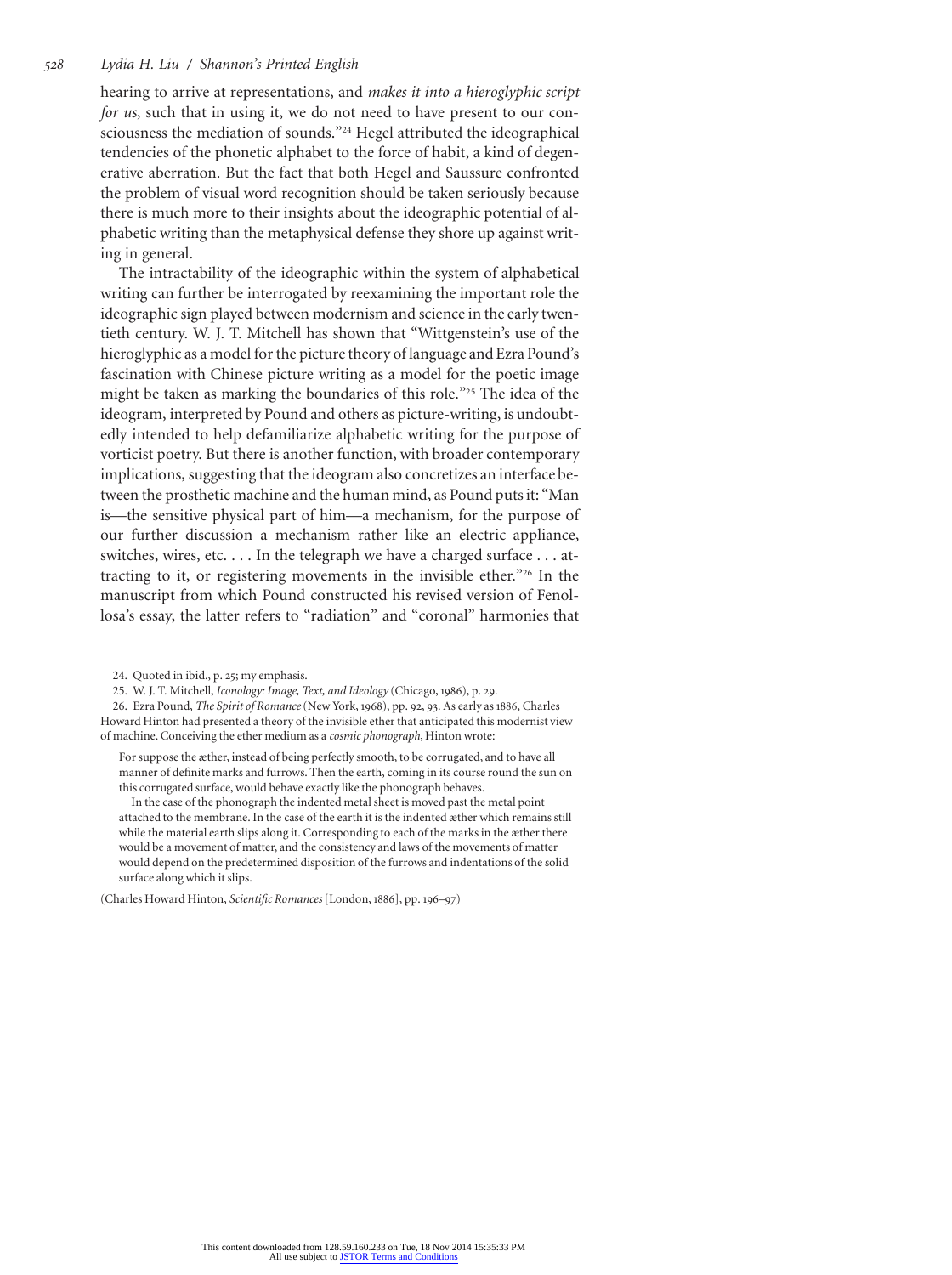can be produced by an ideogram.<sup>27</sup> Pound found this conception particularly amenable to his own theory of radioactive images and went so far as to assert that the "true science, true thinking is ideogrammic in the sense that the general is composed of *definite particulars known directly* by the thinker."<sup>28</sup> This sounds like a cryptic allusion to mathematical symbols and their implications for thinking the finite and infinite, and I will address mathematical thinking in relation to Shannon's twenty-seven-letter English alphabet in the next section.

Whereas Wittgenstein focused his attention on the activity of semiotic work and language games, Pound interpreted the ideogram as an aspiration toward an immediacy of knowledge that no spoken word could possibly mediate for science.<sup>29</sup> This understanding was based on a theory of image he put forward in his 1914 "Vorticism" manifesto in which he argues that an image is real because "we know it directly" and "'every concept, every emotion, presents itself to the vivid consciousness in some primary form.'" He further contends that art and science have many things in common since "the imagiste's images have a variable significance, like the signs *a, b,* and *x* in algebra" and that "any mind that is worth calling a mind must have needs beyond the existing categories of language, just as a painter must have pigments or shades more numerous than the existing names of the colours."<sup>30</sup> It is not that the phonic aspect of alphabetic writing had lost its valence for Pound or for other avant-garde writers but rather that, under the regimen of prosthetic machines (gramophone, telegraph, telephone, typewriter, radio, and so on), there had emerged a new awareness of the ideographic or other potential in alphabetic writing among the experimental writers and no less among the engineers and scientists who designed the prosthetic machines. Kittler has shown in *Discourse Networks* that the autoexperiment on letter combinations conducted by Hermann Ebbinghaus in psychophysics in the late nineteenth century, which involved randomness and combinatorics, was a direct precursor to this modernist shift toward technologized inscription. "Of course, Ebbinghaus worked with phonemes in order to be able to read aloud," Kittler argues, "but they were presented to him as writing. Syllable after syllable comes out of the random generator,

27. Daniel Tiffany suggests that the radioactive properties of the ideogram appealed to Pound as a means of "radicalizing" the electromagnetic spectrum. See Daniel Tiffany, *Radio Corpse: Imagism and the Cryptaesthetic of Ezra Pound* (Cambridge, Mass., 1995), p. 225. See also Laszlo Géfin, *Ideogram: History of a Poetic Method* (Austin, Tex., 1982).

28. Pound, "Pragmatic Aesthetics of E. P. (c.1940–1943)," *"Machine Art" and Other Writings: The Lost Thought in the Italian Years*, ed. Maria Luisa Ardizzone (Durham, N.C., 1996), p. 158. 29. For a helpful clarification of Wittgenstein's semiotic approach to mental imagery and

hieroglyphics, see Mitchell, *Iconology*, pp. 14–27.

30. Pound, "Vorticism," *Fortnightly Review* 96, n.s. (Sept. 1914): 464, 466, 463, and 466.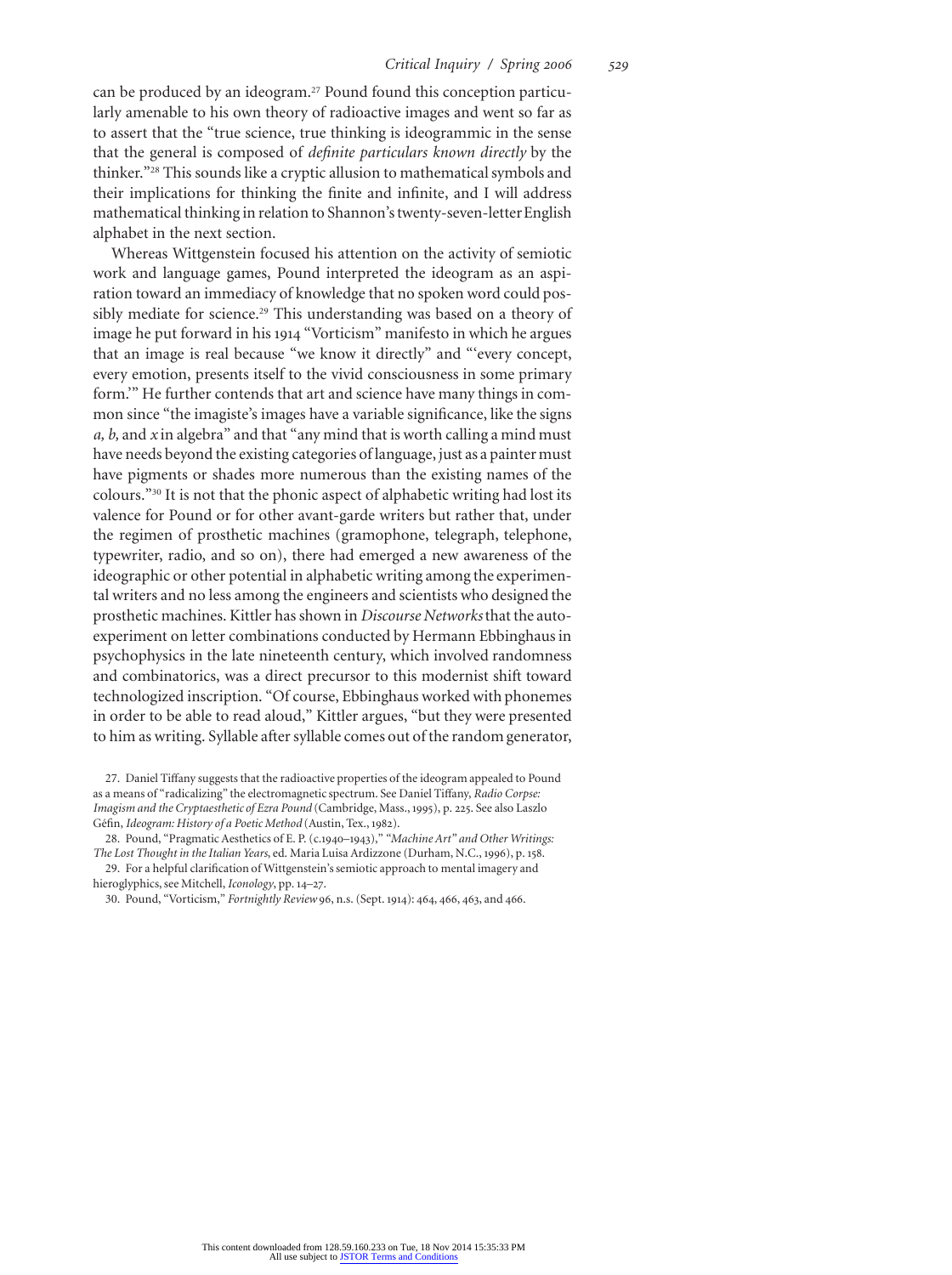onto the desk and into the file of worked-through alternatives, until all 2,299 have been used and output and input can begin again." The human mind that undergoes this test cannot but abandon the position of a knowing subject. What it means is that "the two mechanical memories on either side of the tabula rasa Ebbinghaus—the one generating the syllables and the other recording them after they have passed before him—form a writingmachine that forgets nothing and stores more nonsense than people ever could: 2,299 nonsense syllables."<sup>31</sup> This sort of modernist experiment swung violently against a degenerative view of writing expressed by Hegel and critiqued by Derrida in solidarity with Mallarmé, Joyce, and other modernists. The longawaited arrival of the computing machine and information technology upon the scene of writing would soon bring about a number of major developments that reverberated beyond the modernist experiments with ideography, typography, and nonsense letter-combinations to fashion a novel conception of Printed English or the universal English alphabet.

# **The Importance of Printed English**

Shannon, who invented information theory, approached English not as a printed language but as a statistical system, which he calls Printed English.<sup>32</sup> This cybernetic concept ought to be rigorously distinguished from the written English word reproduced with the help of the printing press or other means of mechanical reproduction. In other words, Printed English has less to do with mechanical reproduction or the visible print we normally associate with bookmaking than it does with mathematics or statistical science.<sup>33</sup> As a postphonetic system, Printed English or statistical English func-

31. Kittler, *Discourse Networks 1800/1900*, trans. Michael Metteer and Chris Cullens (Stanford, Calif., 1990), p. 211.

32. Shannon conceived of Printed English as an object of mathematical analysis. The rigor of his discipline required him to elaborate the idea in mathematical theorems, tables of digrams, trigrams, probabilities, and so on rather than in purely verbal descriptions. "Printed English" first appeared in the title of his seminal essay "Prediction and Entropy of Printed English." It was also discussed in explicit verbal terms in some of his published papers: see Claude Shannon, "Prediction and Entropy of Printed English," "Communication Theory-Exposition of Fundamentals," (p. 175) and "Information Theory" (p. 215), *Collected Papers*, ed. N. J. A. Sloane and Aaron C. Wyner (New York, 1993), pp. 294–208, 175, 215. Occasionally, Shannon would use "Printed English" interchangeably with "statistical English." See Shannon, "Communication Theory-Exposition of Fundamentals," p. 174 and "Samples of Statistical English," unpublished paper, 11 June 1948, Shannon papers, the AT&T Bell Laboratories library, Murray Hill, N.J.

33. Mitchell's critique of Walter Benjamin's notion of "mechanical reproduction" should help us grasp the specific challenges posed by biocybernetics. In "The Work of Art in the Age of Biocybernetic Reproduction," Mitchell defines biocybernetic reproduction as a "combination of computer technology and biological science that makes cloning and genetic engineering possible" and, in a more extended sense, biocybernetic reproduction is "the new technical media and structures of political economy that are transforming the conditions of all living organisms on this planet" (Mitchell, "The Work of Art in the Age of Biocybernetic Reproduction," *Modernism/ Modernity* 10 [Sept. 2003]: 483).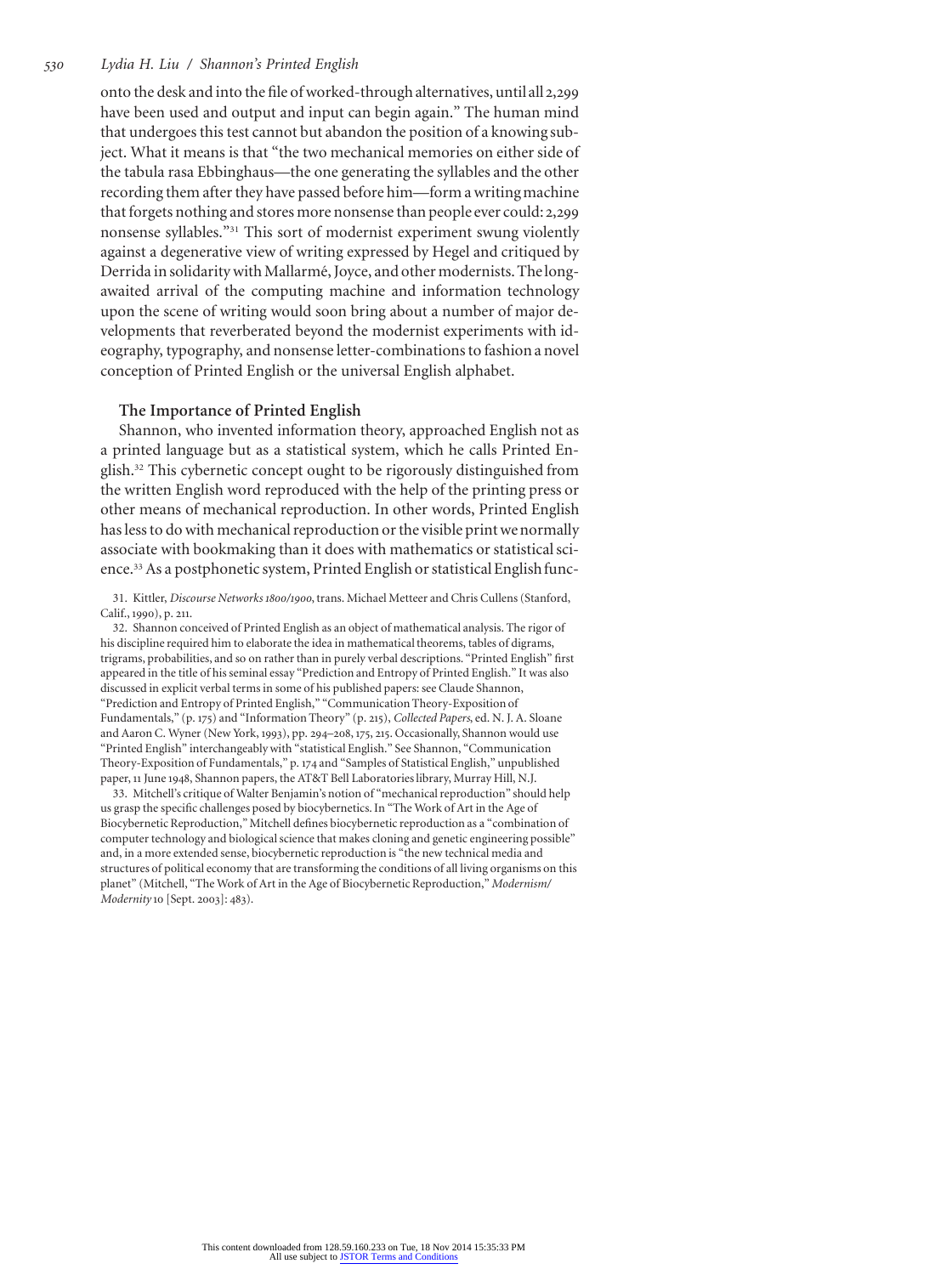tions as a conceptual interface between natural language and machine language. This peculiar English is composed of a 27-letter alphabet from A to Z plus a space sign. The typewriter can work as an analogue to this cybernetic concept, but even the typewriter turns out to be more than an analogue because it is conceptually related to the birth of Printed English. To be sure, the printing press and the typewriter both entail the mechanical reproduction of graphic symbols on typographical surfaces, but the idea of typesetting, which has been germane to the printing press and remained the same for centuries, is irrelevant to the operation of a typewriter. Central to the typewriter is a single moving typing-head that can print in one-dimensional space (horizontal line) and is constrained to move only to the right or to the left. Owing to the originality of its typinghead, to which were then added the functions of reading and erasing when the computer came along, this prosthetic device has done more forwriting and alphabetic writing than perhaps any other device in world civilization since Bi Sheng's invention of movable type in the middle of the eleventh century.34As far as the entanglement of literature and science is concerned, the typing-head has opened up more innovative spaces than we may infer from the well-documented lore of modern novelists and poets who dictate to typists or use the machine themselves.<sup>35</sup>

My point here is not to reiterate Kittler's insights about the role of the typewriter in modern social life but to draw attention to an aspect of biocybernetics that has heretofore escaped the notice of many who investigate hypertext events and biocybernetic literature, namely, Printed English. Modest as it may appear at first, Printed English is one of the most signifi-

34. The conspiracy of silence on the issue of who invented movable type is nothing short of astounding when we consider that the invention of movable type in China is well documented and readily available in English. Movable type was invented in 1041–1048 by Bi Sheng (or Pi Sheng, c.990–1051), who adopted movable types made of earthenware. Documented wooden movable types appeared in 1297–1298, and bronze and metal movable types became widespread in China and Korea in the fifteenth century. For a detailed study of the growth and refinements of early woodcut printing to the spread of printing from movable type as well as Gutenberg's exposure to this technology before 1456, see Tsien Tsuen-Hsuin, *Paper and Printing,* vol. 5, pt. 1 of *Science and Civilisation in China,* ed. Joseph Needham (Cambridge, 1985), pp. 201–22, 313–19.

35. McLuhan mentions how the typewriter had become a confirmed habit with Henry James by 1907. "He became so attached to the sound of his typewriter that, on his deathbed, Henry James called for his Remington to be worked near his bedside" (Marshall McLuhan, *Understanding Media: The Extensions of Man* [1964; Cambridge, Mass., 1994], p. 260). In the case of Hart Crane, Brian Reed shows how central the prosthetic machines had become to the poet: "Hart Crane had an infuriating way of writing a poem. Typically, after drinking copiously, he would put a 78 on a hand-cranked Victrola and play it 'a dozen, two dozen, three dozen times' while alternately banging away on a typewriter and loudly declaiming the same line of verse repeatedly" (Brian Reed, "Hart Crane's Victrola," *Modernism/Modernity7* [Jan. 2000]: 99). For a superb literary analysis of the typewriter and its social history, see Kittler, *Gramophone, Film, Typewriter*, trans. Geoffrey Winthrop-Young and Michael Wutz (Stanford, Calif., 1999), pp. 183–263.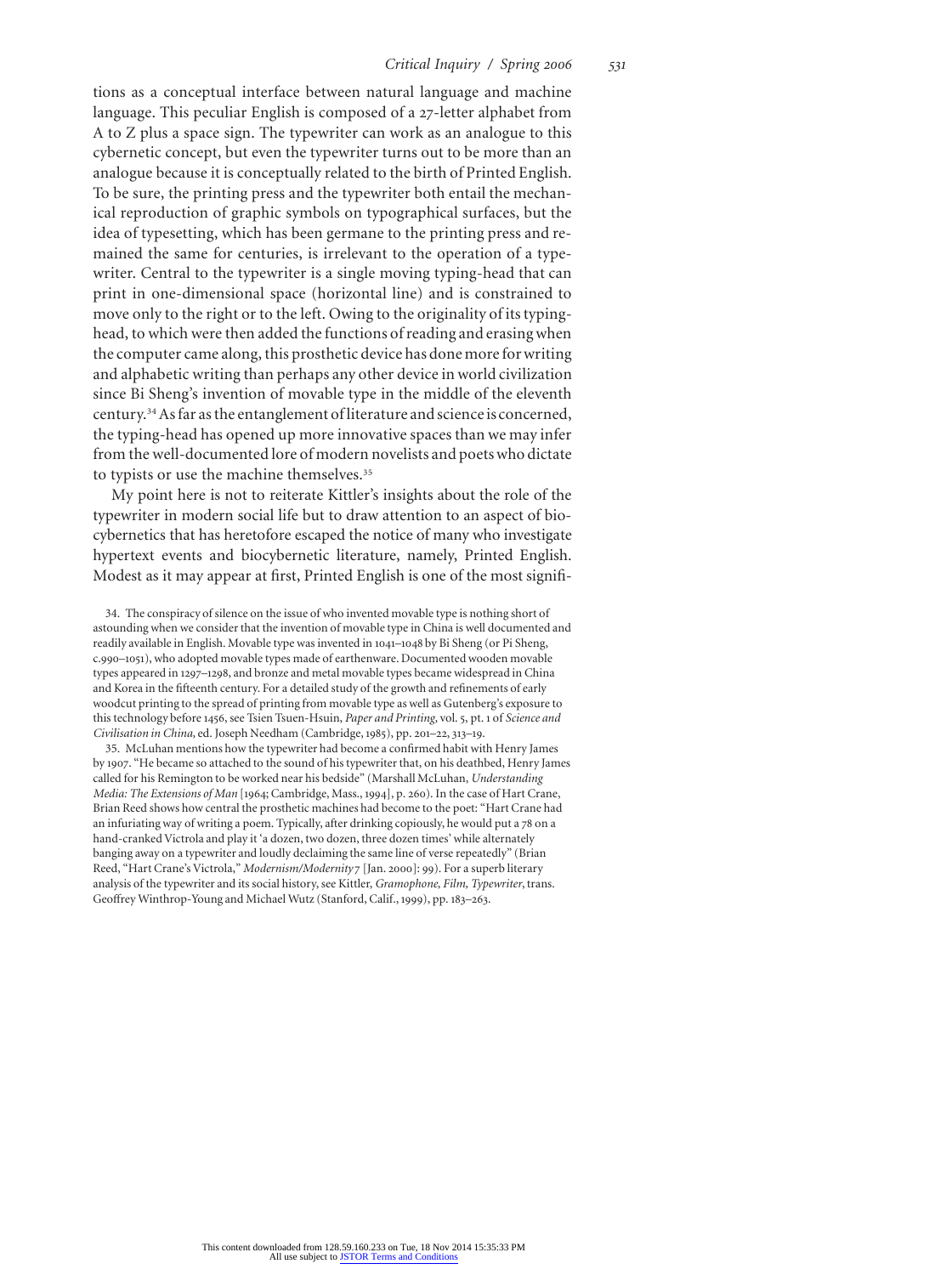cant biocybernetic inventions since World War II. The official date of its initial appearance may be traced to 1948 when Claude Shannon brought out his pathbreaking essay entitled "A Mathematical Theory of Communication" in *Bell System Technical Journal*. This important essay laid the statistical foundation for communication engineering and became the fountainhead of information theory. Two years later, Shannon followed up with "Prediction and Entropy of Printed English," which elaborates the experimental work in connection with the 1948 essay. These studies show many connections with his earlier work during World War II when he had investigated the statistical aspects of alphabetic writing in cryptanalysis and helped design secrecy systems at Bell Laboratories for the U.S. military. For instance, Shannon was the author of a confidential report entitled "A Mathematical Theory of Cryptography," known as Memorandum MM 45- 110-02, September 1945, at Bell Laboratories. After declassification in 1949, the report was published as "Communication Theory of Secrecy Systems" in *Bell System Technical Journal*. 36

Shannon understood Printed English as an ideographical alphabet with a definable statistical structure. This postphonetic construct entails a symbolic correspondence between the twenty-seven letters and their numeral counterparts in lieu of mapping the letters onto the phonemic units in the spoken language. The alphanumerical correspondence not only facilitates the encoding of messages in information systems but also enables a rethinking of the idea of communication. In everyday usage, information is usually regarded as having some sort of bearing on the semantics of a message. But the linguistic definition of *meaning* or even *message* is irrelevant to communication theory. For Shannon, information exists insofar as there is a choice of alternative messages or alternative sequences of letters. If there existed only one possible message (a letter sequence or character string), there would be no information and no need for a transmission system because that message would be on record at the receiving point. From the viewpoint of mathematics, information is related primarily to the factor of uncertainty or probability. If a given message is overwhelmingly probable, the amount of information or the a priori uncertainty will be small. The letter *e* in English, for instance, occurs more frequently than *q,* and the sequence *th* more frequently than *xp*, and so on.<sup>37</sup> The 100-letter sequence in the opening page of *Finnegans Wake* can be statistically demonstrated to be overwhelmingly improbable in English and, therefore, the amount of in-

<sup>36.</sup> See Shannon, "Communication Theory of Secrecy Systems," *Bell System Technical Journal* 28 (Oct. 1949): 656–715.

<sup>37.</sup> See Shannon and Warren Weaver, *The Mathematical Theory of Communication* (Urbana, Ill., 1963), p. 39; hereafter abbreviated *MTC.*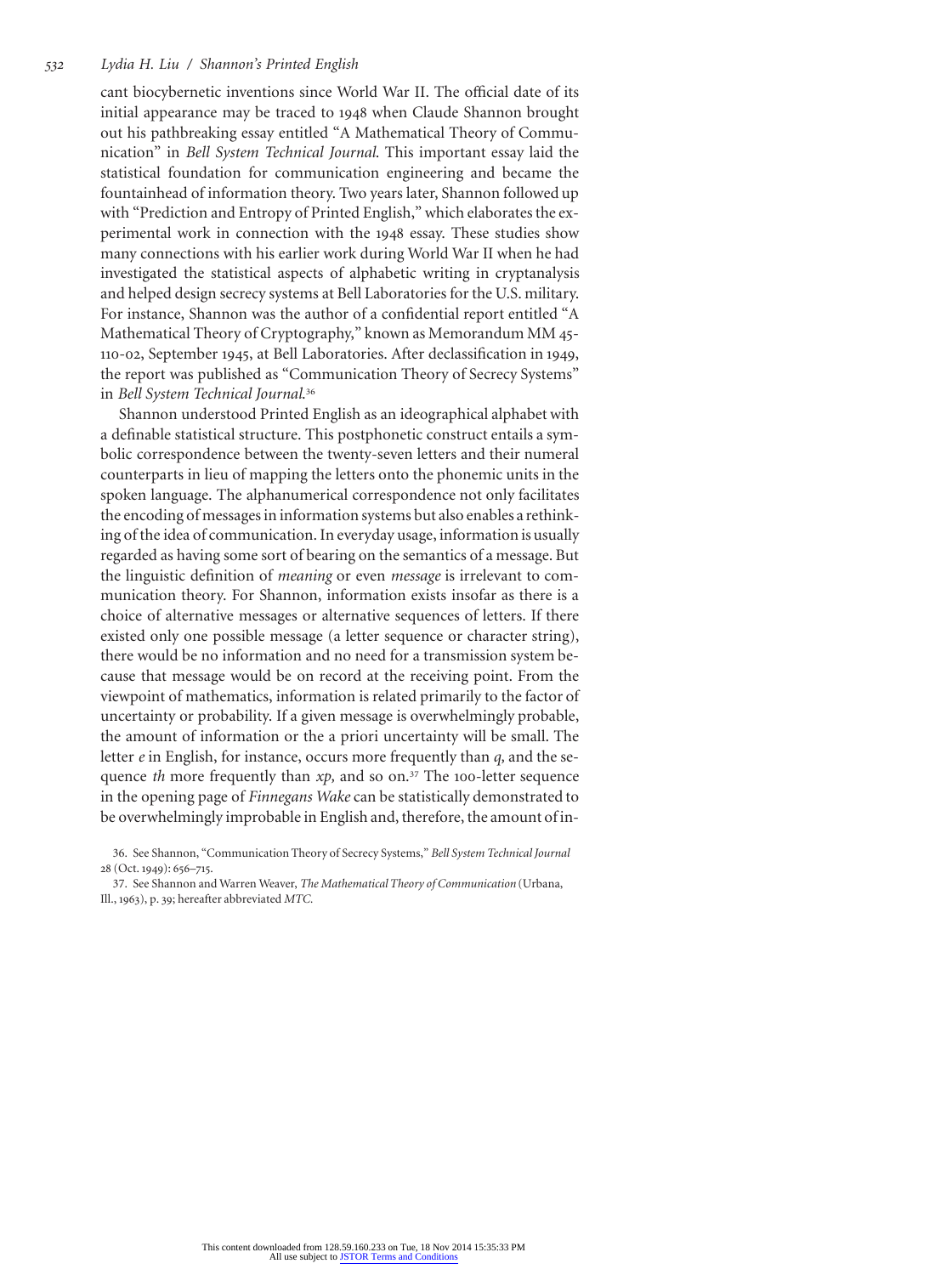formation or uncertainty it carries is very great, even though this information has nothing to do the semantics of the message. For Joyce, the 100-letter sequence—bababadalgharaghtakamminarronnkonnbronntonnerronntuonnthunntrovarrhounawnskawntoohoohoordenenthurnuk visually evokes the fall it describes, whereas for Shannon it would probably spell out the statistical structure of the information where no "space" occurs inside the unusual character string between the first *b* and the last *k*. In neither case, however, does the information of this letter sequence correspond to a meaningful linguistic unit known as the word. Joyce's intuition about the letter sequence as a nonword is borne out by Shannon's assumption that anyone who speaks a language possesses implicitly an enormous knowledge of the statistical structure of that language.<sup>38</sup> This may be demonstrated by the higher frequencies of "bab," "bad," kon," or "thu" versus the lower frequencies of "rrh," "nnt," and so on within the Joycean sequence.

From the mathematician's point of view, our implicit knowledge of the statistical structure of language can be converted to a set of numerical data with the help of simple experiments. The experiments are carried out to determine a stochastic process known in mathematics as the discrete Markoff process. The Markoff process describes a finite number of possible "states" of a system:  $S_1, S_2, \ldots, S_n$ . In addition, there is a set of transition probabilities, *pi* (*j*), the probability that if the system is in state *Si* it will next go to state *Sj*. In the case of the finite alphabet of twenty-seven letter symbols in Printed English, state *Sj* might be represented by one of the twentysix letters or the space symbol. Thus the distribution of future states depends on the present state and not on how it arrives in the present state. On the basis of the present state, one can predict, for example, that the probability of the letter *q* being followed by the letter *u* is very high in English. "To make the Markoff process into an information source," Shannon suggests that "we need only assume that a letter is produced for each transition from one state to another. The states will correspond to the 'residue of influence' from proceeding letters" (*MTC,* p. 15). This process provides the stochastic structure for an experiment in which a human subject is asked to guess an unknown text in the language letter by letter. At each letter the subject guesses what he or she considers the most probable next letter in view of the preceding text. In cases where an error is made, he or she is required to guess again and again until he or she arrives at the correct next letter. This represents a huge mathematical leap over the similar kinds of experiments from the past, like the Ebbinghaus autoexperiment in psycho-

38. See Shannon, "Communication Theory—Exposition of Fundamentals," p. 175.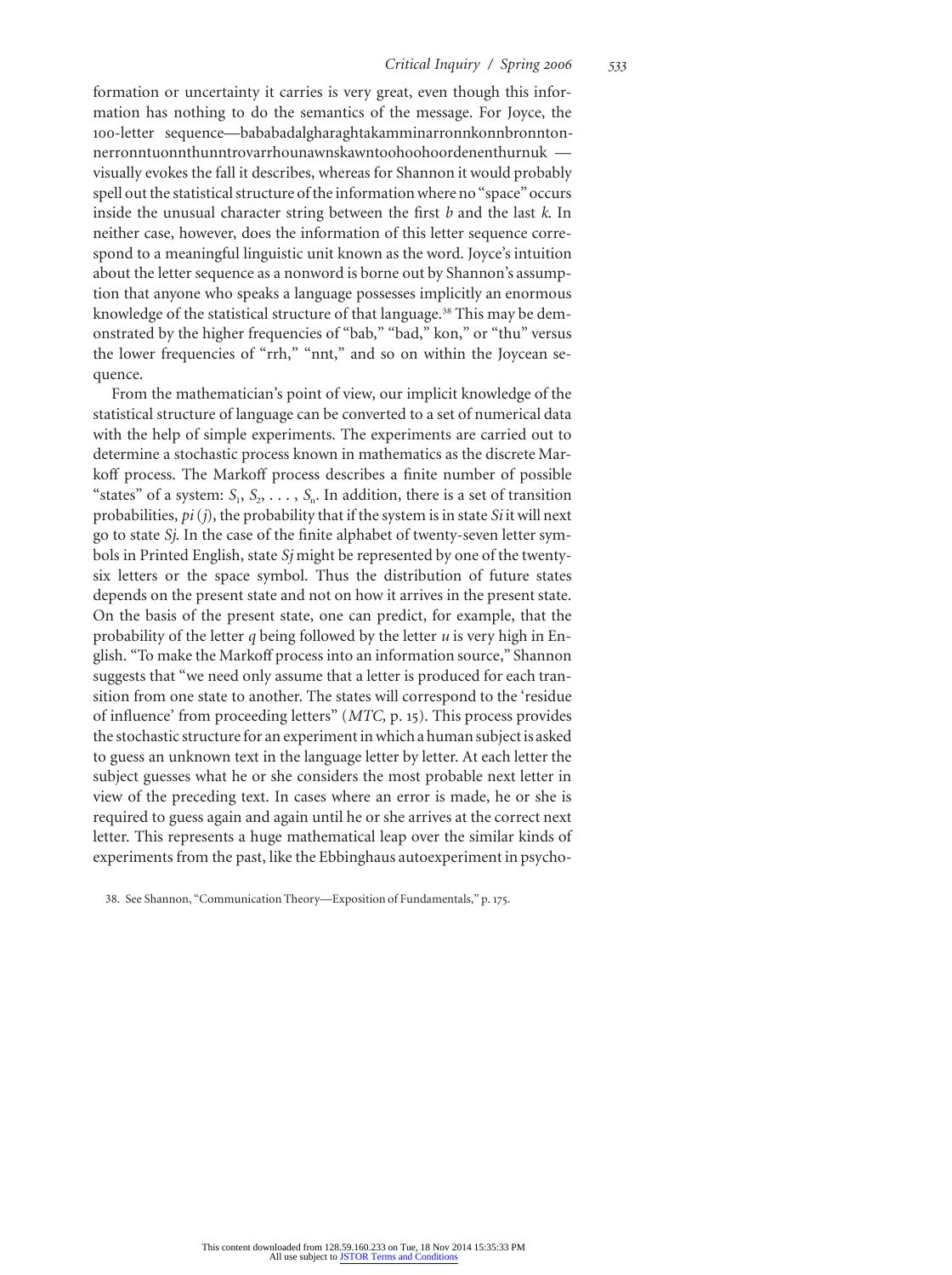physics or the pseudo-experiments that I. A. Richards conducted on his students using printed sheets of poems.<sup>39</sup>

How does one define a quantity that will measure how much information is produced by such a process? How much information in bits (binary digits) per second is produced in a given source? Using Boltzmann's *H* theorem, Shannon defines that quantity as  $H = -\sum p_i \log p_i$  and calls the *H* the "entropy" of the set of probabilities where *pi* is the probability of a given symbol *i* (*MTC,* p. 20). Like entropy in thermodynamics, from where the idea originally derives, information entropy measures how much randomness there is in a letter sequence or in a signal. This quantitymakesit possible for an engineer to estimate the average minimum number of bits needed to encode a string of symbols based on the frequency of the symbols.<sup>40</sup> For the engineer, "the main point at issue is the effect of statistical knowledge about the source in reducing the required capacity of the channel, by the use of proper encoding of the information" (*MTC,* p. 10). But the thing that concerns us here is not the engineering aspect of the information system but what this work has done to the idea of the phonetic alphabet.

I mentioned in passing that Shannon had conducted a series of experiments to ascertain the stochastic properties of English. Although it is not clear whether passages from *Finnegans Wake* were actually assigned to one of the human subjects taking the tests, Joyce's book is singled out as a typical case of low redundancy within the range of stochastic possibilities allowed by English prose.<sup>41</sup> In *A Mathematical Theory of Communication,* Shannon describes "two extremes of redundancy in English" that are each "represented by Basic English and by James Joyce's book *Finnegans Wake*." The Basic English vocabulary, he says, "is limited to 850 words and the redundancy is very high. This is reflected in the expansion that occurs when a

39. Richards documents and analyzes the results of his experiments in his influential book *Practical Criticism* (New York, 1929), esp. pts. 1 and 2.

40. Shannon uses a simple example to demonstrate how one could estimate the average minimum number of bits needed to encode a string of symbols based on the frequency of the symbols. He considers a sequence of letters A, B, C, D and assigns the probabilities ½, ¼, ⅓, ⅓ to them with successive symbols being chosen independently. This is expressed in the following equation as

 $H = -(\frac{1}{2} \log_2 2 + \frac{1}{4} \log_2 4 + \frac{1}{8} \log_2 8)$  $=$  7/4 bits per symbol

The result enables the approximation of a coding system to encode messages from this source into binary digits with an average of 7/4 binary digit per symbol. See *MTC,* p. 32. For further application of the Shannon entropy equation to computer engineering, see David Salomon, *A Guide to Data Compression Methods*(New York, 2002).

41. In a conversation at the Wissenschaftskolleg zu Berlin in April 2005, Kittler mentioned an interesting detail to me in connection with Shannon's reading of Joyce. He suggested that Shannon was introduced to Joyce's work by his wife Mary Elizabeth (Betty) Shannon.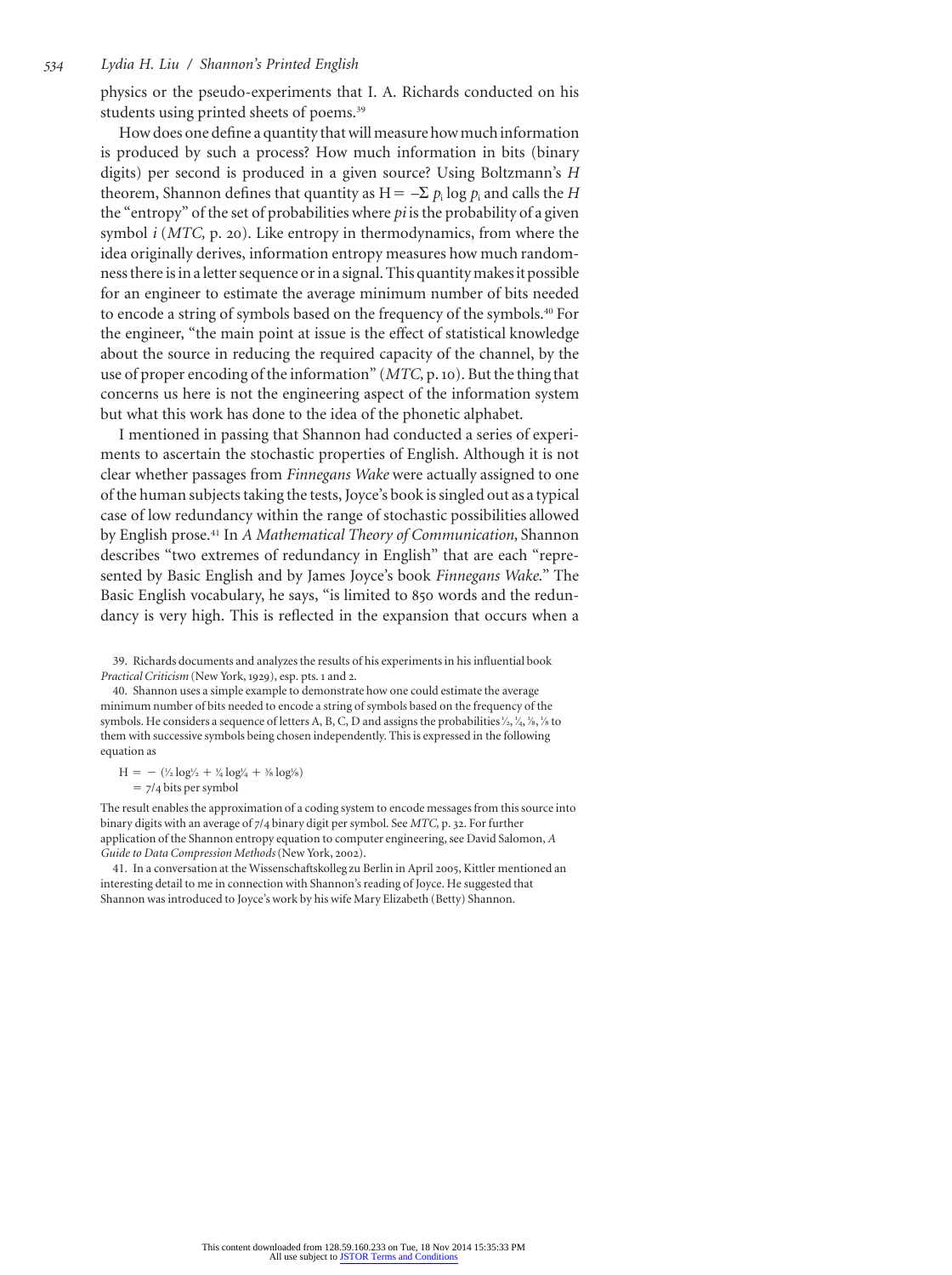passage is translated into Basic English. Joyce on the other hand enlarges the vocabulary and is alleged to achieve a compression of semantic content" (MTC, p. 26).<sup>42</sup> Shannon is naturally unconcerned with what he calls the semantic content of English since he is mainly interested in the stochastic structure of the language. With the good insight of a mathematician, he immediately grasps the fact that the redundancy of a language is somehow related to the rationale of word puzzles. If the redundancy is zero, he shows that any sequence of letters is a reasonable text in the language, and any two-dimensional array of letters can form a crossword puzzle. In one experiment, he calculates the redundancy of English at roughly 50 percent, which makes large crossword puzzles possible. However, when the redundancy is lowered to 33 percent, three-dimensional crossword puzzles become a possibility. I suppose that Joyce scholars might gain additional insight into his feat of engineering by analyzing the stochastic dimension of his multilingual riddles in *Finnegans Wake*. I am aware that this idea may strike some literary critics as frivolous, but it is not. In 1922, as Joyce began working on *Finnegans Wake*, Harry and Caresse Crosby proposed that someone should write an introduction to his *Tales Told of Shem and Shaun*, which were fragments from *Work in Progress*. Joyce suggested Julian Huxley and J. W. N. Sullivan, but

when the scientist and the musicologist made excuses, he then proposed C. K. Ogden, rightly surmising that the co-author of *The Meaning of Meaning* and the inventor of Basic English would not resist an invitation to discuss this linguistic experiment. He wished also for Ogden to comment, as a mathematician, upon the structure of *Finnegans Wake*, which he insisted was mathematical. If Ogden had refused, Ford Madox Ford was to have been asked, but Ogden accepted, and later was to translate *Anna Livia Plurabelle*into Basic, and to arrange for Joyce to record that fragment for the Orthological Institute.<sup>43</sup>

Ogden was a great admirer of Joyce's work and later contributed a preface to the Black Sun edition of *Tales Told of Shem and Shaun* in 1929.

In *Basic English: International Second Language*, Ogden hypothesizes that "the 'normal vocabulary of the average man' hovers between the alleged 300 words of the Somersetshire farmer, the 4,000 of President Wilson's State

42. The expansion of which he speaks was actually carried out by the author of Basic English, C. K. Ogden himself. In *Basic English: International Second Language*, Ogden includes a series of translations in the appendices from the original English texts, literary as well as scientific, into his 850-word Basic English. Some of the translations come from the Bible and popular literary texts such as Alcott's *Little Women*, Shaw's *Arms and the Man*, and Stevenson's *Treasure Island*. See C. K. Ogden, *Basic English: International Second Language*(1930; New York, 1968); hereafter abbreviated *BE.* 43. Richard Ellmann, *James Joyce*(1959; New York, 1982), p. 614.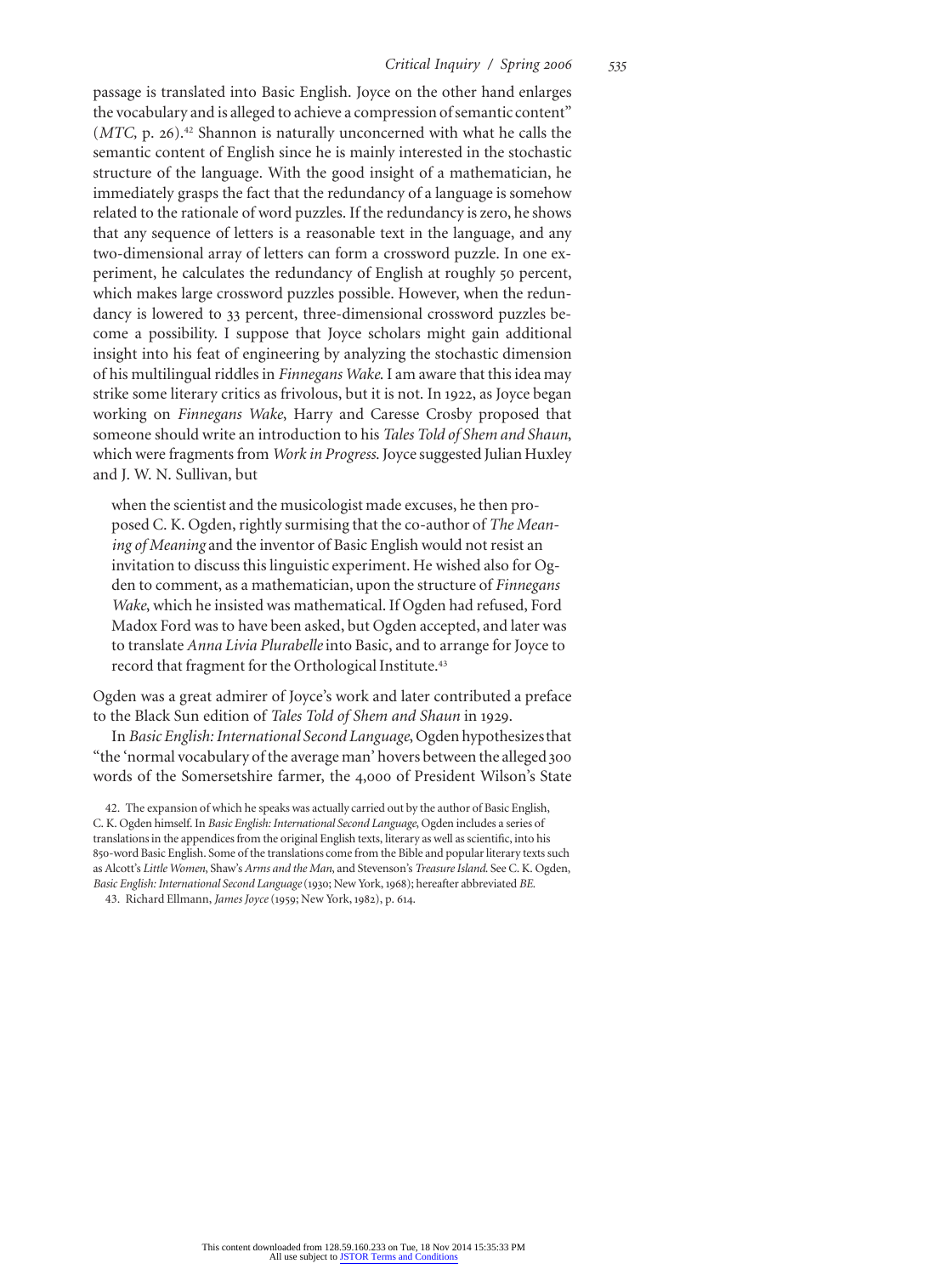Papers, the 7,000 of the Japanese diplomat, the 12,000 of the Eskimo fisherman or the average undergraduate, the 30,000 of Sir Vade Mecum, C.V.O. at Geneva, and the 250,000 of a James Joyce" (*BE,* p. 9). The author's grasp of the statistical implications of Joyce's literary experiment is almost prescient as it anticipates the way in which Shannon would make use of *Finnegans Wake* and Basic English decades later. Ogden does not explain how he came up with this last estimate or whether the colossal number represents the size of the entire Joycean vocabulary with both words and nonwords included. The statistical dimension of Ogden's 850-word vocabulary was the linguist's foremost concern from the start, which no doubt justifies Shannon's treatment of Basic and *Finnegans Wake* as the extreme opposites of redundancy and entropy. In this sense, information theory is simply the logical outcome of the earlier crossbreeding of ideas in the literary and scientific experiments carried out systematically by Joyce, Ogden, and other writers and scientists.

Yet not even in his most iconoclastic moments would Joyce abandon meaning in his forays into the exotic letter sequences. As a matter of fact, he endeavored to produce polyseme and create the illusion of polyphony whenever possible. With Shannon, it is a different matter. The mathematician has taken the experiments with Printed English further into the realm of pure ideographic symbols. In so doing, he introduces a radical rupture between the phonetic alphabet and the spoken language it is supposed to represent. The letter sequences in Printed English are almost entirely devoid of linguistic meaning and sound inasmuch as what is left of meaning is made to migrate from language to the ideographic utopia of mathematical symbols. This rupture is more radical than the conventional division of labor between the mathematical uses of alphabetical symbols such as algebra and the natural languages used in written communication because the very notion of communication in alphabetical writing is being challenged and refigured. N. Katherine Hayles has treated Shannon's bracketing of semantics as a strategic choice because "he did not want to get involved in having to consider the receiver's mindset as part of the communication system."<sup>44</sup> This observation makes good sense in light of her consideration of the alternative theory of information proposed by Donald MacKay, which did require the measurement of psychological states.<sup>45</sup> But the issue that concerns us here is less about the decision to include or exclude semantics than

This content downloaded from 128.59.160.233 on Tue, 18 Nov 2014 15:35:33 PM All use subject to **JSTOR Terms** and C

<sup>44.</sup> N. Katherine Hayles, *How We Became Posthuman: Virtual Bodies in Cybernetics, Literature, and Informatics*(Chicago, 1999), p. 54.

<sup>45.</sup> For a recent critique of Hayles's interpretation of Shannon versus MacKay, see Mark B. N. Hansen, "Cinema beyond Cybernetics, or How to Frame the Digital Image," *Configurations* 10, no. 1 (2002): 51–90.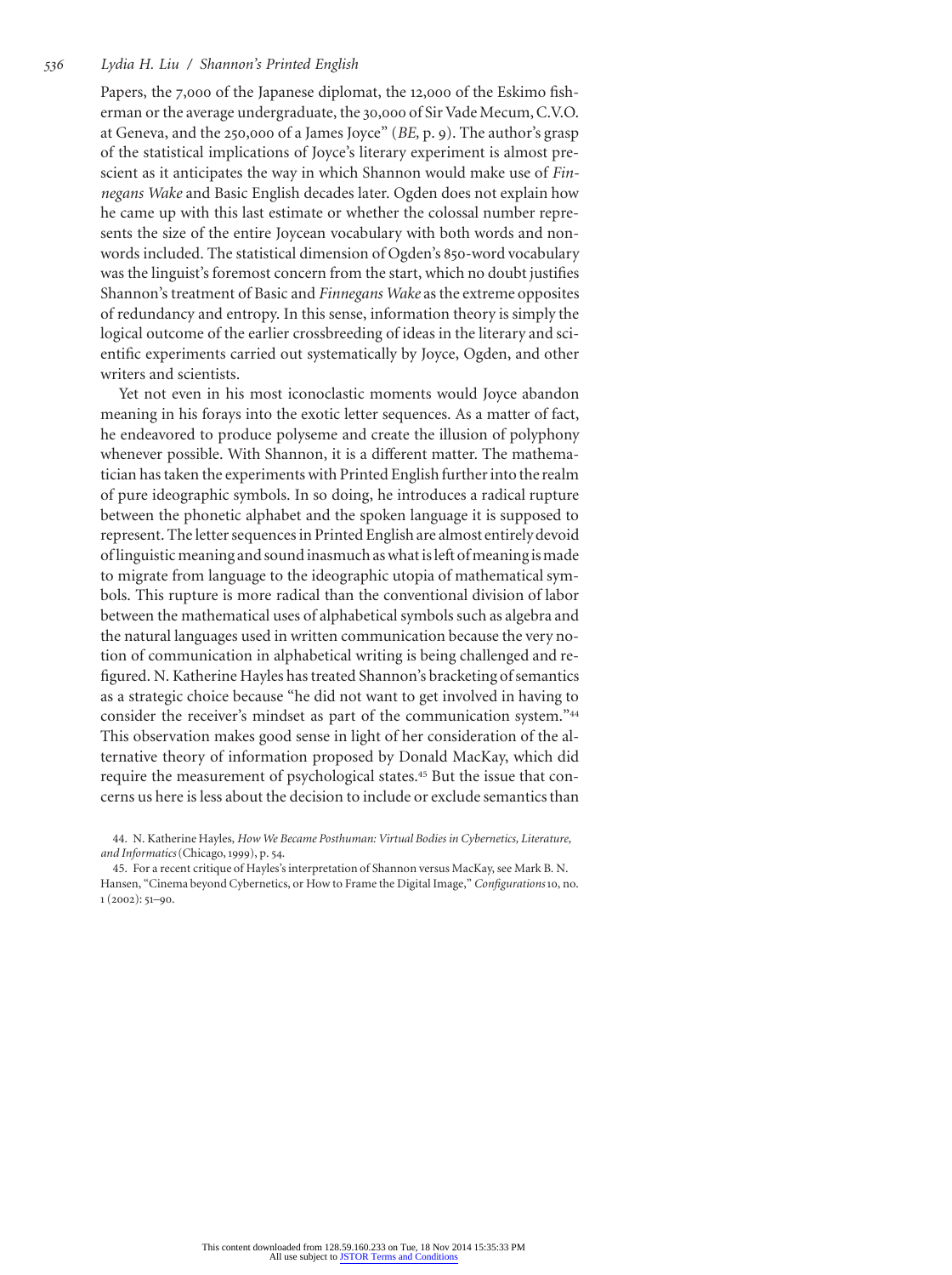it is about the making of a theoretical construct called Printed English that makes a unique demand on meaning or the expulsion of linguisticmeaning. This construct is what has been overlooked by contemporary scholarship on informatics.

Take the peculiar twenty-seventh letter. This is a sign for space, which belongs to one of the "states" of the alphanumerical system:  $S_1, S_2, \ldots, S_n$ in the Markoff chain. By virtue of being a nonphonetically marked symbol, the twenty-seventh letter activates the statistical structure of the twenty-sixletter alphabet; yet it can hardly function in this capacity until the remaining twenty-six letters in the system are made to function simultaneously as equivalent, ideographical signs. I use the verb *activate*to highlight an aspect of the phone alphabet that is prone to statistical treatment by virtue of its evolution from ancient alphanumerical systems, for numerical signs were closely linked to the origin of writing. Take the word *spr* for scribe in Phoenician. This word originally derived from the verb *to count* and only later began to acquire the meaning "to write."<sup>46</sup> Shannon's space symbol renders the statistical structure of the alphanumerical system visible in the spirit of the ancient alphanumerical *spr.* This is accomplished through the use of what he calls the mathematical approximation of letter sequences. When visualized, his letter sequences may appear as nonwords or ungrammatical units whereas the stochastic structure in them has nothing to do with either visualization or phoneticization. A zero-order approximation to English prose, which would give random combinations of independent and equiprobable symbols, might generate the following: "XFOML RXKHRJFFJUJ ZLPWCFWKCYJ FFJEYVKCQSGHYD QPAAMKBZAACIBZLHJQD." Moving to the next order, and the next, and so on through the second-order word approximation, we may get a sequence of recognizable word units in which the word transition probabilities are incorporated where no further structure is included. Thus a less random sequence is produced, which may look like this: "THE HEAD AND IN FRONTAL ATTACK ON AN EN-GLISH WRITER THAT THE CHARACTER OF THIS POINT IS THERE-

46. See Corinne Bonnet, "Les Scribes phénico-puniques," in *Phoinikeia Grammata: Lire et* écrire en Méditerranée, ed. Claude Baurain, Bonnet, and V. Krings (Namur, 1991), p. 150. In a recent article Dimitris K. Psychoyos points out that in ancient Greek and other ancient writing systems the use of letters of the alphabet was clearly constrained by the necessities of mathematics since the twenty-four letters of the alphabet plus the additional three signs were used to notate numbers. He argues that from the very beginning the twenty-seven letters had been there to meet the needs of mathematics, namely, the necessity of using the enneads of the Egyptian numerical system. The phonetic alphabet must, therefore, be understood "in the context of a wider*semiotics of writing"* and as part of a "wider process of production of the written signs, which 'represent' not things (as painted images did) but meanings" or "human Reason in general and not specifically human speech" (Dimitris K. Psychoyos, "The Forgotten Art of Isopsephy and the Magic Number KZ," *Semiotica* 154 [Apr. 2005]: 209).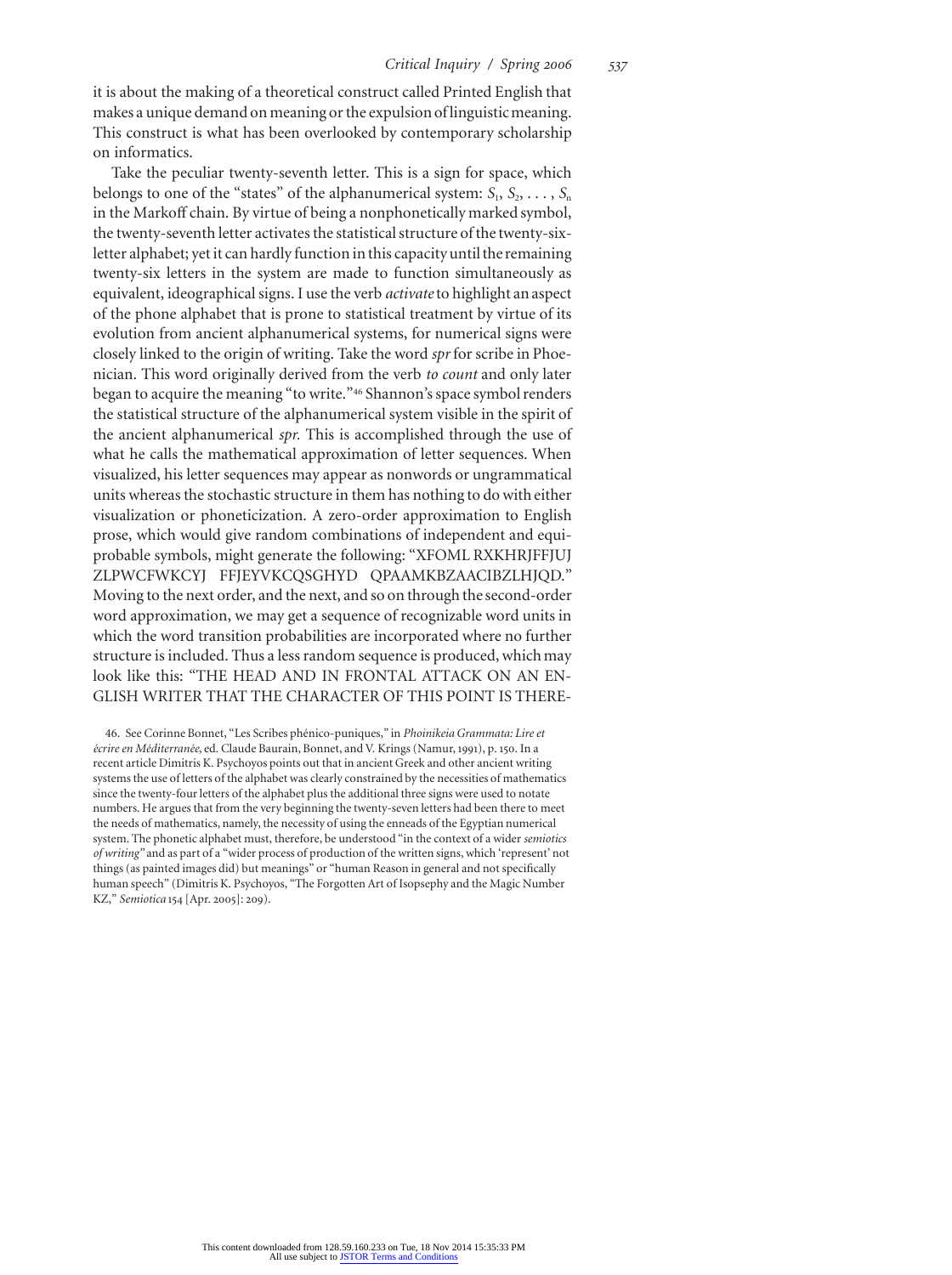FORE ANOTHER METHOD FOR THE LETTERS THAT THE TIME OF WHO EVER TOLD THE PROBLEM FOR AN UNEXPECTED" (*MTC,* pp. 13, 14). Shannon's reader may be greatly tempted to scrutinize the semantic dimension of these letter sequences the same way Joyce's reader endeavors to make sense of *Finnegans Wake*. Why frontal attack on an English writer? Which writer? But semantic treasure hunts with Shannon would lead us nowhere except for a bit of local irony. For what he is doing here is demonstrating that a sufficiently complex stochastic process can give us a satisfactory representation of a discrete source out of which a particular sequence of ten words—"ATTACK ON AN ENGLISH WRITER THAT THE CHARACTER OF THIS"—is not entirely unreasonable even by the criterion of semantics, although information theory does not operate according to this criterion. The sequences we have just seen are more dependent on the stochastic frequency of the sign space than they are on the units of letters, whether they be words or nonwords. To my knowledge, the only linguist from the Prague Linguistic Circle who has noted this phenomenon, and then only in passing, is Josef Vachek.<sup>47</sup> In an essay called "Remarks on Redundancy in Written Language with Special Regard to Capitalization of Graphemes," Vachek brings up the term "graphemic zero" and defines it as the "empty spaces between written (or printed) words in the graphical context."<sup>48</sup> This visual marking of space seems to lack the rigor of Shannon's twenty-seventh letter or what Derrida has done with spacing. But to his credit, Vachek stands out as the lone functionalist who has persisted in the study of writing and even devoted an essay to the subject of "Written Language and Printed Language" in a time when the majority of his fellow linguists were still preoccupied with the phoneme.

The centrality of the printed word and the printed nonword for technology has something to do with the fact that, to use Kittler's words, "in contrast to the flow of handwriting, we now have discrete elements separated by spaces."<sup>49</sup> It should be emphasized, however, that the space symbol is a conceptual figure in Printed English, not a visible word divider as is

48. Josef Vachek, "Remarks on Redundancy in Written Language with Special Regard to Capitalization of Graphemes," *Written Language Revisited*, ed. Philip A. Luelsdorff (Amsterdam, 1989), p. 152. The concept of "graphemic zero" allows Vachek to posit the essential differences between writing and speech. He writes: "one does not find in equivalent spoken contexts any acoustic 'zeros,' i.e. any brief pauses separating spoken words—if such pauses do exist, there must be some specific reason for their occurrence. . . . Whereas the above-noted graphemic zeros function automatically and quite consistently" (ibid., pp. 152–53). See also Vachek, *Written Language: General Problems and Problems of English* (The Hague, 1973).

49. Kittler, *Gramophone, Film, Typewriter*, p. 16.

<sup>47.</sup> Vachek is a leading functionalist and has authored numerous articles on the subject of "written language," which, unfortunately, have not drawn as much attention as some of the other members of the Prague school due to the phonocentric biases of modern linguistics.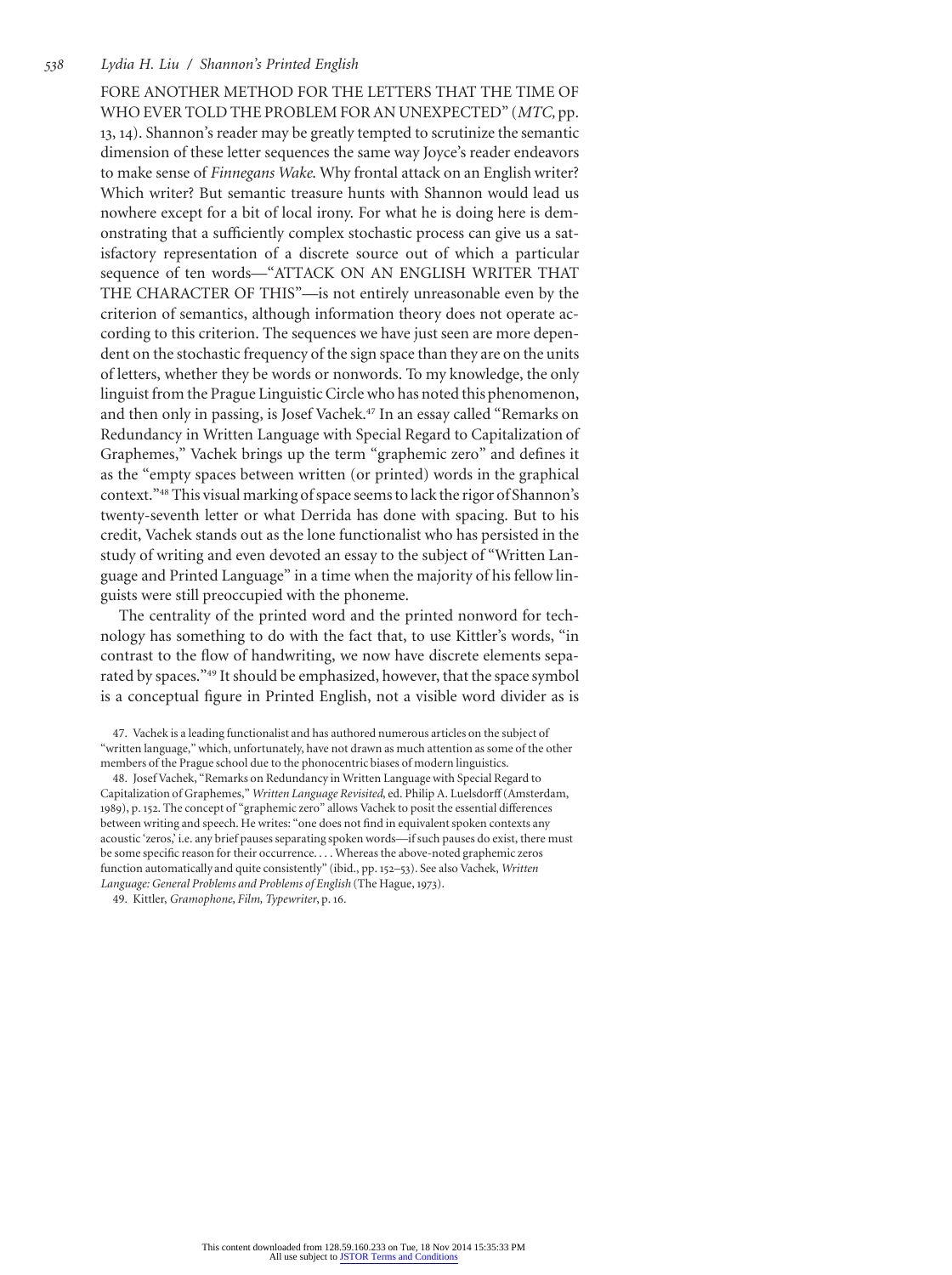commonly observed in modern and some of the ancient writing systems, such as Akkadian cuneiform. This sign may occasionally show up as a negative value or as the visible absence of letters, but the twenty-seventh letter is just as likely to be mathematically represented by 0 as by one or two types of electric pulse on a transmission pulse system. The letter owes its existence to the statistical, rather than visual or phonemic, parameters of symbols. It has no linguistic meaning insofar as conventional semantics is concerned, but it is fully functional as a meaningful ideographical notion. In fact, the twenty-seven letters of Printed English belong altogether to a different metaphysics than that targeted by Derrida's critique because the binary opposition of speech and writing does not obtain here. What we find instead is a monism of statistical thinking that arbitrates the entropy of discrete alphanumerical symbols in a binary opposition of 0 and 1. For Shannon, the entropy is a statistical parameter that measures how much information is produced on the average for each letter of a text in a language. With an efficient translation of that language into binary digits (0 or 1), the entropy *H* is the average number of binary digits required per letter of the original language. In "Prediction and Entropy of Printed English," Shannon further suggests that "in ordinary literary English, the long range statistical effects (up to 100 letters) reduce the entropy to something of the order of one bit per letter, with a corresponding redundancy of roughly 75%."<sup>50</sup> This, of course, applies to the amount of information transmitted by discrete symbols. Where speech waves or television signals are concerned, we are confronted with continuous cases rather than the input or output of discrete alphanumerical symbols. To convert this type of continuous information to discrete cases, Shannon has generalized the statistical mechanism to include a variable of time that enables the measuring of units of information per second, as opposed to per symbol, in transmitting speech signals, visual signals, or other continuous signals.<sup>51</sup> By no means does the statistical paradigm presuppose a binary opposition between speech and writing, for all information assumes the form of continuous or discrete input and output.

As a discrete ideographic symbol, the twenty-seventhletterismeaningful in precisely this statistical sense. Shannon's experiment with the stochastic structure of a randomly chosen text, Dumas Malone's *Jefferson the Virginian*, has produced further results. They suggest that the predictability of English is dependent on the space letter far more frequently than on any of the other letters in the alphabet. Where there are no known letters, for ex-

<sup>50.</sup> Shannon, "Prediction and Entropy of Printed English," *Bell System Technical Journal*30 (Jan. 1951): 50; hereafter abbreviated "PE."

<sup>51.</sup> See Shannon, "Communication Theory—Exposition of Fundamentals," p. 175, and *MTC,* pp. 81–96.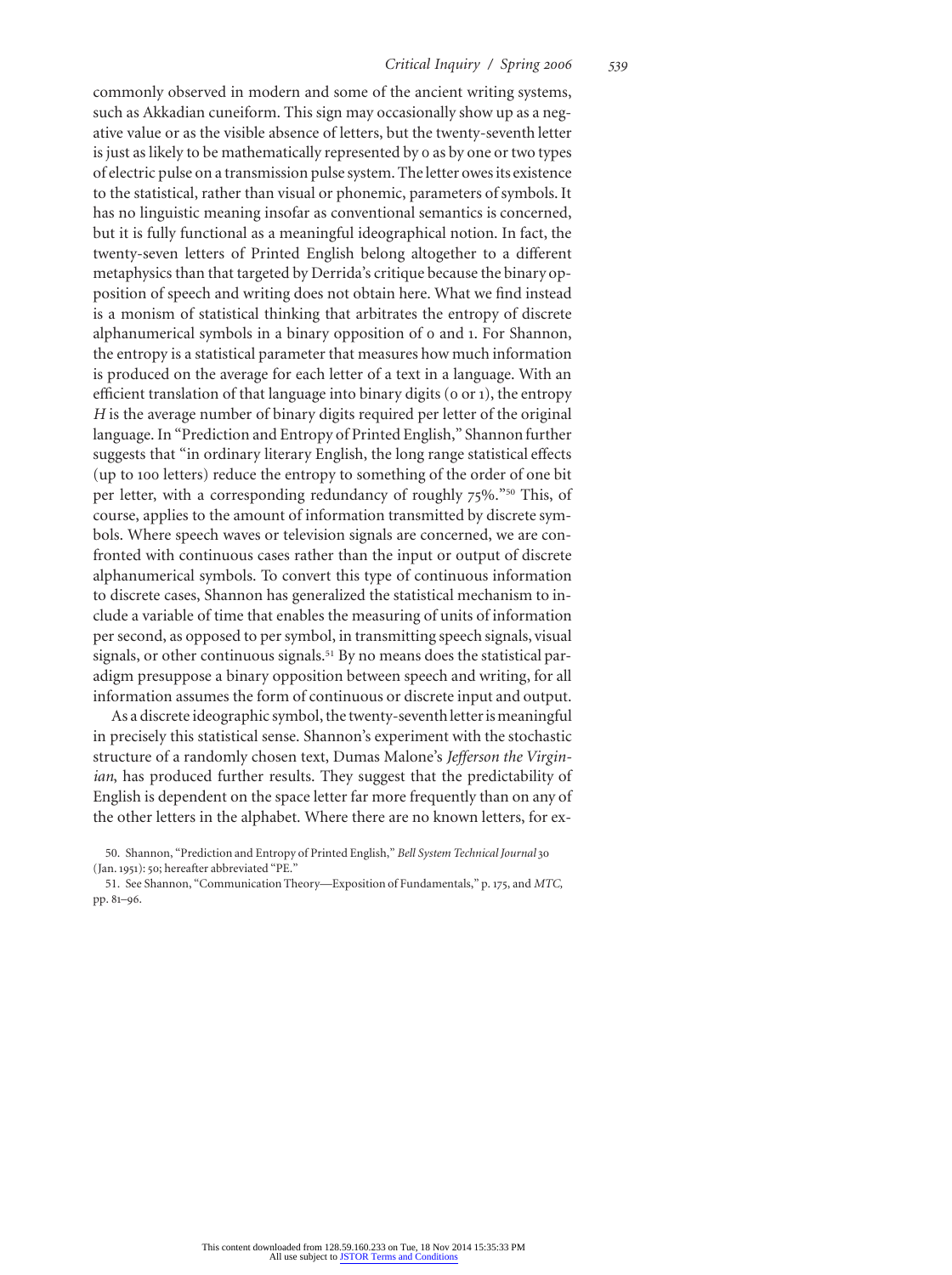ample, the most probable guess is the space symbol (probability 0.182) and if this turns out to be wrong, the next probable guess would be  $E$ (probability 0.107), and so on (see "PE," p. 57). Shannon concludes that "a machine or person guessing in the best way would guess letters in the order of decreasing conditional probability. Thus the process of reducing a text with such an ideal predictor consists of a mapping of the letters into the numbersfrom 1 to 27 in such a way that the most probable next letter [conditional on the known preceding (*N*-1) gram] is mapped into 1, etc." ("PE," p. 58). As if it mirrored cryptography, Printed English always has a corresponding translated text in numerical symbols. The original text "with an alphabet of 27 symbols, *A, B, . . . , Z,* space, has been translated into a new language with the alphabet 1, 2, , 27" ("PE," p. 56). This conception laid the foundation for what would become the ASCII code (American Standard Code for Information Interchange) and other codes in computer science. Through a built-in mechanism of alphanumerical translation, Printed English achieves its ultimate ideographic embodiment in the mathematical figuring of 0/1 binary oppositions.<sup>52</sup>

So when Shannon claims that "*H* measures the equivalent number of binary digits for each letter produced in the language in question. *H measures all languages by the common yardstick of binary digits*," he is reducing every known language to a variant of Printed English including the ordinary English language itself.<sup>53</sup> In fact, Warren Weaver—the powerful gatekeeper of the postwar scientific establishment in the U.S. who published the singlevolume edition of Shannon's*Mathematical Theory ofCommunication*—had circulated a memorandum as early as July 1947 among two hundred leading mathematicians, scientists, linguists, and public policy makers in which he outlined the future prospect of a universal English code. He wrote: "It is very tempting to say that a book written in Chinese is simply a book written in English which was coded into the 'Chinese code.' If we have useful methods for solving almost any cryptographic problem, may it not be that with proper interpretation we already have useful methods for translation?"<sup>54</sup>

52. The role of translation in biocybernetics is an important one and is discussed in my forthcoming essay "How the English Alphabet Became Ideographic?" in *Divided Loyalties*, ed. Louis Menand (London, 2006).

53. Shannon, "Communication Theory—Exposition of Fundamentals," p. 174; my emphasis.

54. Quoted in Rita Raley, "Machine Translation and Global English," *Yale Journal of Criticism* 16 (Fall 2003): 296. The rise of Printed English as a universal code has major implications for machine translation projects. According to Raley, the company Systran, which has pioneered a software program called SYSTRAN Professional Premium 5.0., currently operates AltaVista's web translation system Babelfish and provides machine translation service for the European Union and the U.S. intelligence community. What is so interesting about their translation program is that it treats English as a "relay language" whereby a translation from, say, German to Italian must first pass through English; see ibid., p. 311.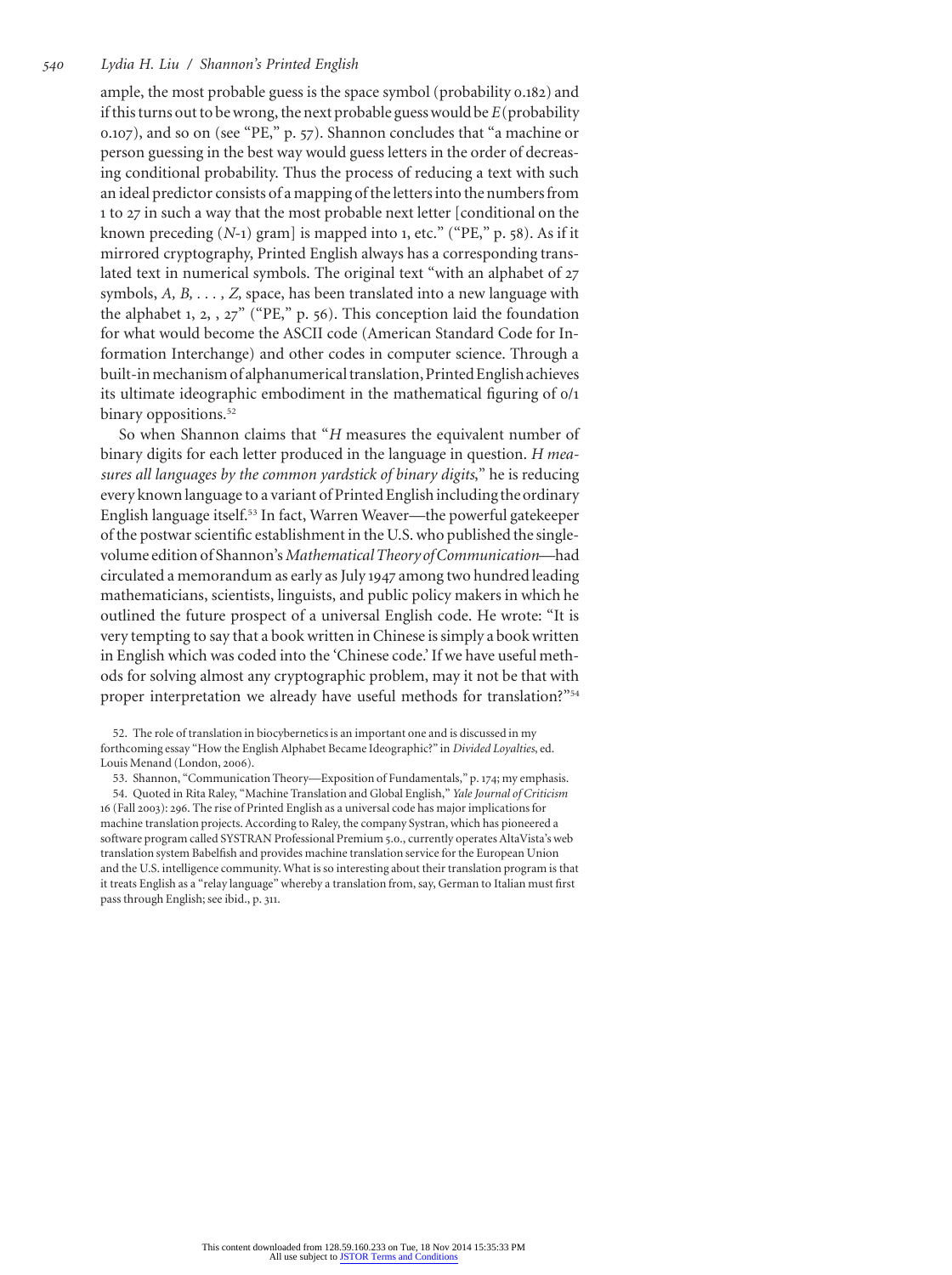Shannon's Printed English was precisely the kind of response that Weaver was calling for. Coming in the wake of Basic English, Printed English was destined to fulfill the international mission charted out by Ogden and Richards. In fact, what Richards said about the identity of Basic English in 1935 describes the Shannon-Weaver project equally well: "The only way in which false and misleading *approximations* to Western units of meaning with Chinese 'equivalents' can be avoided is by giving these meanings through, and together with, an apparatus for comparing complex meanings—through an explicit analytic language."<sup>55</sup> Such an analytical language, concluded Richards, was Basic English. Since the invention of information theory, the mission has subsequently devolved upon Printed English. With the English code being named the original code, Printed English was poised to become the first universal ideographic system with respect to which all other languages of the world would turn into translations.

# **Empires of the Mind**

The novelty and rigor of his mathematical models notwithstanding, Shannon was not the first theorist to develop a systematic approach to the English language as a statistical system.When Ogden designed Basic English in 1929, the reduced vocabulary of 850 words was intended to provide a sound statistical basis for a universal and international language. Themovement for Basic received enthusiastic endorsements from the official establishment of Britain and the United States. In 1943, Winston Churchill wrote, "I am very much interested in the question of Basic English. Thewidespread use of this would be a gain to us far more durable and fruitful than the annexation of great provinces. It would also fit in with my ideas of closer union with the United States by making it even more worth while to belong to the English-speaking club."<sup>56</sup> The British prime minister became a goodwilled ambassador for Basic when he delivered a speech at Harvard University in the same year. He urged Americans to understand that "the empires of the future are the empires of the mind."<sup>57</sup> In the midst of running a war with fascist Germany, Churchill exhibited a shrewd understanding of the value of language for empire building, and he was not disappointed.

56. Winston Churchill, letter to Edward Bridges, 11 July 1943, in *BE,* p. 111. Churchill instructed the British cabinet to set up a committee of ministers to study and report on Basic English. The minister of information, the colonial secretary, and the president of the Board of Education were all involved in this effort. When Churchill met Roosevelt at Quebec in 1943, they discussed the possibilities of Basic English. According to a White House memo, Roosevelt was very interested in the idea of making Basic English replace French as a "'language of diplomacy'" (Franklin Delano Roosevelt, memo to secretary of state, 5 July 1944, in *BE,* p. 115).

<sup>55.</sup> Richards, *Basic in Teaching: East and West* (London, 1935), p. 47.

<sup>57.</sup> Churchill, speech given at Harvard University, 6 Sept. 1943, in *BE,* p. 113.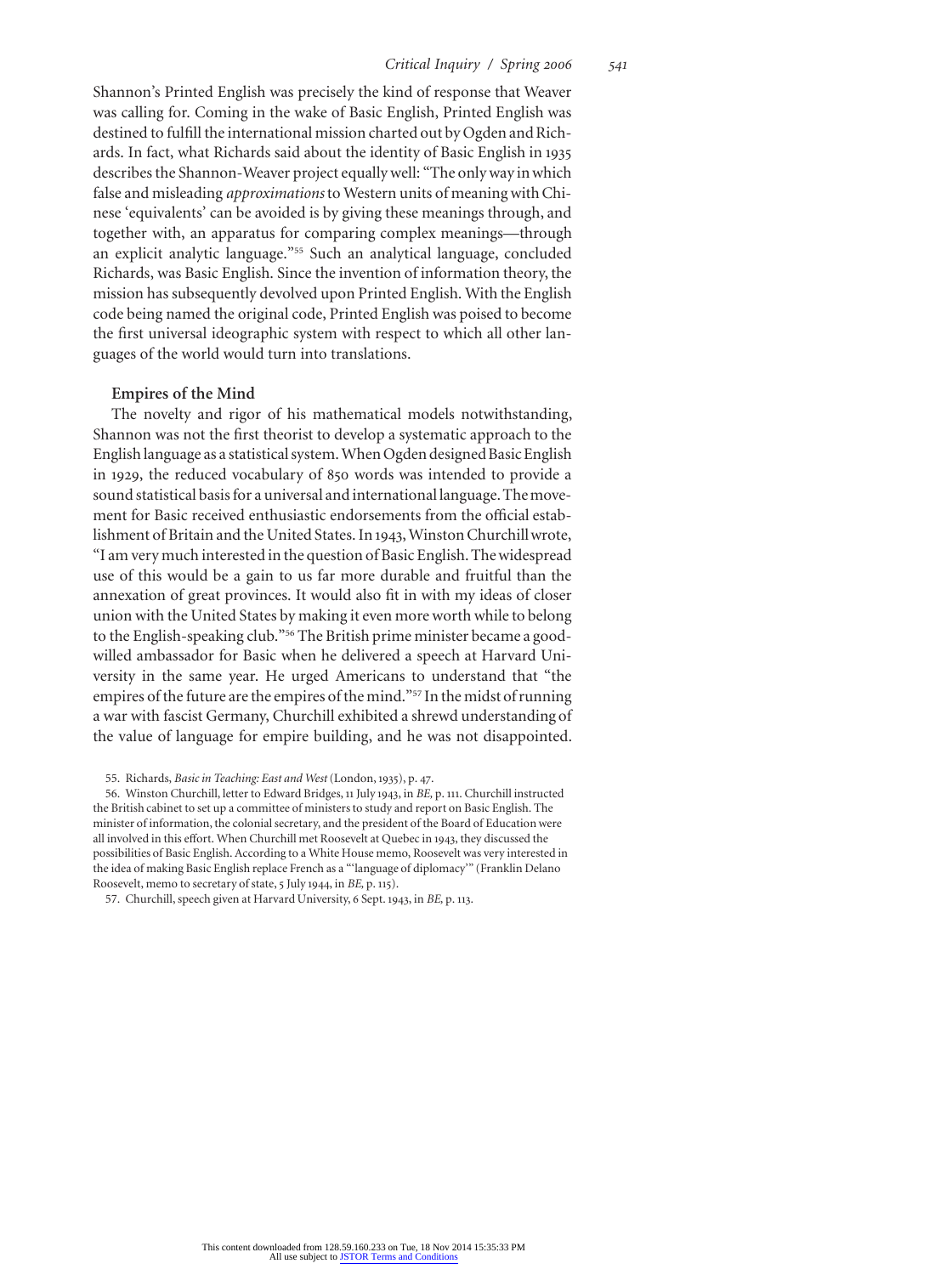Among the enthusiastic academic champions of Basic was Richards, whose name Churchill mentioned in his speech. Not only did Richards coauthor *The Meaning of Meaning* with Ogden four years before the invention of Basic, but he took the cause of Basic to Beijing, one of the remote frontiers of empire. While teaching at Tsinghua University, Richards spent several years trying to persuade the Ministry of Education in the Republic of China to adopt Basic to help modernize the country's educational system. Working with his friends and educators in Beijing, he came close to implementing a course of Basic English in the nation until the war with Japan broke out and interrupted the effort.<sup>58</sup>

The imperial agenda of Basic is visibly written upon the face of the acronym BASIC: British, American, Scientific, International, and Commercial. This artificial language succeeded in attracting the attention of many politicians, educators, and writers of the time for different reasons. Pound, for example, wrote a review of Ogden's book *Debabelization* in 1935, commenting that "if a novelist can survive translation into basic, there is something solid under his language." As a means of transmission, Basic was deemed obviously "superior to the 'Times' fog or 'Manchester Guardian' twitter."<sup>59</sup> To its architect Ogden, however, the hegemony of imperial English and the practicality of simplified language learning for international commerce and politics and its stylistic challenges are some of the reasons but not the only ones for promoting Basic. He viewed scientific stability and advances in a number of statistical domains as the immediate theoretical impetus for the project: "the system of numbers, the metric system, the measurement of latitude and longitude, mathematical symbols, chemical formulae, time and the calendar," and "notation in music." "The two main reasons for making English the basis of a universal language,"Ogden argues, "are  $(1)$  the statistical considerations set forth above, and  $(2)$  the fact that English is the only major language in which the analytical tendency hasgone far enough for purposes of simplification" (*BE,* pp. 14–15). This view was a novel idea when Ogden first constructed Basic to reduce the English vocabulary to 850 words. What is new here is not his imagining of a universal language, which may be traced as far back to the seventeenth century if not earlier, but rather a conception of English as a statistical system. By no accident did Ogden become the English translator of Ludwig Wittgenstein's *Tractatus Logico-Philosophicus*, in which the philosopher demonstrates a

<sup>58.</sup> For a detailed study of Richards's extensive involvement in the Basic English project at the Ministry of Education in China, see Q. S. Tong, "The Bathos of a Universalism: I. A. Richards and His Basic English," in *Tokens of Exchange: The Problem of Translation in Global Circulation*, ed. Liu (Durham, N.C., 1999), pp. 331–54.

<sup>59.</sup> Pound, "Debabelization and Ogden," *New English Weekly,* 28 Feb. 1935, p. 411.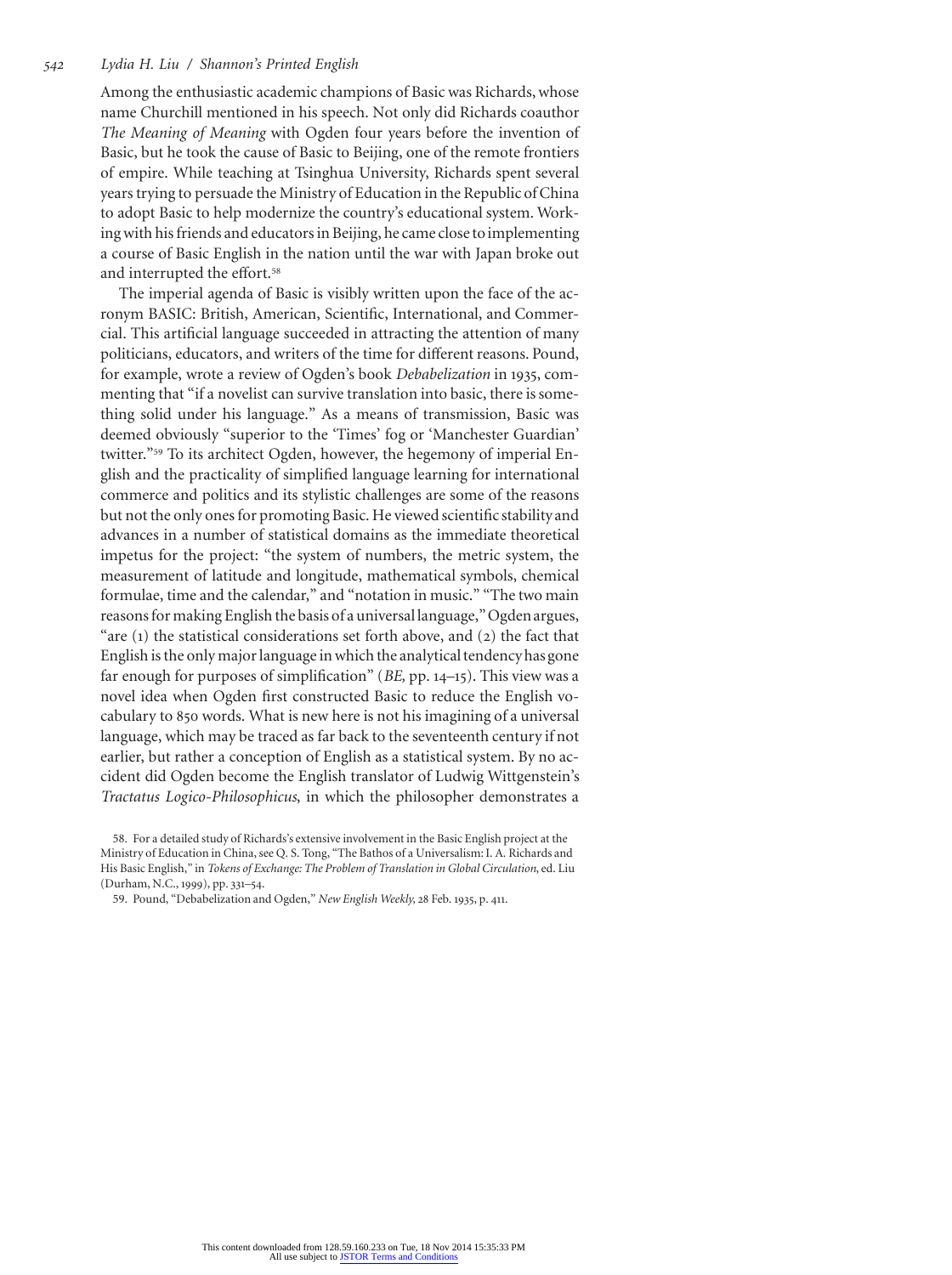logical system of numbered propositions to illustrate their nested interrelations.<sup>60</sup>

We have seen how Shannon, who was deeply involved in World War II on the American side as a cryptographer, took this logical and statistical notion of language a step further to launch a new discipline. Norbert Wiener recalls in *Cybernetics* that Shannon, R. A. Fisher, and he himself began at around the same time to approach the message as "a discrete or continuous sequence of measurable events distributed in time—precisely what is called a time series by the statisticians" and that "the unit amount of information was that transmitted as a single decision between equally probable alternatives."<sup>61</sup> In addition, he draws attention to the fact that the statistical definition of*message*was relatively a latecomerin communication engineering when scientists had been using statistical mechanics in nearly every branch of science for more than a century.

Of course, that is not the whole story. Basic English assumes the primacy of the printed word in the requirement that the special arrangement of the 850 words be visual, legible, and easily portable. In the opening paragraph of *Basic English*, Ogden asserts that

it is clear that the problem of a universal language would have been solved if it were possible to say all that we normally desire to say with no more words than can be made *easily legible to the naked eye, in column form, on the back of a sheet of notepaper*. The fact, therefore, that it is possible to say almost everything we normally desire to say with the *850 words on the endpapers, which occupy about three-quarters of the space on the back of an ordinary sheet of business notepaper*, makes Basic English something more than a mere educational experiment. [*BE,* p. 5; my emphasis]

How does the act of saying things implicate a sheet of notepaper or the naked eye except that the verbal saying is a metaphor for reading? The mention of the column form and business notepaper no doubt implies the overall practical purposes that Basic English is supposed to serve, but they also raise some theoretical questions about the status of the printed word. Here

60. See Ludwig Wittgenstein, *Tractatus Logico-Philosophicus*, trans. Ogden (London, 1981), p. 8. Ogden showed more appreciation of the significance of Wittgenstein's work than the other publishers and editors Wittgenstein had approached in Germany or England. After rejection by the Cambridge University Press, *Tractatus Logico-Philosophicus*found a sympathetic ear in Ogden, who, as the general editor of a well-known scholarly series entitled the International Library of Psychology, Philosophy, and Scientific Method, translated and published the book with Kegan Paul.

61. Wiener, *Cybernetics, or Control and Communication in the Animal and the Machine*, pp. 8–9, 10.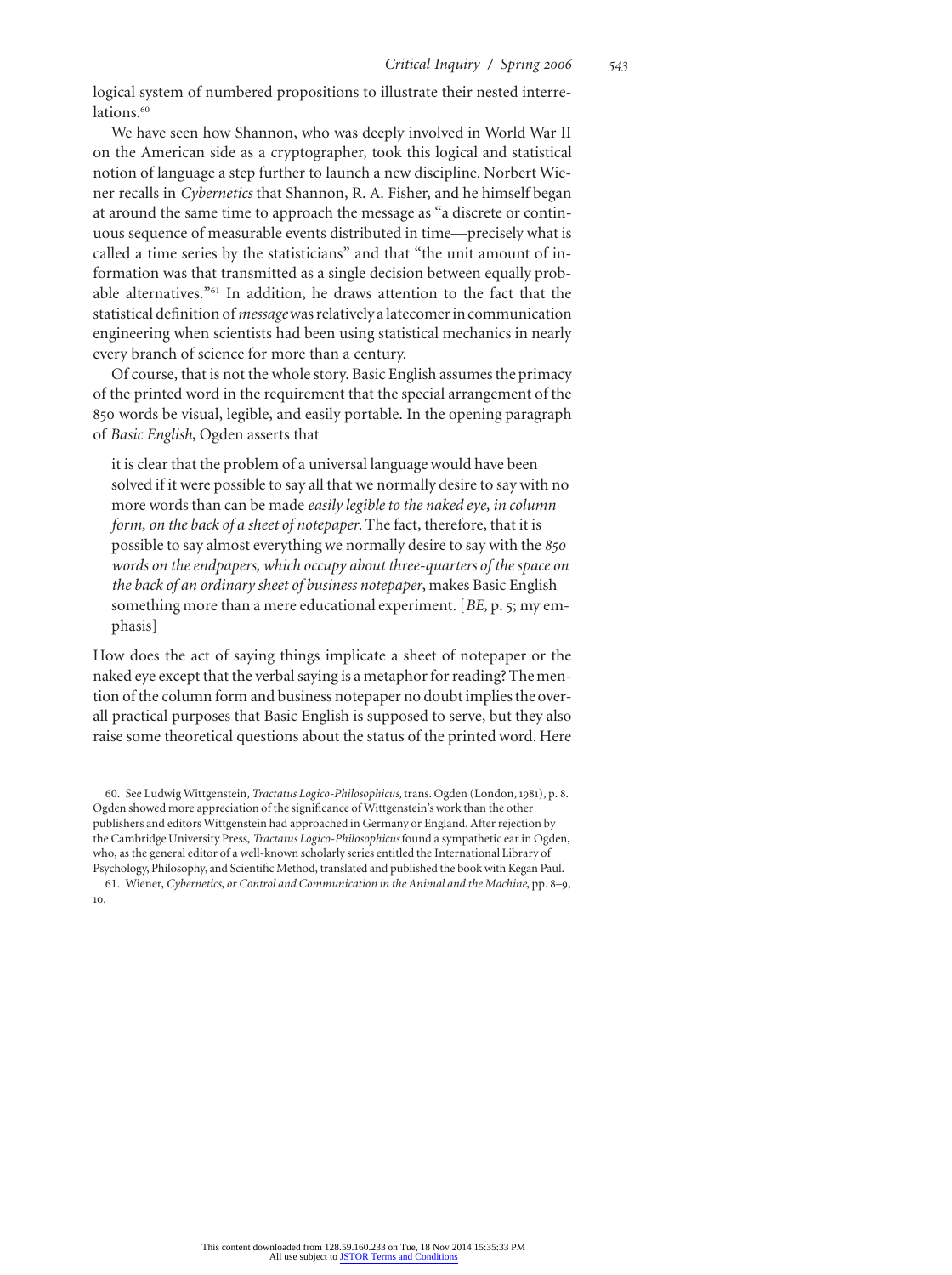Ogden does not specify whether he has in mind the written or printedword. It seems to me that the latter, at least in a conventional sense, is strongly implied; elsewhere, the author quotes approvingly the report printed in the *Daily Mail:* "The whole vocabulary of this Basic English can be printed comfortably on a sheet of notepaper."<sup>62</sup> If this seems to allude to commonplace typescripts and printed inserts to be found in nearly all his Basic books Ogden is aiming toward a far more ambitious and universal technology of telecommunication. In *Debabelization*, he states:

So far we have considered the question of Debabelization only as it presents itself to the publicist, the linguist, and the statistician. But the past ten years have introduced a new voice into all discussions of the international future. It is the business of the Inter-linguist to bring it home to the world that the electrical engineer has to-day brought the World into the home. International Radio, international Talkies, international Telephone—these are to be the decisive factors in this coming century.<sup>63</sup>

Despite his visionary predilections, Ogden did not foresee the arrival of an electronic engineer like Shannon who would take an interest in Basic or a mathematician like Alan Turing whose work would fundamentally alter the meaning of language, writing, communication, and even the thought process itself.

When Turing first imagined the computing machine in 1936, he was thinking in terms of a supertypewriter that would be able to read, erase, or print symbols on a strip of paper that was to be marked off into cells or squares. In fact, he had come upon the idea by closely examining typewritten letters and symbols. He analyzed in particular how the space bar and backspace determined the printing position and how the typing point, which could be moved relative to the page, was independent of the typing action. There were obvious limitations in a typewriter because the typing point, moving to the left or right, could only print one line of symbols at a time and could not read or erase symbols, and "it required a human operator to choose the symbols and changes of configuration and position."<sup>64</sup> With the universal discrete machine, the act of scanning or marking the paper tape would displace the acts of reading and writing and render the linguistic categories of phonemes, semes, and words superfluous for the

63. Ibid., p. 71.

<sup>62.</sup> Ogden, *Debabelization: With a Survey of Contemporary Opinion on the Problem of a Universal Language*(London, 1931), p. 76.

<sup>64.</sup> Andrew Hodges, *Alan Turing: The Enigma* (New York, 1983), p. 97.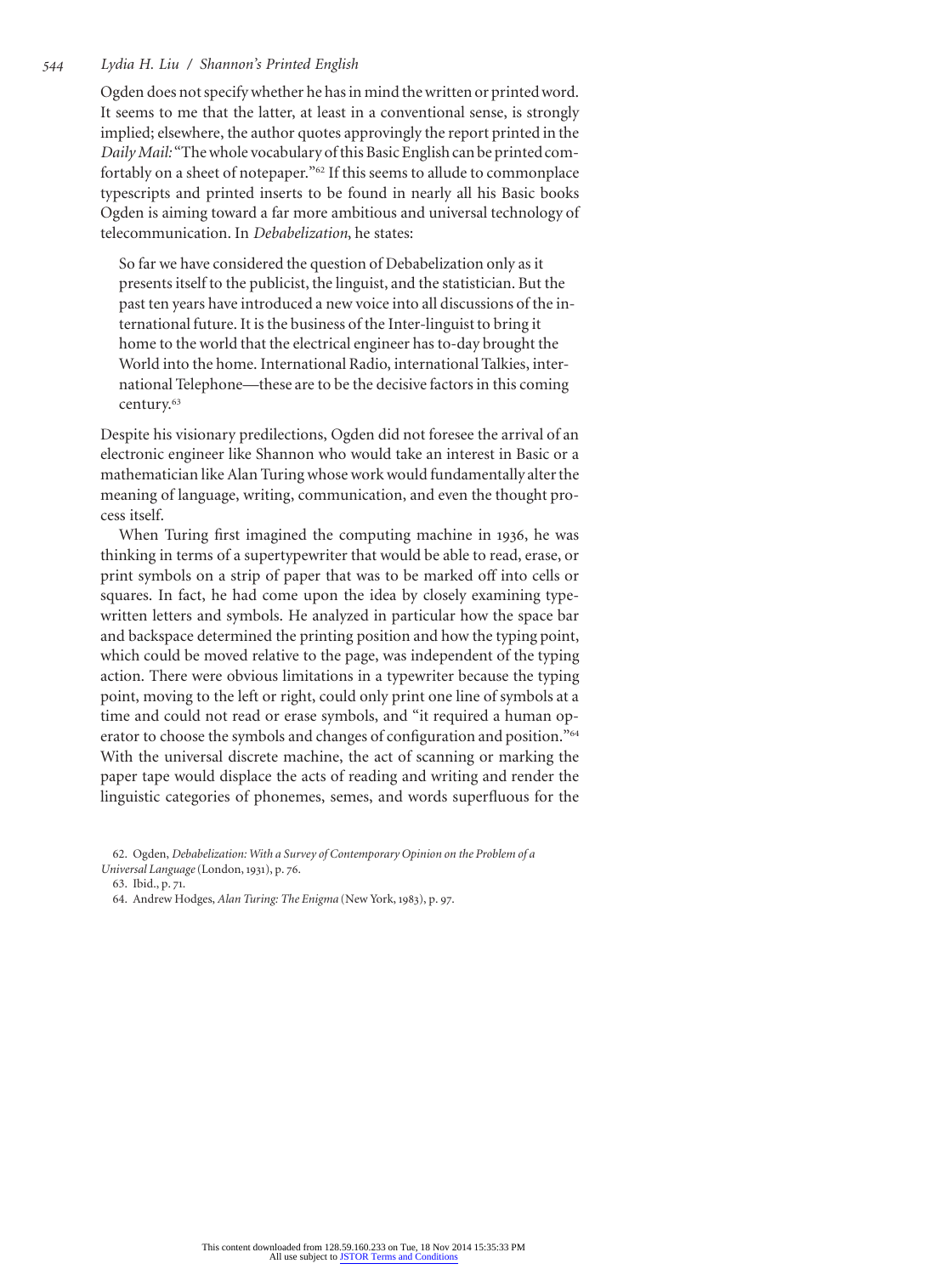purpose of communication.<sup>65</sup> Turing developed his new ideas in the groundbreaking essay "On Computable Numbers" in which he proposes that his machine be supplied

with a "tape" (the analogue of paper) running through it, and divided into sections (called "squares") each capable of bearing a "symbol." At any moment there is just one square, say the *r*-th, bearing the symbol  $S(r)$  which is "in the machine." We may call this square the "scanned" square." The symbol on the scanned square may be called the "scanned symbol." The "scanned symbol" is the only one of which the machine is, so to speak, "directly aware." However, by altering its m-configuration the machine can effectively remember some of the symbols it has "seen" (scanned) previously.<sup>66</sup>

The centrality of printed symbols in Turing's work allows the machine to take over the human acts of writing, reading, seeing, memorizing, and erasing and organize them into a three-fold mechanical act of scanning, printing, and erasing. The printed symbols presuppose a universal, ideographical script similar to the universal (Hindu-Arabic) numerals to which they also correspond; and these "scanned" letters and space symbols make sense  $(i$ deo  $+$  graph) to the machine without any involvement of phonic systems whatsoever. Turing's technical refiguring of the act of reading sheds unexpected light on an earlier evocation of "scanning" by Mallarmé in 1897. In his preface to "A Throw of the Dice," the poet had insisted on the significance of "blanks" in his verse, using the word *scanning* to characterize the movement of printed words as a visual experience, and by extension the reader's eyes following the movement, across typographical spaces. With uncanny foresight into the cybernetic future of typographical spacing, Mallarmé appears to have anticipated Turing's conceptual reading-head of the computer.<sup>67</sup>

What it means is that Ogden's visual conception of columns of words on business notepaper in printed form would soon be technologically superseded by the marking, scanning, and erasing of discrete symbols on the

65. As I mentioned in the preceding section, words and nonwords enjoy the same status in information theory because the communication engineer is not so much concerned with the semantics as with the transmission of letter sequences.

67. The original quotation from Mallarmé reads: "L'avantage, si j'ai droit à le dire, littéraire, de cette distance copiée qui mentalement sépare des groupes de mots ou les mots entre eux, semble d'accélérer tantôt et de ralentir le mouvement, le scandant, l'intimant même selon une vision simultanée de la Page: celle-ci prise pour unité comme l'est autre part le Vers ou ligne parfaite" (Stéphane Mallarmé, "A Throw of the Dice," *Collected Poems*, trans. Henry Weinfield [Berkeley, 1994], p. 121).

<sup>66.</sup> Alan Turing, "On Computable Numbers, with an Application to the Entscheidungsproblem," *Proceedings of the London Mathematical Society* 42, 2d ser. (1937): 231.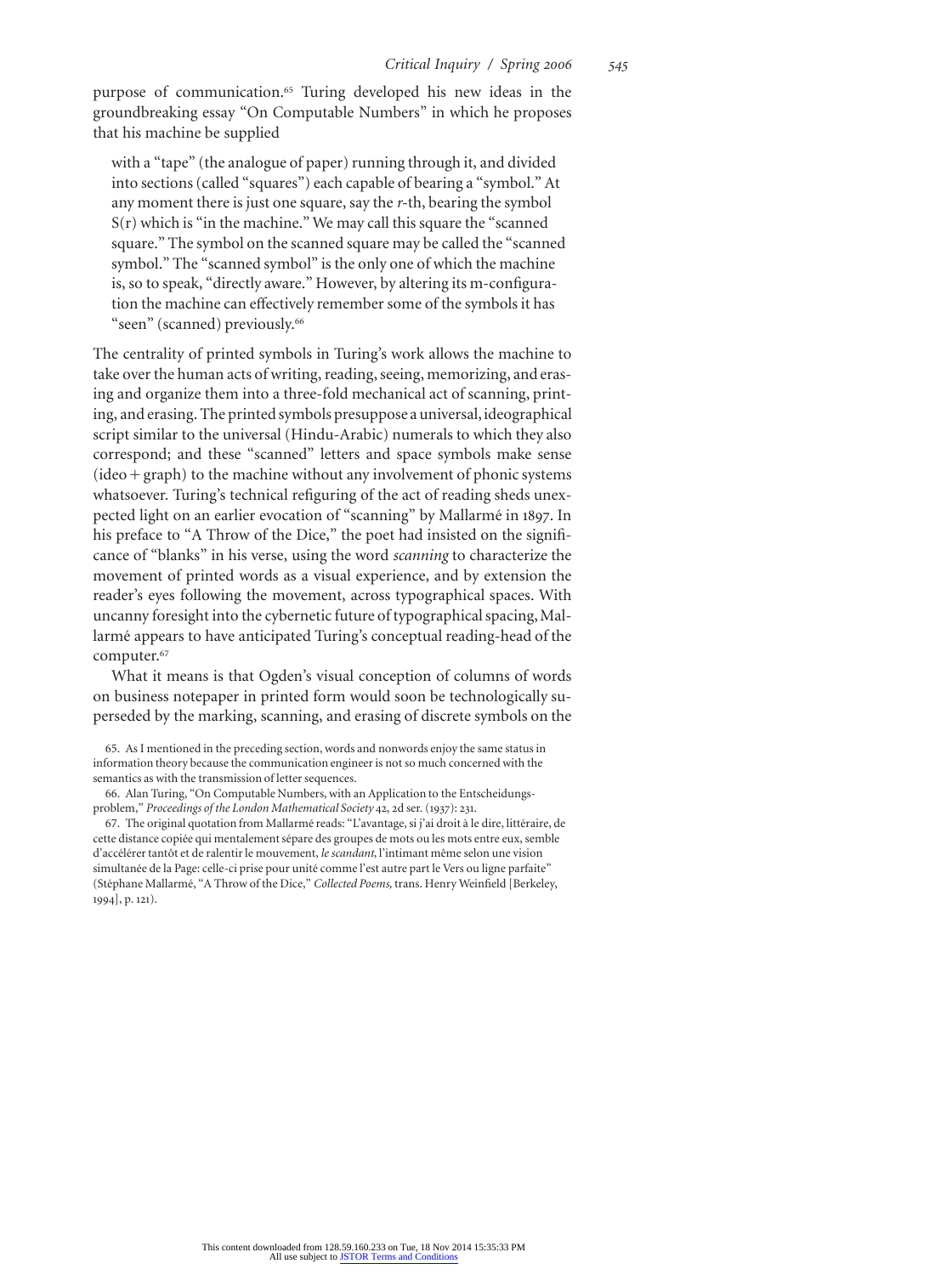computer tape. When Shannon interpreted Turing's square as "a particular 'blank' symbol," he began to suggest a meaningful parallel between the twenty-seventh letter and the blank (unmarked) square on the paper or magnetic tape of the universal discrete machine.<sup>68</sup> By installing a nonphonetically marked discrete space or blank sign at the core of the alphanumerical system, information theory and computer technology enable a fundamental distinction between written and printed symbols, an important distinction that has escaped the notice of the majority of linguists and historians of technology. We hear the story of the universal Turing machine being repeated often enough to recognize a lineage of great minds—Charles Babbage, Turing, Konrad Zuse, Howard H. Aiken, and others—who all contributed to the invention of the computer. But hardly any attention has been directed to the question, What has the new technology done to that most familiar technology of all, the phonetic alphabet?

# **The Conundrum of the Phonetic Alphabet**

Indeed, one of the most difficult tasks facing us today is how to unthink the most commonplace of our assumptions about the phonetic alphabet as a technology—not writing or *écriture* as yet—and overcome some of the long-held myths and distortions associated with that invention. McLuhan was among the first to grasp the importance of Joyce's experiment for new media, but he did not use that insight to revise his mistaken views of the phonetic alphabet. Those views, shared by many still, continue to buttress the claims people make about the advances in print technology, telecommunication, and biocybernetic technologies since the introduction ofmovable type into Europe. Here I am not chiefly concerned with the misplaced arrogance in the well-entrenched view that Johannes Gutenberg invented movable type. Rather I am interested in McLuhan's intellectual claims about the phonetic alphabet as a technology. In *Understanding Media*, he asserts:

The phonetic alphabet is a unique technology. There have been many kinds of writing, pictographic and syllabic, but there is only one phonetic alphabet in which semantically meaningless letters are used to correspond to semantically meaningless sounds. This stark division and parallelism between a visual and an auditory world was both crude and ruthless, culturally speaking. The phonetically written word sacrifices worlds of meaning and perception that were secured by forms like the hieroglyph and the Chinese ideogram. These culturally richer forms of writing, however, offered men no means of sudden transfer from the

68. Shannon, "A Universal Turing Machine with Two Internal States," *Collected Papers*, p. 733.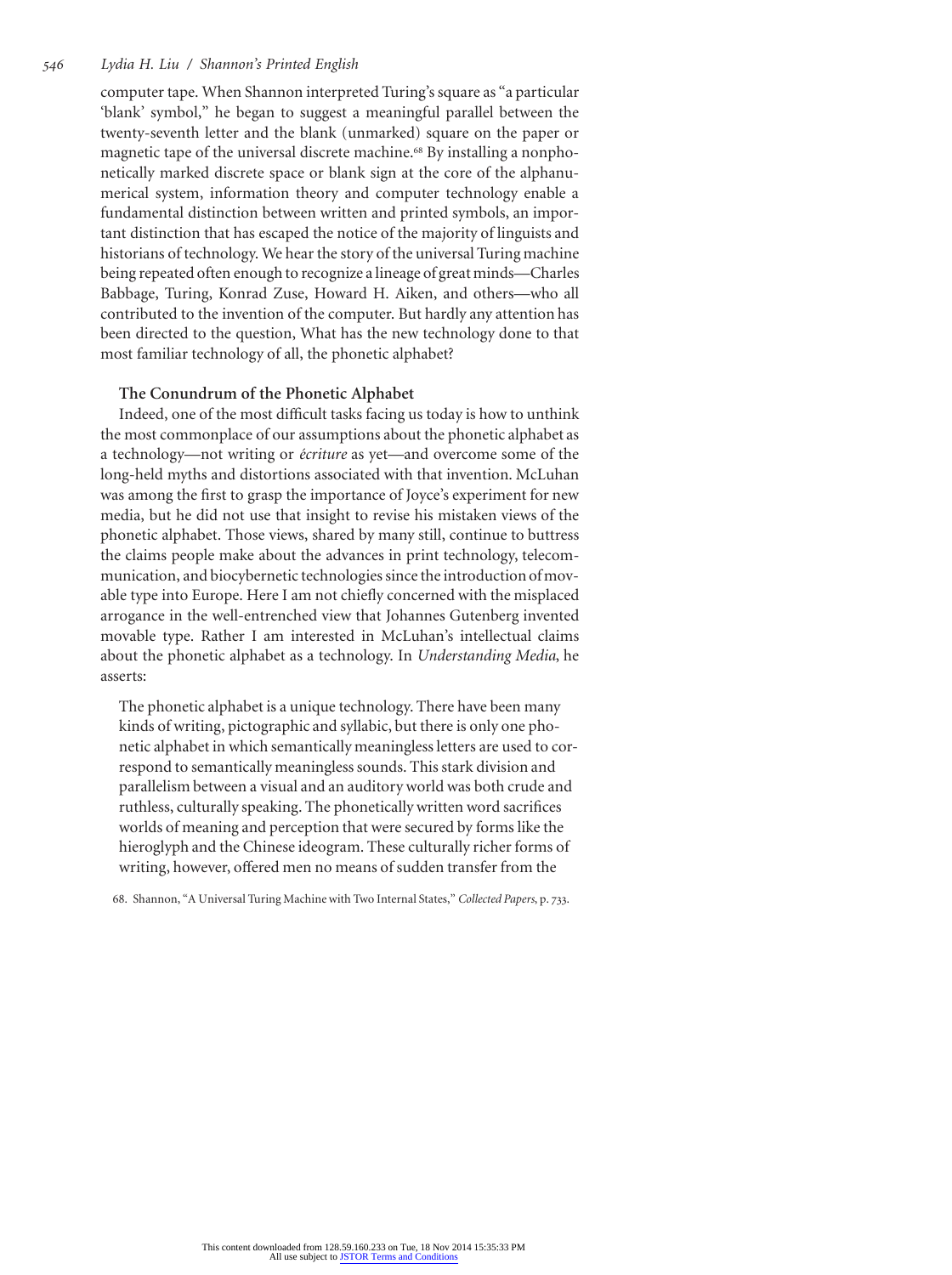magically discontinuous and traditional world of the tribal word into the cool and uniform visual medium. Many centuries of ideogrammic use have not threatened the seamless web of family and tribal subtleties of Chinese society. On the other hand, a single generation of alphabetic literacy suffices in Africa today, as in Gaul two thousand years ago, to release the individual initially, at least, from the tribal web.<sup>69</sup>

This argument sounds persuasive at the commonsense level but is deeply flawed at the conceptual level, not the least because it is compromised by the ethnocentric claims of civilization versus the tribal other. McLuhan imputes primitive pictographic thinking to nonalphabetical writing despite the fact that this view had been discredited before his time.<sup>70</sup> Rudimentary knowledge of semiotics or mathematical symbols would have taught us that nonphonetic, visual signs need not be "pictograms" or "tribal" to function as semiotic media. Where the primitivizing of nonalphabetical writing has succeeded so well is the supplementary mystification of the phonetic alphabet itself, which has been the object of my inquiry. For the question then becomes, By what magic does the "cool and uniform visual medium" of "meaningless" phonetic symbols come to bear meaning at all? Unable to confront either the science or the magic of the phonetic alphabet, one is forced to evoke the familiar position of modern linguistic theory and insist that the phonetic letters represent "meaningless" sounds in speech.<sup>71</sup>

Saussure, among others, did try to tackle the issue by attaching the notion of concept to the *signifie´* (signified) in the linguistic sign—which,ironically, cannot but be embodied by the written letter as Derrida has correctly

71. McLuhan's ethnocentrism often blinds him to the incoherence and self-contradiction of his ahistorical views concerning technology and civilization. If the phonetic alphabet has played such a decisive role in liberating individuals from their familial and tribal webs, why did it take thousands of years for the West to discover the value of individualism whereas "a single generation of alphabetic literacy suffices in Africa today"? In an essay called "Cybernetics and Culture," McLuhan, citing Lynn White's *Medieval Technology and Social Change,* points out that the stirrup, as an extension of the foot, was unknown to the Greeks and Romans. Its first introduction from the East (China) enabled men in the early medieval world "to wear heavy armor on horseback" and become "tanks." The feudal system that came into existence to pay for heavy armor owed itself to the introduction of this technology. But when gunpowder entered the scene, it immediately "changed the ground rules of the feudal system as drastically as the stirrup had changed the ground rules of the ancient economy. It was as democratic as print" (McLuhan, "Cybernation and Culture," in *The Social Impact of Cybernetics*, ed. Charles R. Dechert [Notre Dame, 1966], p. 104). If all three technologies—the stirrup, gunpowder, and print—originated in China, why were they capable of transforming the West while leaving the "seamless web of family and tribal subtleties of Chinese society" intact? Ethnocentrism seems to be the only possible explanation for this reasoning.

<sup>69.</sup> McLuhan, *Understanding Media*, pp. 83–84.

<sup>70.</sup> See Peter Boodberg, "'Ideography' or Iconolotry?" *T´oung Pao* 35 (1940): 266–88, and Yuen Ren Chao, *Mandarin Primer*(Cambridge, Mass., 1948).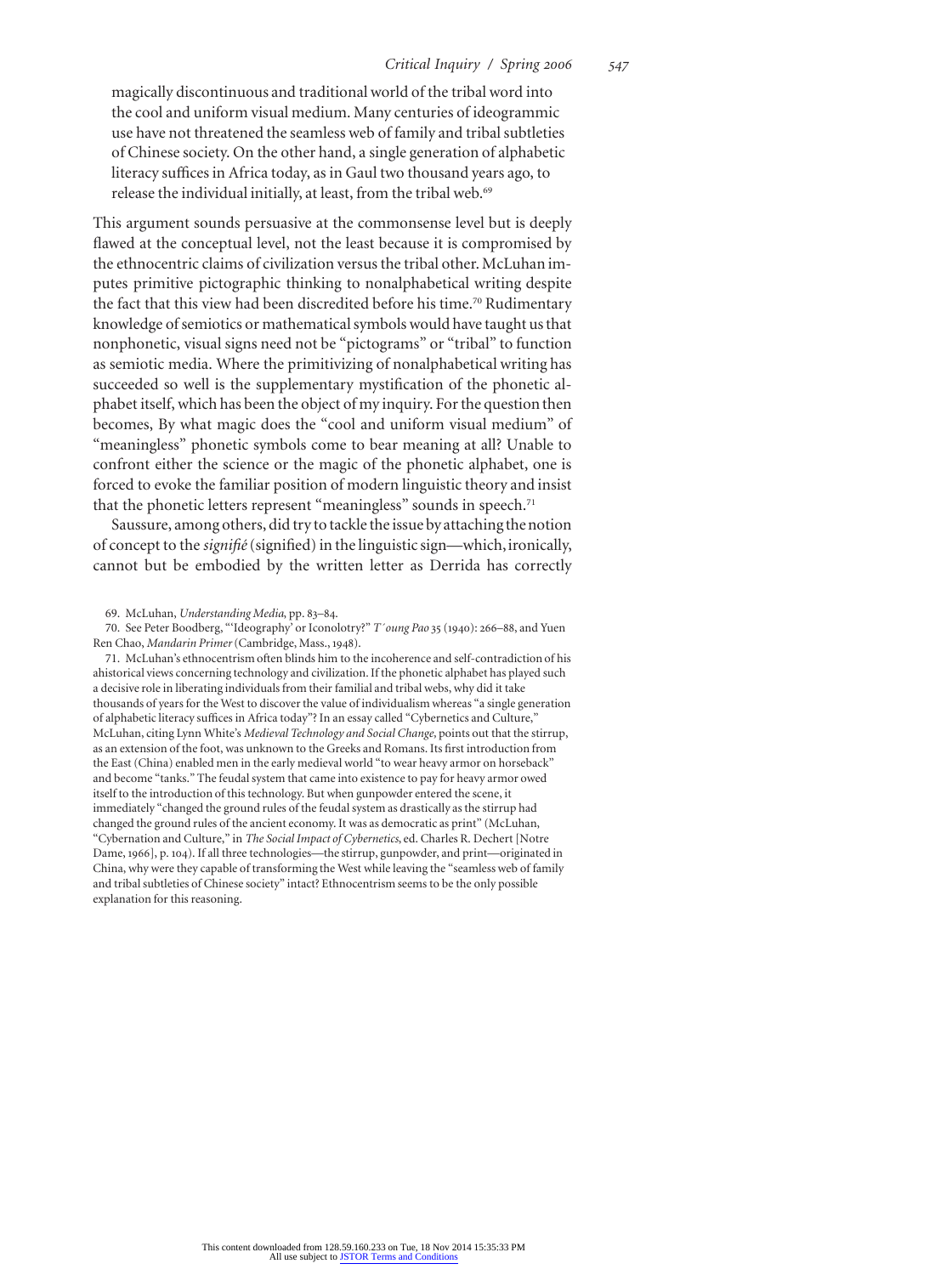pointed out—and ended up in a similar kind of conundrum.<sup>72</sup> Despite Saussure's speculations about arbitrariness and his rare insight into the "global value" of the *signe idéographique* I discussed earlier, it remains a mystery in linguistic theory as to how the combination of meaningless letters, which correspond to meaningless sounds, can produce meaningful visual inscription. The truth of the matter is that the commonplace of linguistics which says that the phonetic alphabet "sacrifices worlds ofmeaning and visual perception" is premised on ethnocentric reasoning or inference by exclusion; that is, all nonalphabetical writing systems—hieroglyphs and Chinese writing alike—are made up of primitive pictograms that convey meaning simply by imitating the icon or the physical form of what they represent. This manner of reasoning, which McLuhan appears to endorse reflexively, borrows from European comparative philology that is itself steeped in Christian missionary ethnographies of primitivism and nonalphabetical writing in the course of imperial conquest and colonial rule.<sup>73</sup>

It is significant in retrospect that as the first grammatologist, I. J. Gelb, set out to revise and correct the popular understanding of the world's writing systems in *A Study of Writing*, he decided to expunge the concept of ideogram from the theory of writing altogether, substituting *logograms* (graphic signs for words) instead.<sup>74</sup> Gelb retained the term *pictograph* and occasionally used *semasiography* to designate what he called the "forerunners of writing" but reclassified Chinese and other fully developed nonalphabetical writings as logographic systems. In logography, Gelb argued, "the sign has only as many meanings as there are words which are habitually and conventionally associated with it" (*SW*, p. 106).<sup>75</sup> According to this view, each written character in the logographic system was a single conventional symbol representing a word(s) and a sound in the language.<sup>76</sup> The goal of

72. See Derrida's critique of Saussure, especially the latter's imputation of a "thought-sound" division to the concept of the word (*vox*), in Derrida, *Of Grammatology*, pp. 30–44.

73. For my critique of comparative philology, see the chapter "The Sovereign Subject of Grammar" in Liu, *The Clash of Empires: The Invention of China in Modern World Making* (Cambridge, Mass., 2004), esp. pp. 181–91.

74. See I. J. Gelb, *A Study of Writing* (Chicago, 1965), pp. 99–107; hereafter abbreviated *SW.*

75. This can sometimes involve a circular argument that hinges upon a reciprocal definition of the word and the written character. The collapse of the linguistic and grammatological categories leads Gelb to project the graphic transcription of sounds back onto the language itself, proclaiming, as did many linguists before him, that the Chinese language is "preponderantly monosyllabic" (ibid., p. 110). Strictly speaking, language itself cannot be monosyllabic, and only the *written* transcriptions of its syllables can be characterized as such. Gelb's misunderstanding is a manifestation of the play of supplementarity between writing and speech. For a critique of the problematic relationship between the *zi* or *ci* (Chinese written character) and the concept of the word, see Liu, *The Clash of Empires*, pp. 203–9.

76. The assumption is that one written sign can stand for a group of words all related in meaning and, with the emergence of phonetization, for words similar in sound but with no relation to meaning, as in the rebus. See *SW,* p. 106.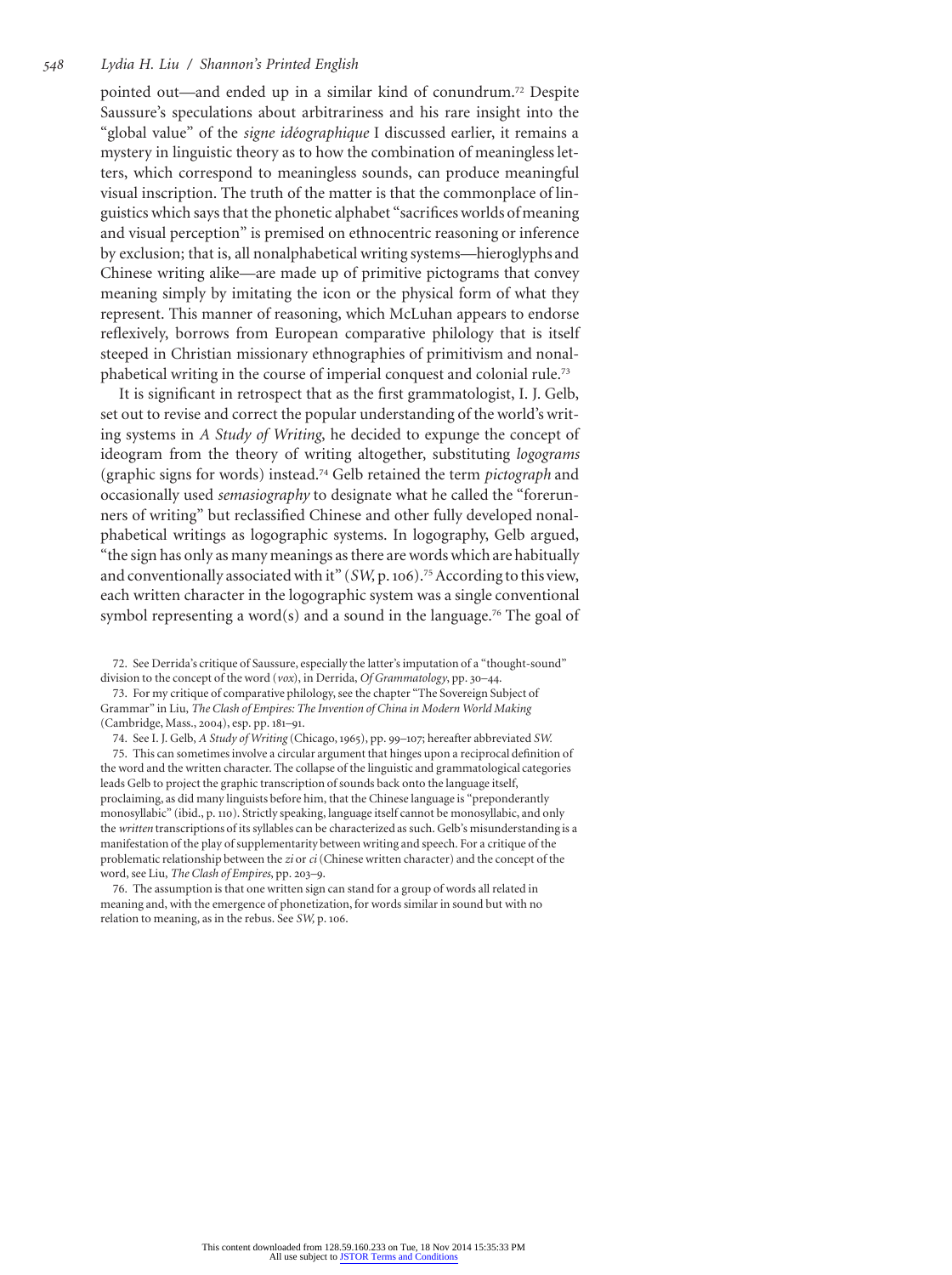grammatology was to bring alphabetical writing and nonalphabetical writing systems into the same unifying, noncontradictory space of the logos. For instance, the Chinese written character makes sense only insofar as it corresponds phonetically to one or more words in the language, but this representation is based a priori on Gelb's belief that "the original object of writing is the creation of symbols which stand for words of the language" (*SW,* p. 97). The move in the direction of total phonetic inscription caused Gelb's systems of writing to sink deeper into the logocentric quagmire, until Derrida came along and guided the study of grammatology in a new direction.<sup>77</sup> From the very start, Derrida saw the logocentric concept of alphabetical writing as the bearer of the "most original and powerful ethnocentrism" in Western philosophy.<sup>78</sup> He, therefore, took it upon himself to launch a rigorous program of reading and critiquing the entire philosophical scaffolding of the West, which was said to rest upon a metaphysics of phonetic writing underlying all forms of binarisms. The arrival of Printed English on the wings of biocybernetic developments, however, has presented a very novel situation to the grammatologist and to his critique of Western metaphysics. By eluding phonocentrism, the metaphysics of Printed English has simultaneously eluded Derrida's critical endeavor in profound ways.

This is because Printed English has thoroughly dissolved the binary opposition between writing and speech in advance of poststructuralism. This powerful imperial technology exists as a statistical system of ideographic symbols that presupposes a fundamental distinction between Printed English and written English at the expense of the third term: spoken language. When McLuhan's evolutionary view of primitive pictographic thinkingand the phonetic alphabet no longer obtains in the age of information technology, it is odd that in the humanistic disciplines, the overwhelming tendency is still to hold onto the opposition between written English and spoken language at the expense of the digital invention: Printed English. Scholars of literature are so used to working with the inherited metaphysical properties of speech and writing that even in our most deconstructive moments we have not been able to take the mathematical construct of Printed English seriously. But sooner or later this cybernetic construct will force us to reconsider in fundamental ways the technology of ideographic English, future theories of translation, and perhaps literary theory itself.

Printed English, then, is a postphonetic system of alphanumerical symbols that offers an original and universal code for global communication as well as imperial rule. I believe scientists like Shannon and Turing would not

<sup>77.</sup> Derrida acknowledges Gelb's pioneering work in one of his footnotes. See Derrida, *Of Grammatology*, p. 323 n. 4.

<sup>78.</sup> Ibid., p. 3.